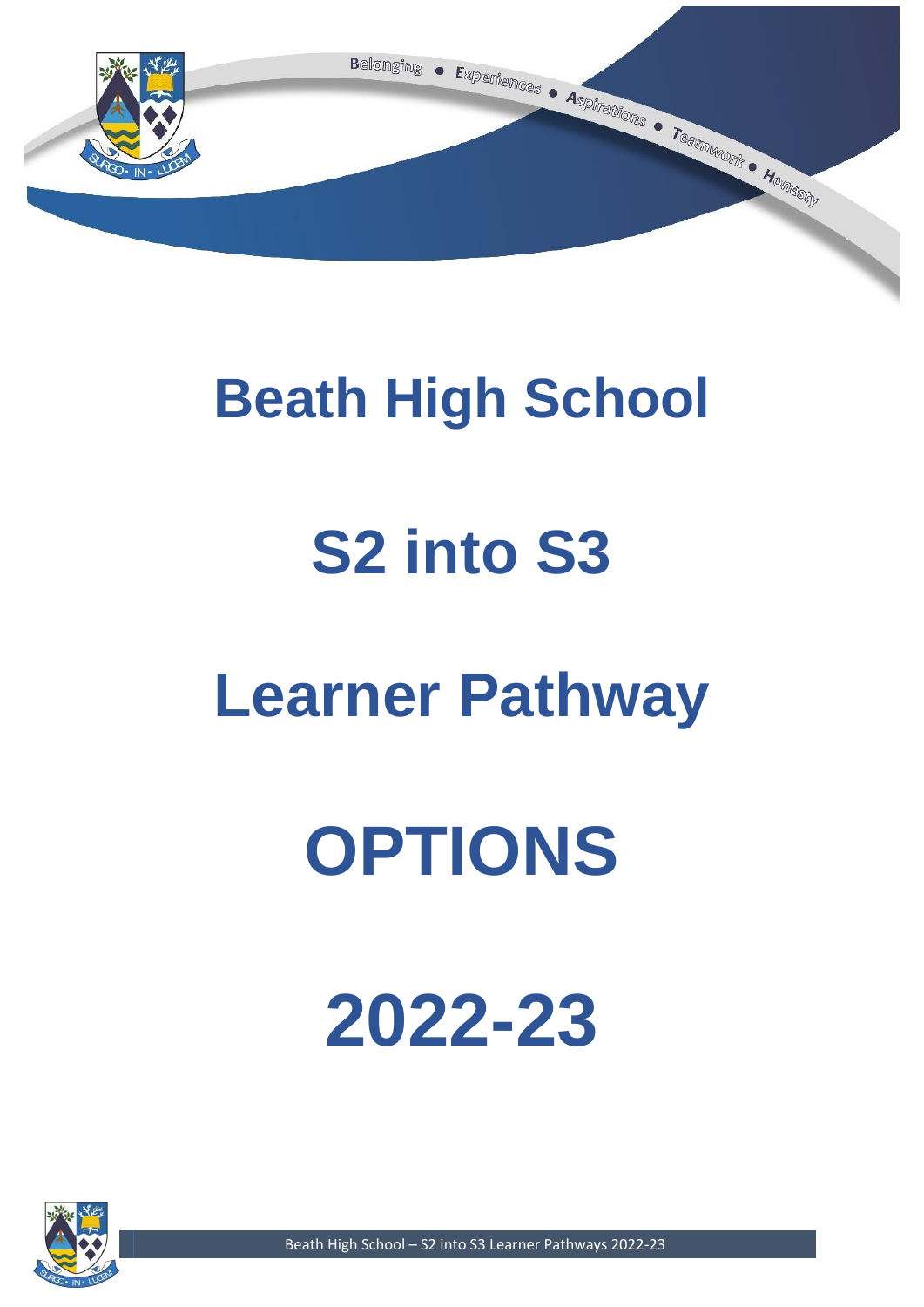

- **Learner Pathway Information**
- **Business & Information Technology Faculty**
- **Beath Care Sector Pathway**
- **Design Faculty**
- **English Faculty**
- **Health & Wellbeing Faculty**
- **Mathematics Faculty**
- **Modern Languages Faculty**
- **Performing Arts Faculty**
- **Science Faculty**
- **Social Subjects & RME Faculty**
- **Supporting Learners Faculty**
- **Uniformed Cadets Course**
- **S3 Electives**

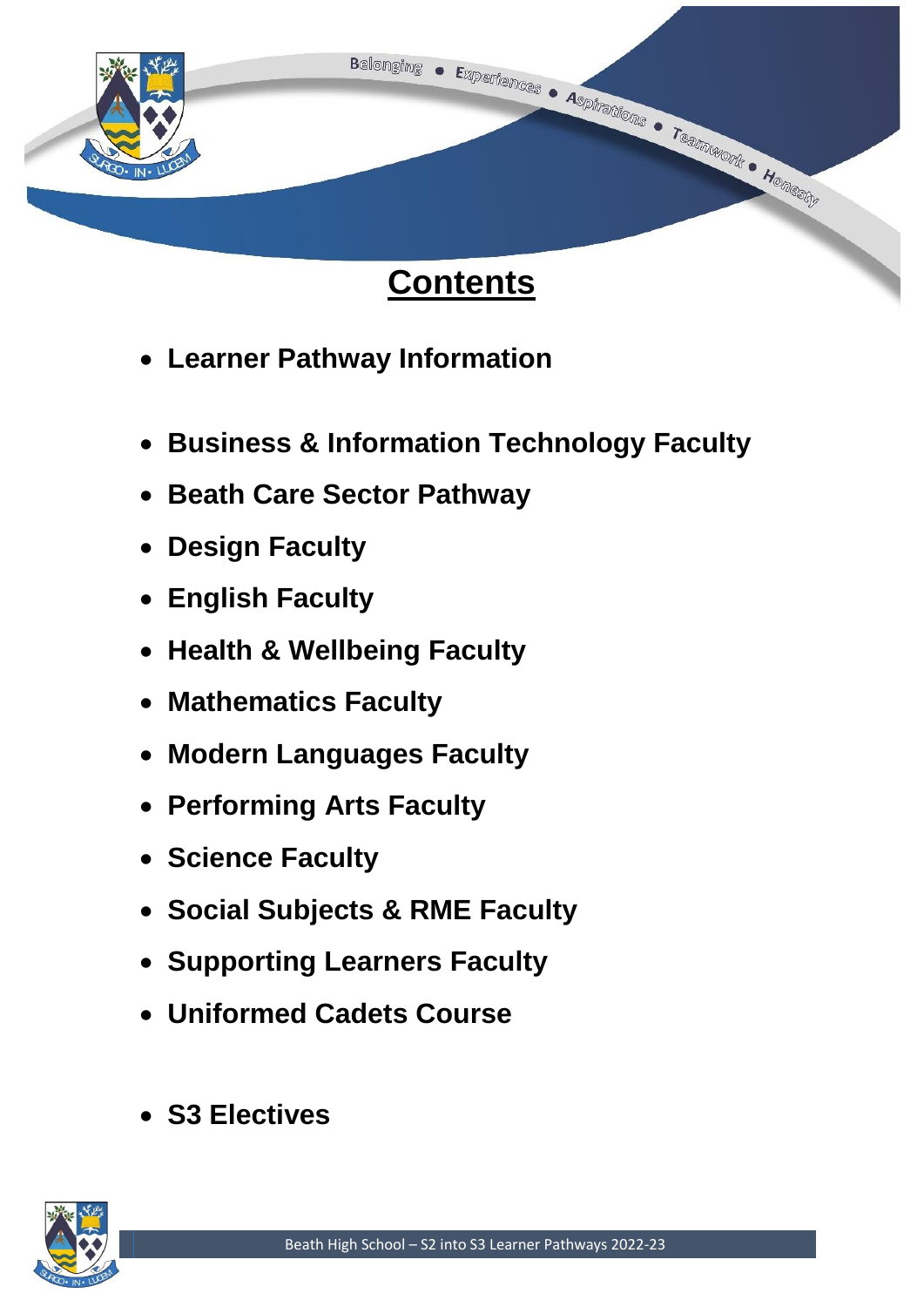

# **S3 Learner Pathway**

S2 pupils are now considering their S3 Learner Pathway as they move towards their third year at Beath High School. From the full range of courses on offer, pupils are required to choose seven different subjects to study during third year, including English and Maths. It is strongly advised that subjects are selected from a range of Faculties to ensure a breadth of experiences. Pupils will also choose an Elective course, this is a double period class each week and details about each of the electives on offer are in the final section of this booklet.

At the end of their third year, pupils will take their seven subjects forward into their fourth year and complete SQA Qualifications in the same seven subjects. It is therefore important that the correct choices are made. To ensure that they have as much information and guidance as possible, and in addition to all of the general advice given in Personal and Social Education classes, we provide pupils with an individual interview with their Guidance teacher.

A significant amount of work has been done to review our curriculum offer to deliver our curriculum rationale:

# *The Beath curriculum is designed to enable all of our young people the opportunity to achieve their potential through flexible pathways to success.*

If you have any further questions, please do not hesitate to contact the school.

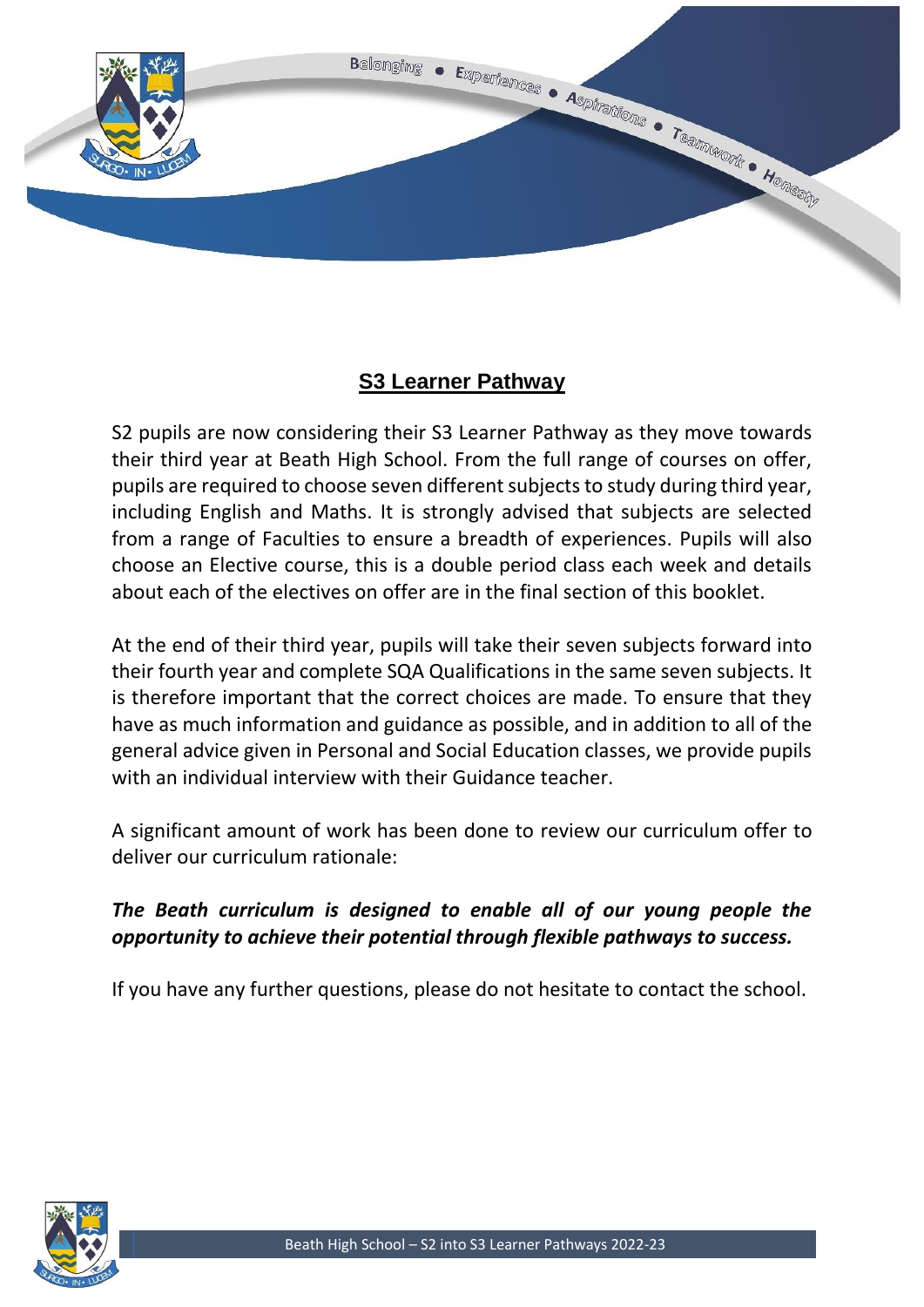# **BUSINESS & INFORMATION TECHNOLOGY FACULTY**

- **Administration and IT**
- **Business Management**
- **Computing Science**



Beath High School – S2 into S3 Learner Pathways 2022-23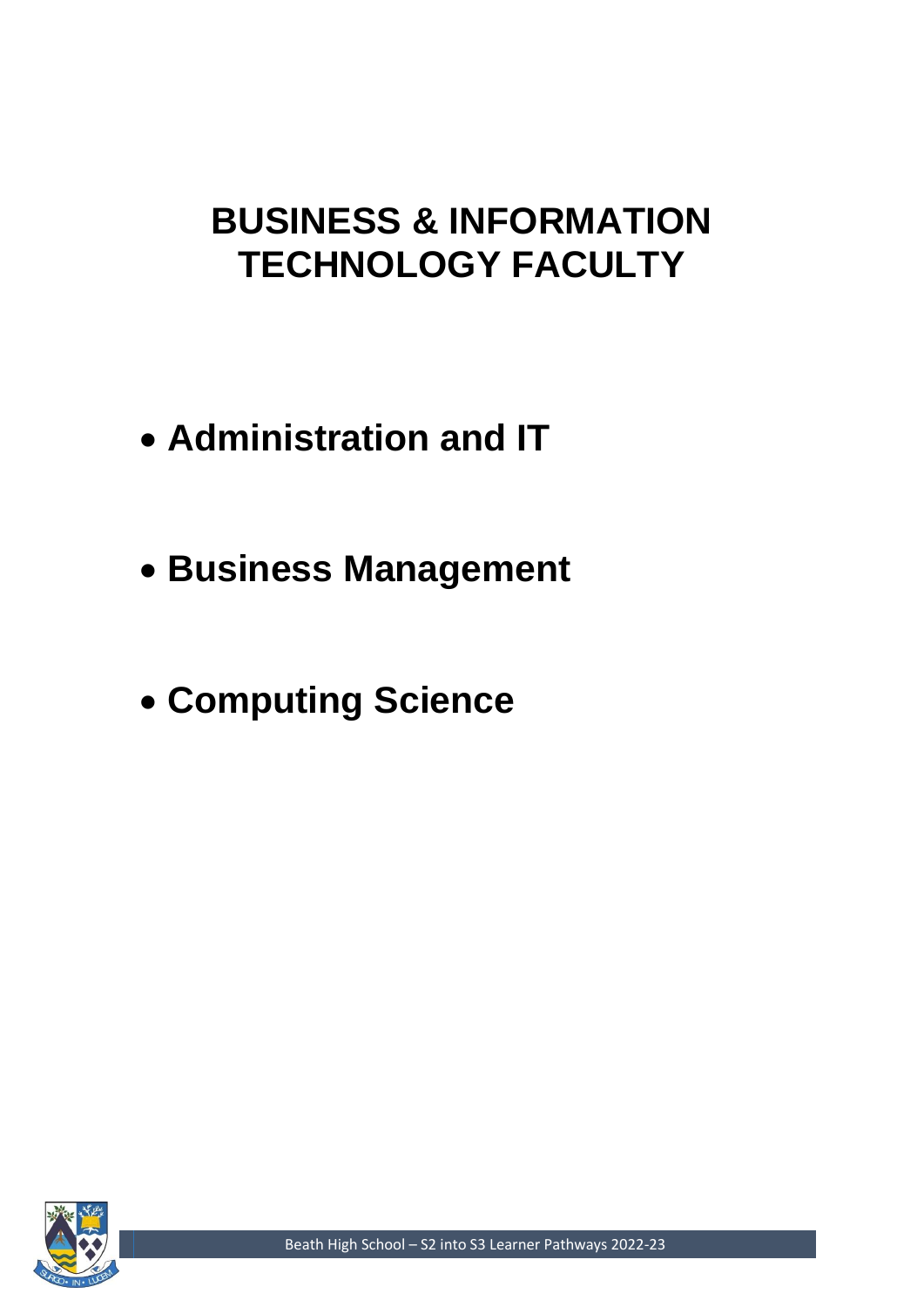Administration and IT is designed to teach you the computer-based skills required to work in a modern business environment.

The course enables learners to appreciate the importance of Administration and to embrace and use it in Administration-related contexts. The course lays the foundation for lifelong learning and a successful working life.

The course is made up of two integrated units:

- Administration Theory in the Workplace
- IT Applications

#### **Skills Development:**

Pupils who study Administration & IT in S3 will develop skills in:

- Word Processing
- Access Databases
- Excel Spreadsheets
- Publisher
- PowerPoint
- Office 365 (for E-mail and E-diary)
- Internet Explorer

#### **Skills for Learning, Life and Work :**

- Literacy reading, writing, listening and talking
- Numeracy number processes, money, time and measurement and information handling
- Health and Wellbeing personal learning
- Employability, enterprise and citizenship employability, information and communication technology and enterprise
- Thinking skills remembering, understanding, applying, creating

#### **Progression into the Senior Phase and Beyond:**

- S4 National 3, National 4 or National 5 Administration & IT
- Further Progression S5/S6 Higher Administration & IT
- College or University for Administration & IT courses
- National 4 Business or N5 Business Management

#### **Career/Opportunities:**

Administration is a growing sector which cuts across the entire economy and offers wide-ranging employment opportunities. Moreover, Administrative & IT skills have extensive application not only in employment but also in other walks of life.

- Formal End of Unit Assessment
- Homework
- ICT Assessment
- Peer & Self-Assessment
- Project Based Assessment
- Teacher Observations

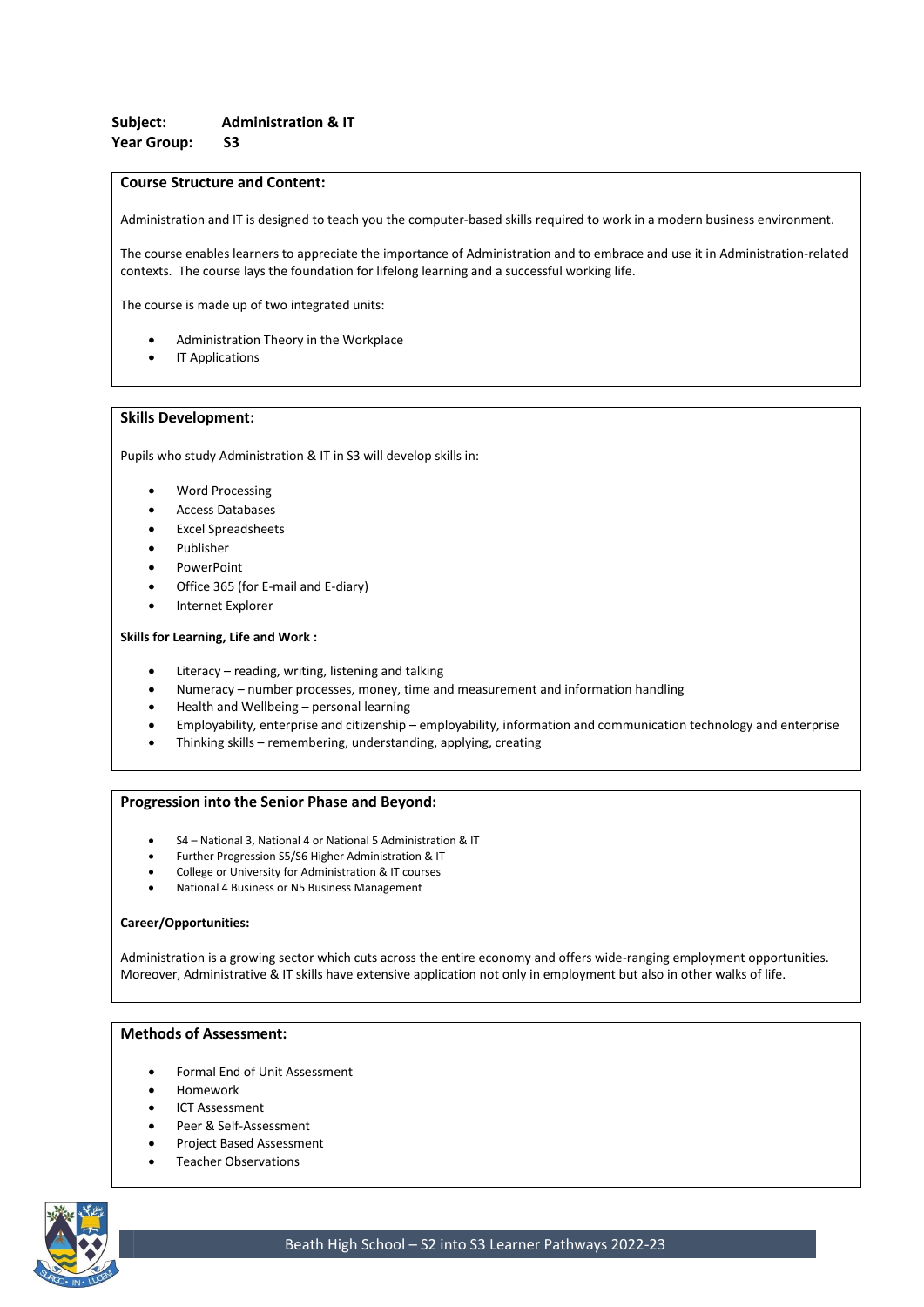The key purpose of the course is to develop learners' understanding of the way in which businesses operate in the modern world. Our S3 Business course focusses on the development of entrepreneurial, problem solving, decision making and IT skills, essential to enhance your employment opportunities. The aim of this course is to development skills and knowledge in accessing, understanding and contributing to today's business environment.

The development of enterprise and employability skills, allow learners to gain a better understanding of the personal qualities and attributes required of people involved in business. This will be facilitated through practical activities which encourage risk taking and decision making, thereby enabling learners to cope more easily in our rapidly changing business environments.

#### **Skills Development:**

Pupils who study Business in S3 will develop the following skills:

- Knowledge and understanding of business concepts in a range of contexts
- Awareness of the processes and procedures businesses use to ensure customers' needs are met
- Enterprising skills by participating in practical activities in realistic business situations
- Financial awareness through a business context
- An insight into the impact of the economy on businesses and our daily lives, gaining economic awareness

#### **Skills for Learning, Life and Work :**

- Thinking skills remembering, understanding, applying
- Literacy reading, writing, listening and talking
- Numeracy number processes, money, time and measurement and information handling
- Health and Wellbeing personal learning
- Employability, enterprise and citizenship employability, information and communication technology and enterprise

#### **Progression into the Senior Phase and Beyond:**

- S4 National 3, National 4 or National 5 Business Management
- Further Progression S5/S6 Higher Business Management
- College or University for Business Management courses
- National 4 Business or N5 Administration & IT

#### **Career/Opportunities:**

A range of business-based career opportunities are available within all business sectors. By developing many transferable skills, the course prepares learners for everyday life, the world of work, or further study of business and other business-related disciplines.

Could you be the next Richard Branson (Virgin Group), Michelle Mone (Ultimo), or Bill Gates (Microsoft)? If you want to become the next world famous entrepreneur then this is the course for you!

- Formal End of Unit Assessment
- **Homework**
- Peer & Self-Assessment
- Project Based Assessment
- **Teacher Observations**

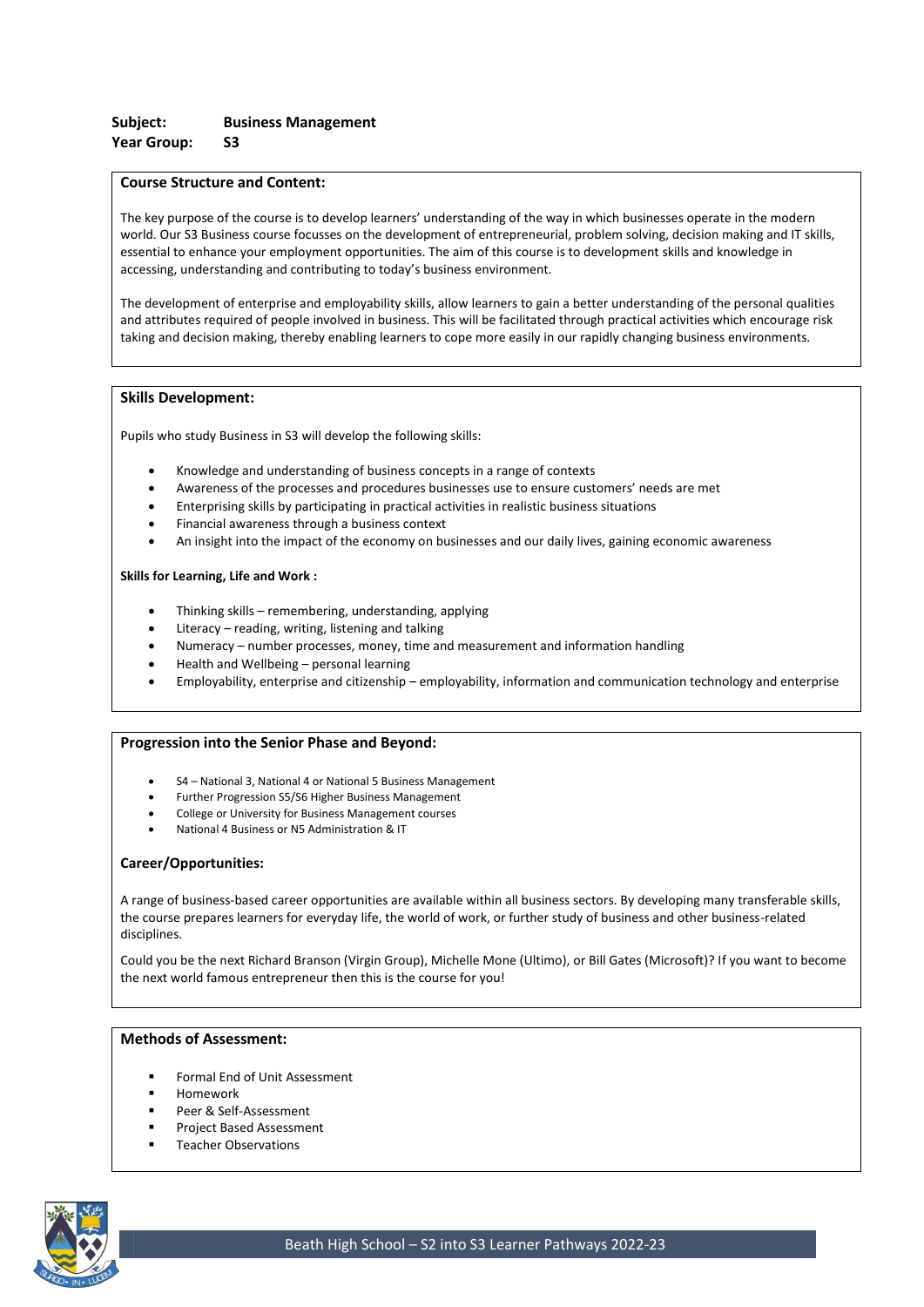The course is designed for learners who want to learn more about the technological world around them and become skilled in building digital solutions using a variety of software applications.

Learners will develop and broaden their technological experience through an increasing awareness of emerging and innovative technologies. They will also develop a range of transferable skills for learning, skills for life and skills for work, opening up a wide range of study opportunities.

#### **Skills Development:**

Pupils who study Computing Science in S3 will develop skills in:

- Apply computational-thinking skills across a range of contemporary contexts
- Apply knowledge and understanding of key concepts and processes in computing science
- Apply skills and knowledge in analysis, design, implementation, testing and evaluation to a range of digital solutions
- Communicate computing concepts and explain computational behaviour clearly and concisely using appropriate terminology
- Develop an understanding of the role and impact of computing science in changing and influencing our environment and society

#### **Skills for Learning, Life and Work :**

- Literacy reading, writing, listening and talking
- Numeracy number processes and information handling
- Health and Wellbeing personal learning
- Employability, enterprise and citizenship employability, information and communication technology
- Thinking skills remembering, understanding, applying, creating and problem solving

#### **Progression into the Senior Phase and Beyond:**

- S4 National 3, National 4 or National 5 Computing Science
- Further Progression S5/S6 Higher Computing Science
- College or University for Computing Science courses

#### **Career/Opportunities:**

Some of the richest people in the world today are Computing Science innovators. Computing Science and computer technology are part of just about everything that touches our lives from the cars we drive, to the movies we watch, to the ways businesses and governments deal with us.

Understanding different dimensions of Computing Science is part of the necessary skill set needed in the 21st century. Whether you want to be a scientist, develop the latest killer application, or just know what it really means when someone says "the computer made a mistake", studying Computing will provide you with valuable knowledge.

- Formal End of Unit Assessment
- Homework
- ICT Assessment
- Peer & Self-Assessment
- Project Based Assessment
- Teacher Observations

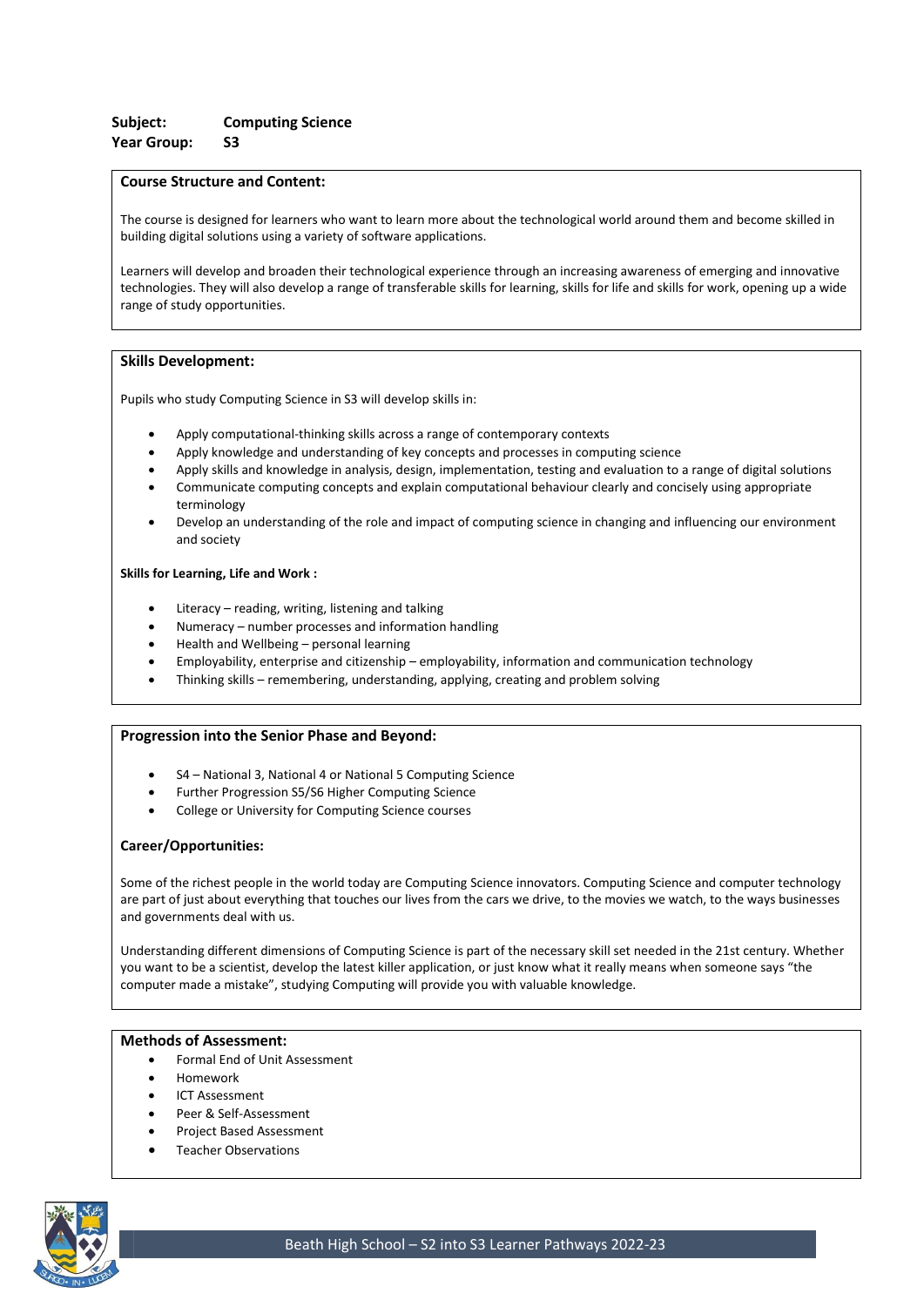# • **Beath Care Sector Pathway**



Beath High School – S2 into S3 Learner Pathways 2022-23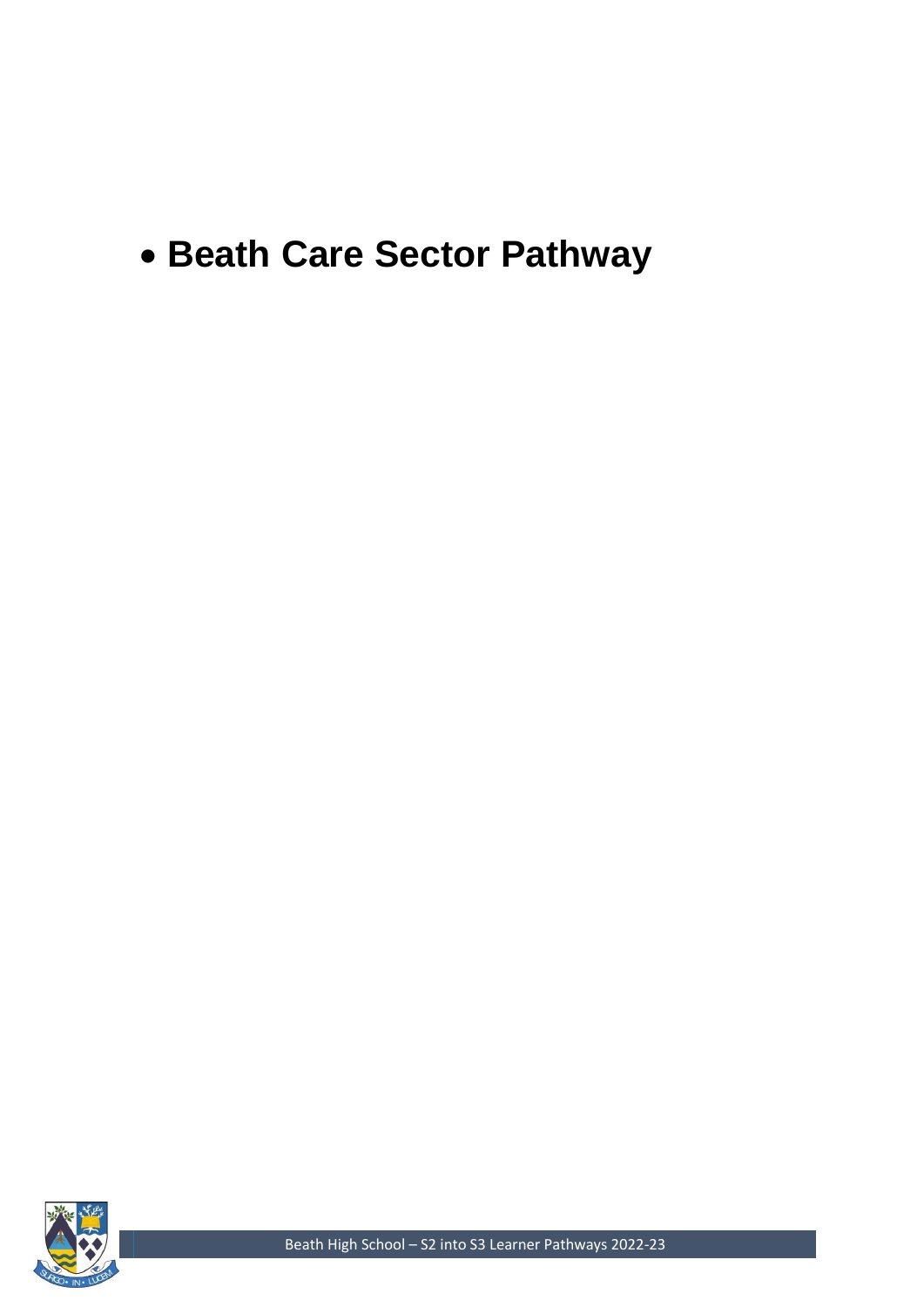# **Subject: Beath Care Sector Pathway Programme Year Group: S3**

# **Course Structure and Content:**

This course is suitable for learners who are interested in a career in the Care Sector. It will provide learners with the opportunity to learn, develop skills and to visit care settings.

This course is made up of seven modules:

- Health Sector: An Introduction
- **Contemporary Families**
- Health Sector: Working Safely
- Health Sector: An Introduction Scotland
- Health Sector: Health Awareness
- Health Sector: Life Sciences Industry
- Health Sector: Roles and Responsibilities

# **Skills Development:**

Learners will develop a wide range of skills.

- **Employability:** a key aspect of Skills for Work and is present throughout the course.
- **Literacy** Reading, Writing, Listening and talking.
- **Health and wellbeing:** Personal learning, Emotional wellbeing, Planning for, and making, choices and changes, Relationships.
- **Employability, enterprise and citizenship :** Working with others
- **Thinking skills :** Remembering, Understanding, Applying, Analysing and evaluating

# **Progression into the Senior Phase and Beyond:**

The Beath Care Sector Pathway programme will lead on to a National 4 Qualification in S4 and the National 5 Child Care or National 5 Healthcare Programme.

#### **Career/Opportunities:**

Further progression could be Foundation Apprenticeship, Modern Apprenticeship, Graduate Apprenticeship, college, university and work in the Care sector.

# **Methods of Assessment:**

Learners will be assessed throughout the course units. Methods of assessment include oral, written, open book assessment, and observation.

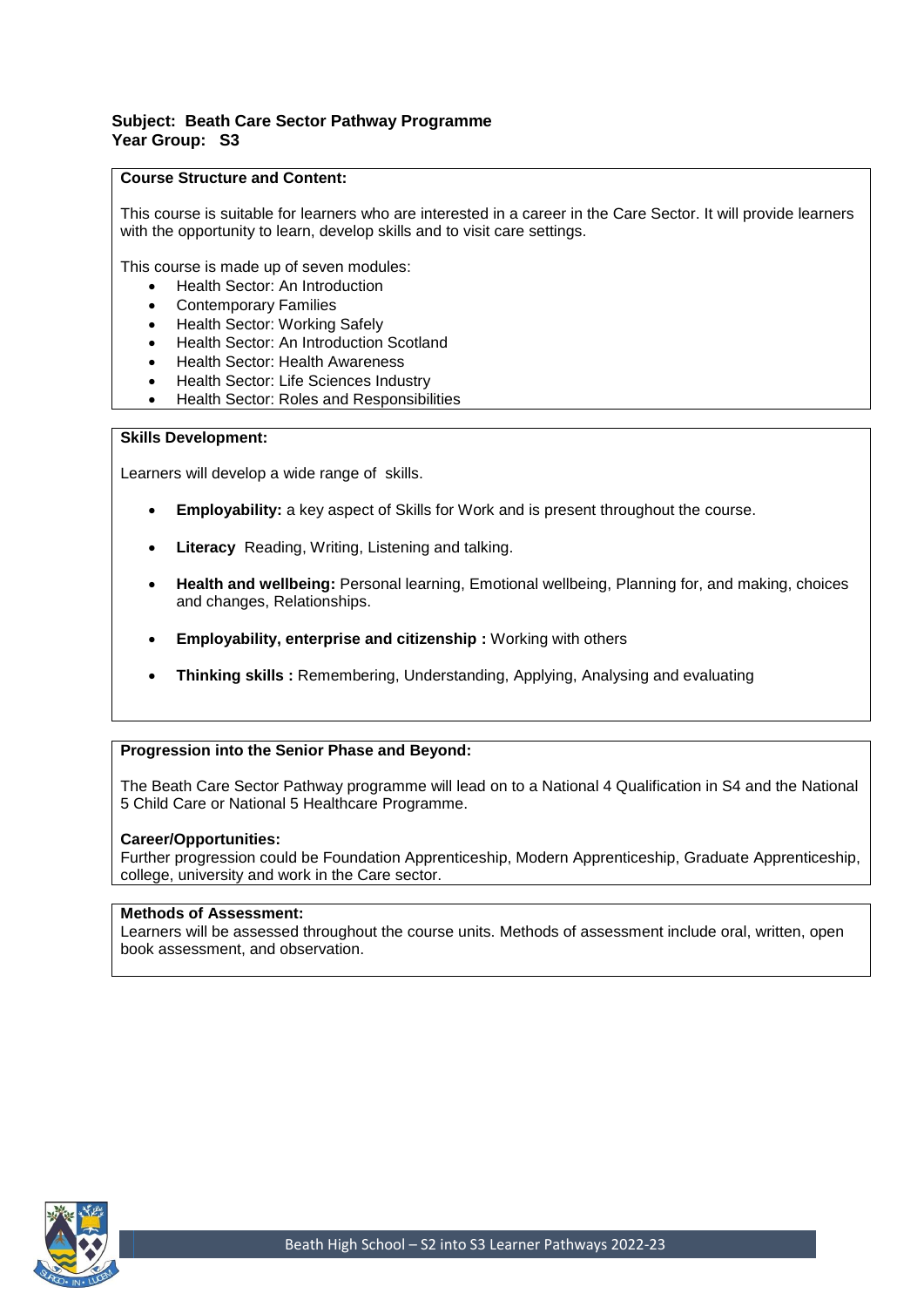# **DESIGN FACULTY**

- **Art and Design**
- **Design and Manufacture**
- **Practical Wood**
- **Graphic Communication**



Beath High School – S2 into S3 Learner Pathways 2022-23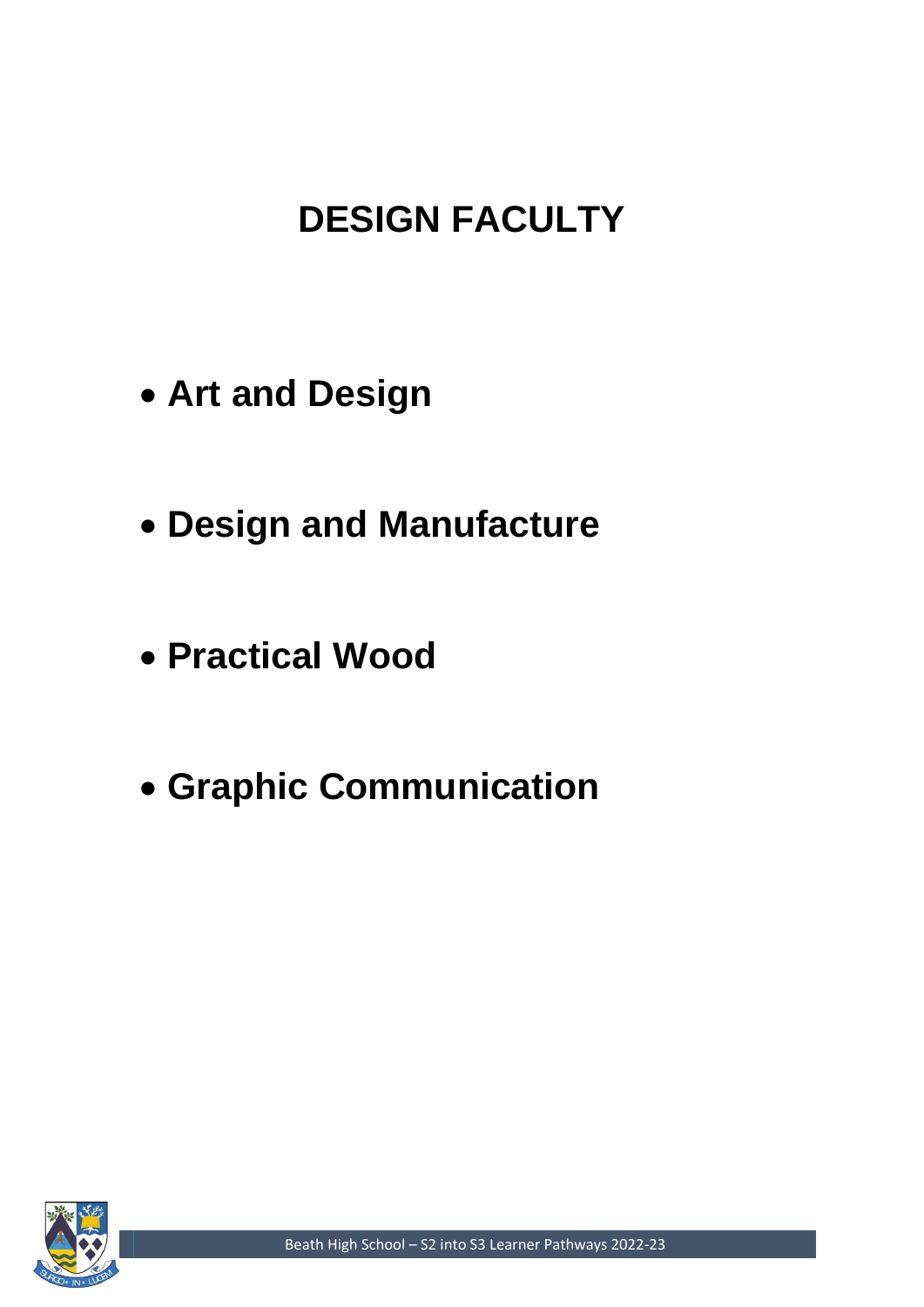For the part of the course the focus will be on drawing skills and building a visual awareness. Using the visual elements of line, tone, shape, form, colour, texture and pattern will be the core skills surrounding all projects.

# **Expressive Unit**

With support from the teacher a suitable theme will be chosen, and could be in the area of portrait or still life. Pupils will research their theme and experiment with a variety of materials before producing a high quality final outcome. Significant historic and contemporary artists will be introduced to inspire and contextualise art practice.

# **Design Unit**

The context of the project could be jewellery, fashion or graphic design and pupils will be learn how to follow the creative process to create an eye-catching final outcome. Relevant contemporary and historic designers will be researched.

# **Skills Development:**

Drawing skills and use of a wide variety of materials will be developed.

# **Progression into the Senior Phase and Beyond:**

# **Career/Opportunities and Further Education**

This Course may provide progression to:

- National Qualification courses in Art and design, fashion Design and Photography.
- University and FE courses in a wide range of creative subjects including: Fine Art, Photography, Computer Games Design, Architecture, Interior, Graphic and Product Design.
- Primary and Community teaching qualifications
- Careers in the creative industries.

# **Methods of Assessment:**

Continuous assessment of skills based on the visual elements and use of materials. There will be a written task looking at the analysis of a work of art and piece of design.

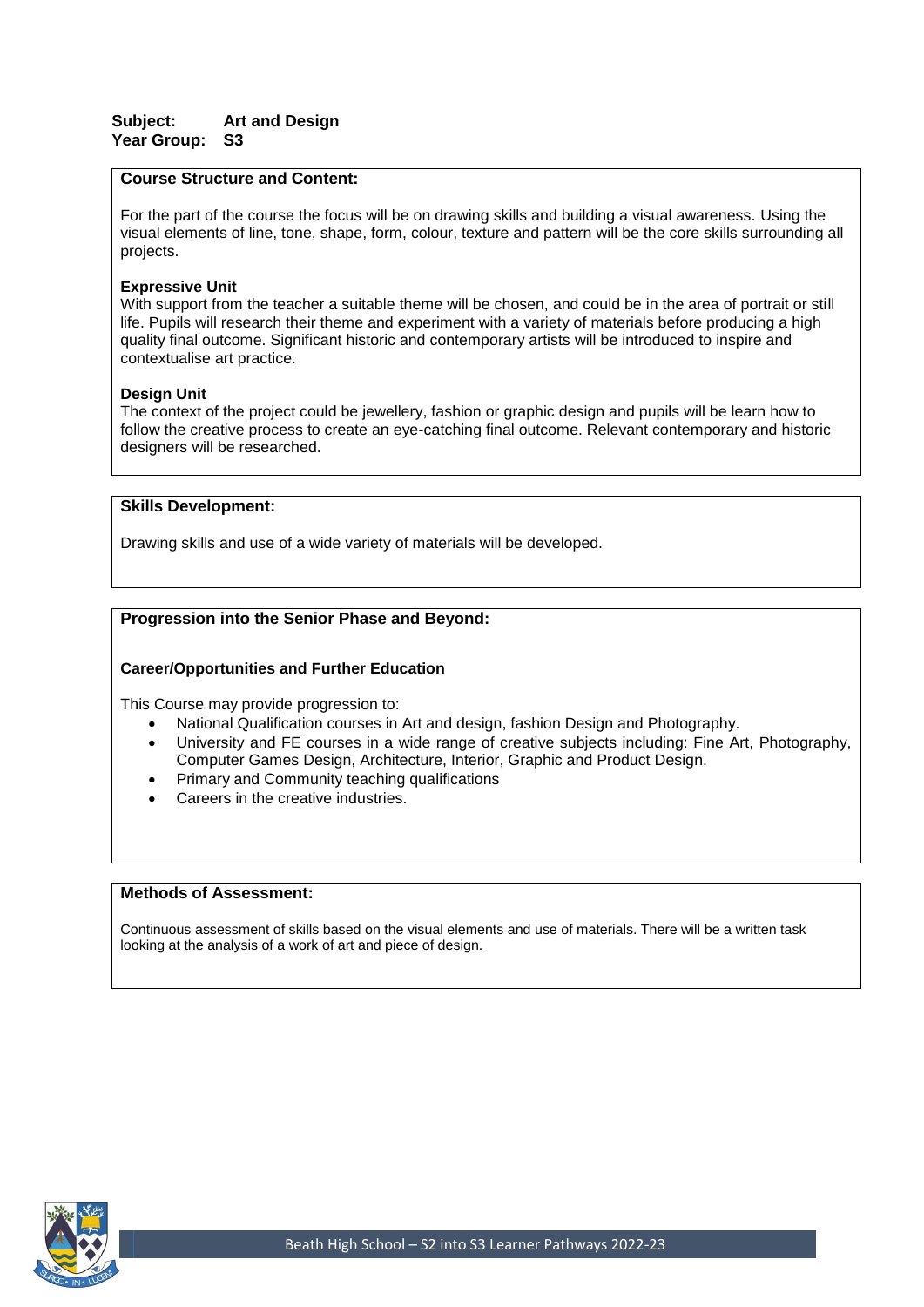# **Subject: Design and Manufacture Year Group: S3**

# **Course Structure and Content:**

The course is made up of two integrated units

*Materials and Manufacturing:* Understanding Materials and their properties, Material processes and their applications. Also manufacturing prototypes of final designs in the workshop using a wide range of materials and tools.

*Design:* Carrying out the design process including: Research, Generating ideas, Design Development and Refinement and presentation of a Final Design Solution.

Each unit has a wide range of practical tasks as well as relative theory knowledge that will be incorporated into these tasks.

# **Skills Development:**

This course provides the chance for you to think and act creatively and in an innovative way. This course provides a balance of practical craft and design skills in an interesting and demanding way.

Pupils who study Design and Manufacturing in S3 will develop the following skills:

- Manufacturing Skills: using a range of tools and materials.
- Knowledge of Manufacturing and Materials
- Design Skills
- Design Knowledge
- **Creativity**
- **Innovation**

Furthermore pupils will develop skills in Literacy, Numeracy and Health and Well-Being across the curriculum.

# **Progression into the Senior Phase and Beyond:**

Design and Manufacture provides opportunity to develop a wide a varied skills for both life and work. The course will lead to accreditation at either National 4 or National 5 Design and Manufacture at the end of S4.

Further progression in S5 would involve Higher Design and Manufacture and in S6 Advanced Higher Design and Manufacture.

#### **Career/Opportunities:**

Popular career pathways that lead on from this course include Product Design, Industrial Design, interior Design, Manufacturing, Construction, Engineering, Welding, Joinery, and Property Development.

### **Methods of Assessment:**

Continuous assessment of a range of elements of the Design and Materials and Manufacturing units will take place throughout the year through project tasks designed to meet SQA outcomes and assessment standards.

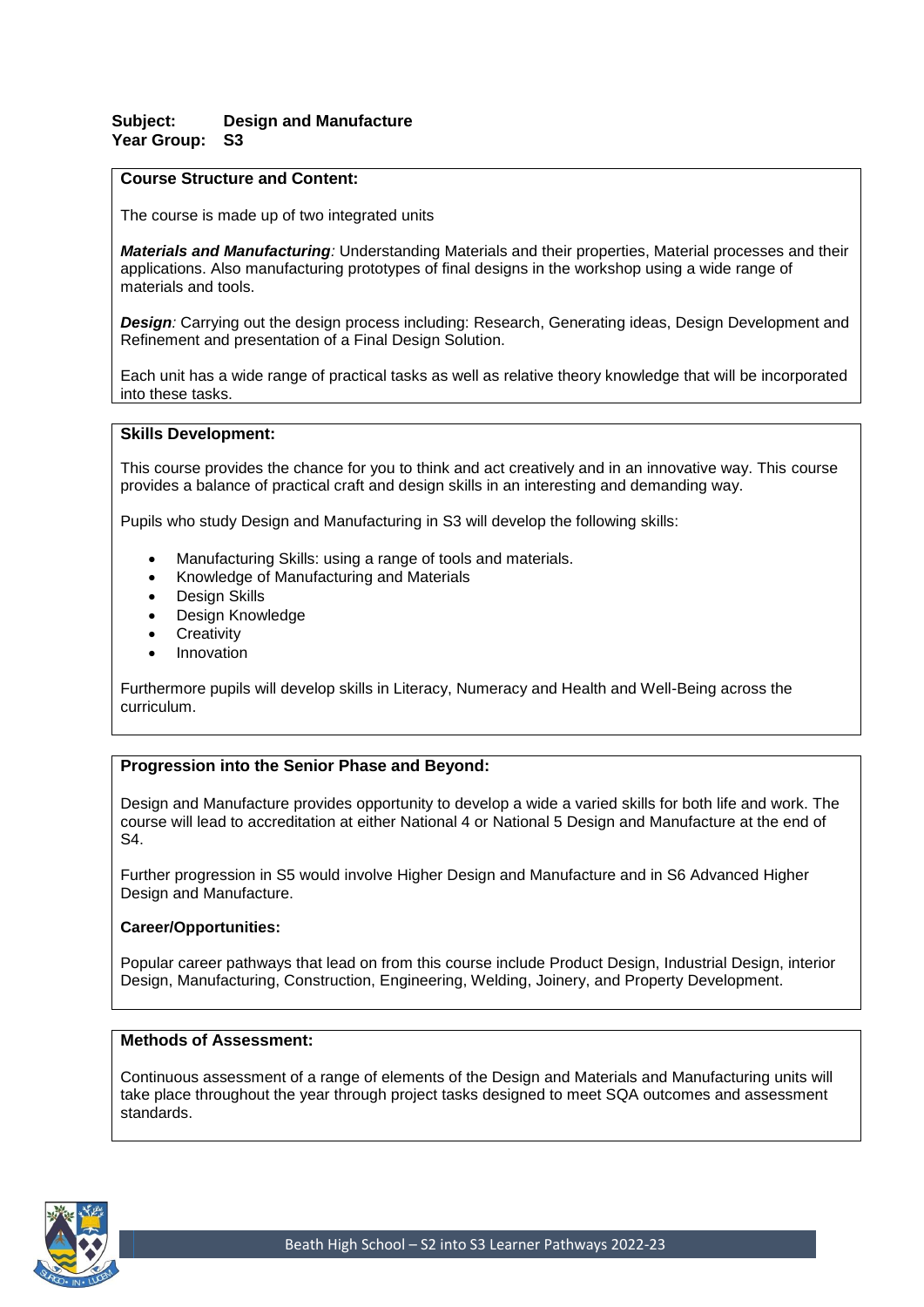# **Subject: Practical Woodworking Year Group: S3**

# **Course Structure and Content:**

The course is made up of three units

- *Flat Frame Construction*
- *Carcase Construction*
- *Machining and Finishing*

Each unit has a wide range of practical tasks as well as relative theory knowledge that will be incorporated into these tasks.

## **Skills Development:**

This course aims to develop practical skills in the creation of products and develop knowledge and understanding of practical woodworking activities.

Pupils who study Practical Woodworking in S3 will develop the following skills:

- Hand Manufacturing Skills: using a range of tools and wood materials.
- Machine Manufacturing Skills: using a range of machines and wood materials.
- Knowledge of Manufacturing and wood properties

Furthermore pupils will develop skills in Literacy, Numeracy and Health and Well-Being across the curriculum.

# **Progression into the Senior Phase and Beyond:**

Practical Woodworking provides opportunity to develop a wide a varied skills for both life and work. The course will lead to accreditation at either National 4 or National 5 Practical Woodworking at the end of S4.

Further progression would involve NPA Construction Skills, and/or National 5 Practical Metalworking in S5 or S6.

# **Career/Opportunities:**

Popular career pathways that lead on from this course include Construction, Building and Engineering industries, DIY and Handcraft, Joinery, Property Maintenance.

## **Methods of Assessment:**

Continuous assessment of a range of elements of the three units will take place throughout the year through project tasks designed to meet SQA outcomes and assessment standards and class tests.

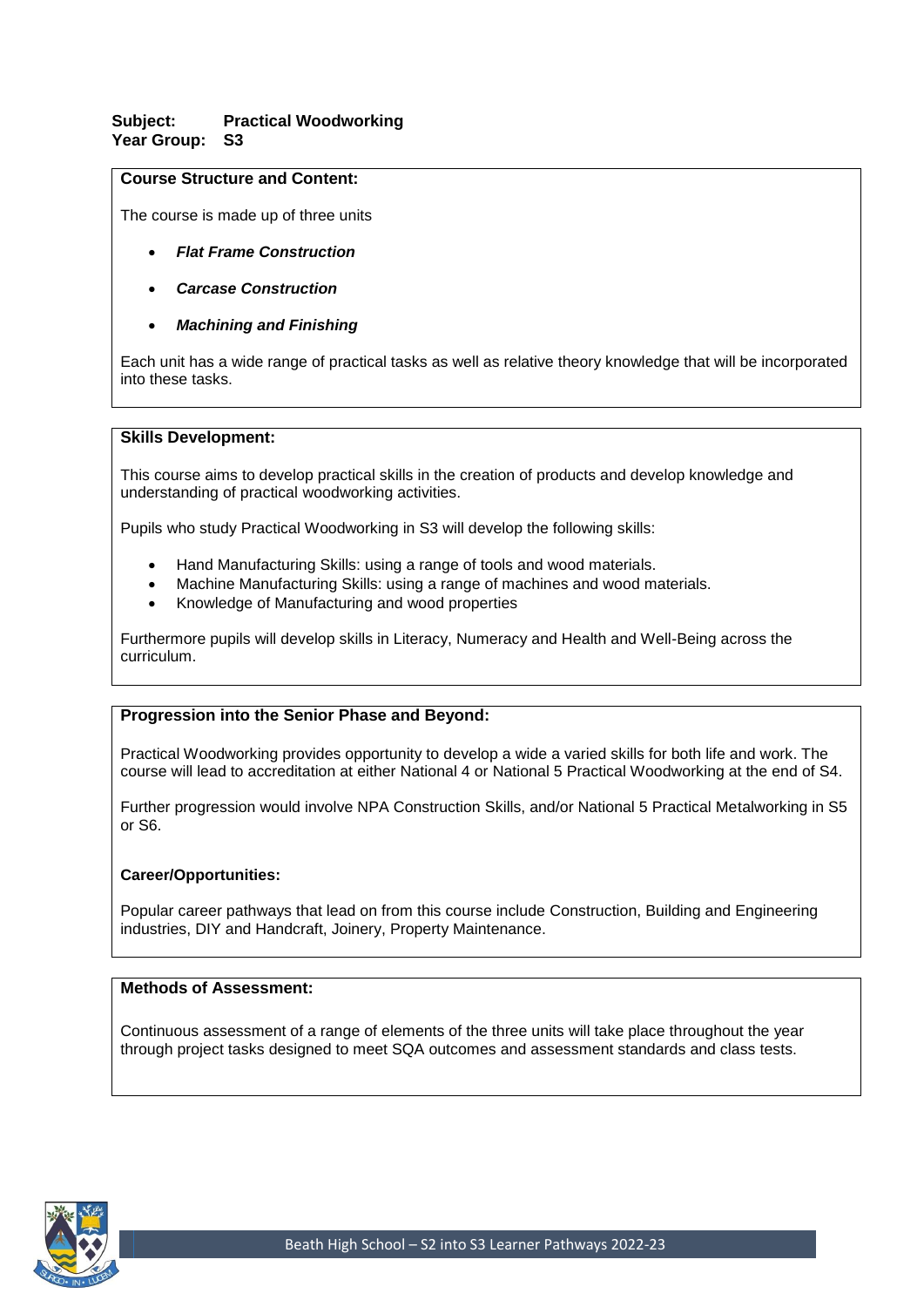# **Subject: Graphic Communication Year Group: S3**

# **Course Structure and Content:**

The course is made up of two integrated units

*2D Graphic Communication:* 2D sketching, Orthographic drawing, Graphic Designing.

*3D Graphic Communication:* 3D Cad modelling, CAD rendering, 3D Sketching and drawing.

Each unit has a wide range of practical tasks as well as relative theory knowledge that will be incorporated into these tasks.

#### **Skills Development:**

This course provides the chance for you to learn the skills that will allow you to communicate using graphics, drawings and sketches. Graphic Communication is a universal language that allows you to express and transfer idea ideas and information

Pupils who study Graphic Communication in S3 will develop the following skills:

- Sketching and Rendering
- CAD Modelling
- Drawing standards and protocols.
- Graphic Design

Furthermore pupils will develop skills in Literacy, Numeracy and Health and Well-Being across the curriculum.

# **Progression into the Senior Phase and Beyond:**

Graphic Communication provides opportunity to develop a wide a varied skills for both life and work. The course will lead to accreditation at either National 4 or National 5 Graphic Communication at the end of S4.

Further progression in S5 would involve Higher Graphic Communication and in S6 Advanced Higher Graphic Communication.

#### **Career/Opportunities:**

Popular career pathways that lead on from this course include Graphic Design, Interior Design, CAD Technicians, Engineering, Animation, Web Design, Game Design, Printing and Publishing, Packaging, Fashion and Textiles.

#### **Methods of Assessment:**

Continuous assessment of a range of elements of the 2D and 3D Graphic Communication units will take place throughout the year through project tasks designed to meet SQA outcomes and assessment standards.

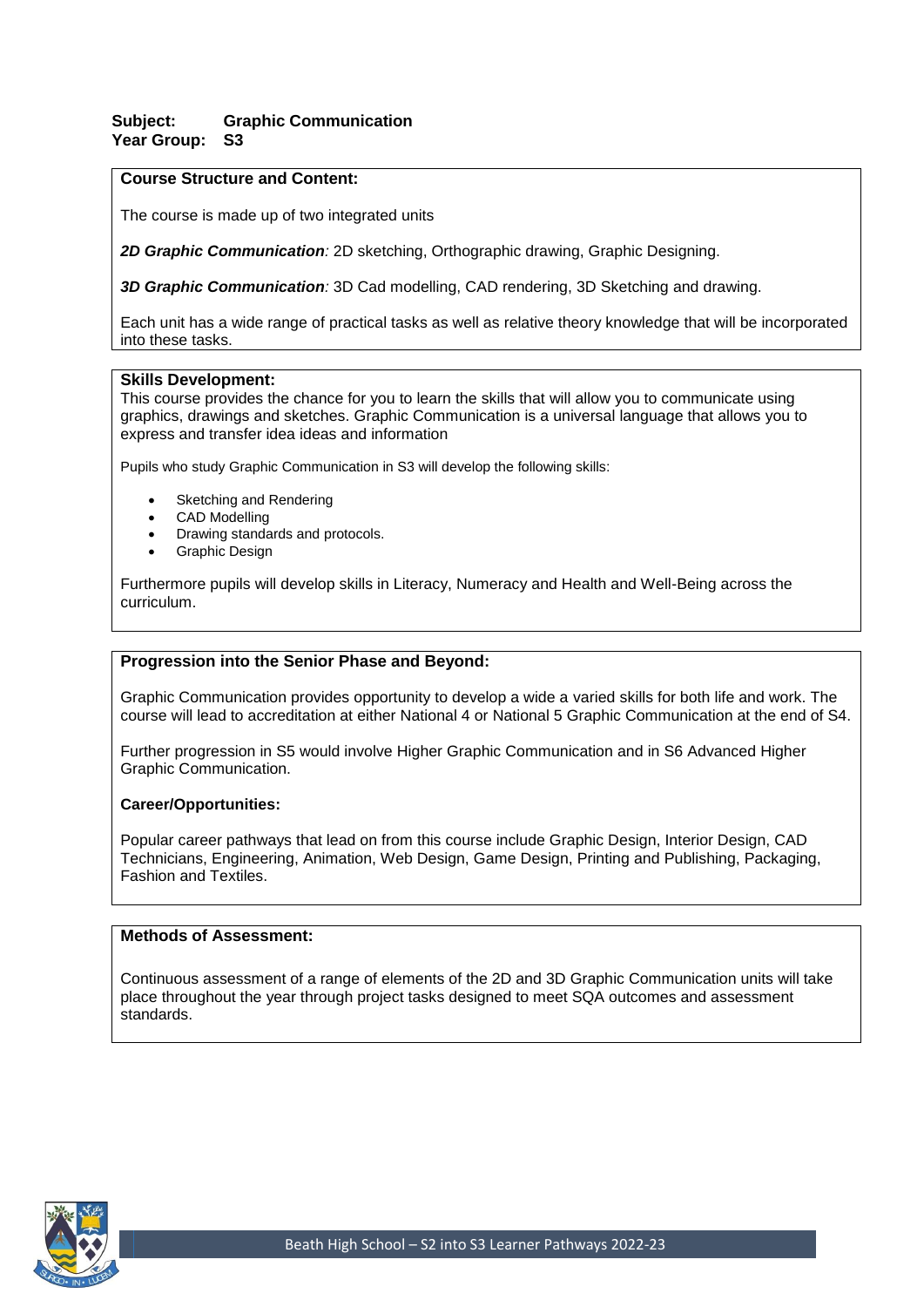# **ENGLISH FACULTY**

• **English**



Beath High School – S2 into S3 Learner Pathways 2022-23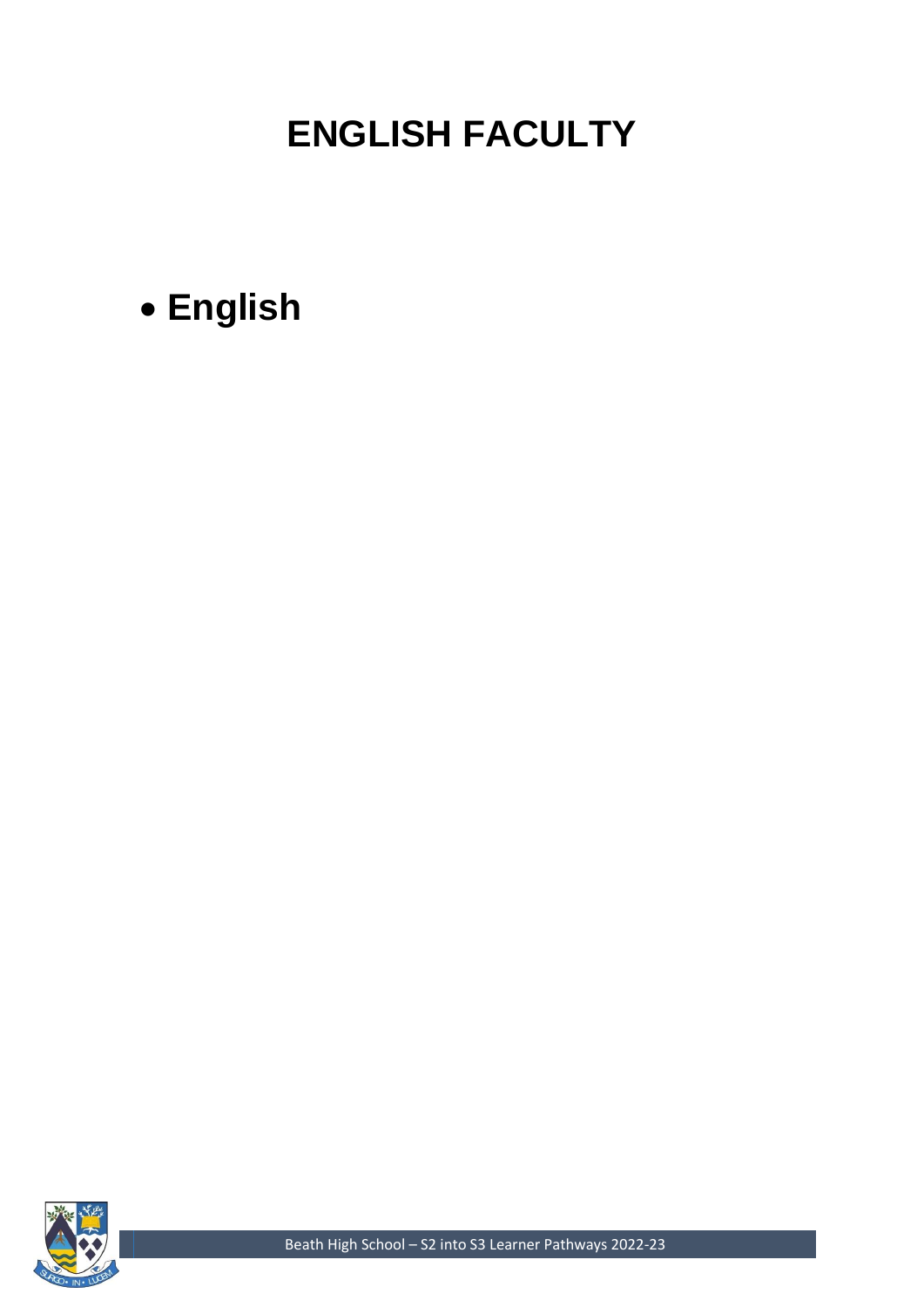# **Subject: English Year Group: S3**

## **Course Structure and Content:**

The course is made up of four integrated units:

*Analysis and Evaluation:* to understand, analyse and evaluate through the study of texts

*Creation and Production:* to create and produce language in written and oral form

*Literacy:* to read, to listen, to understand functional/informational texts to express detailed information and ideas in technically accurate writing and talking

*Added Value Unit:* to plan and research a chosen topic of individual interest in order to present findings on literature, language or media.

#### **Skills Development:**

Pupils who study English in S3 will develop the following skills:

- reading
- writing
- listening and talking

all with the aim of allowing pupils to access, understand and use language.

Furthermore, pupils will develop skills in Literacy, Numeracy and Health and Well-Being across the curriculum.

## **Progression into the Senior Phase and Beyond:**

English is essential for providing skills for both life and work. The course will lead to accreditation at either National 3, National 4 or National 5 English at the end of S4. Further progression in S5 and S6 would involve Higher English or Advanced Higher English.

# **Career/Opportunities:**

Some of the careers requiring English skills are: management, broadcasting, journalism, law, acting, writing, teaching, advertising and marketing, administration, civil service, local government, clerical work, call centre work, public relations, speech therapy, publishing, copyrighting, printing, archive work, library and information work.

## **Methods of Assessment:**

Continuous assessment of reading, writing, talking and listening will take place throughout the year through tests designed to meet SQA outcomes and assessment standards.

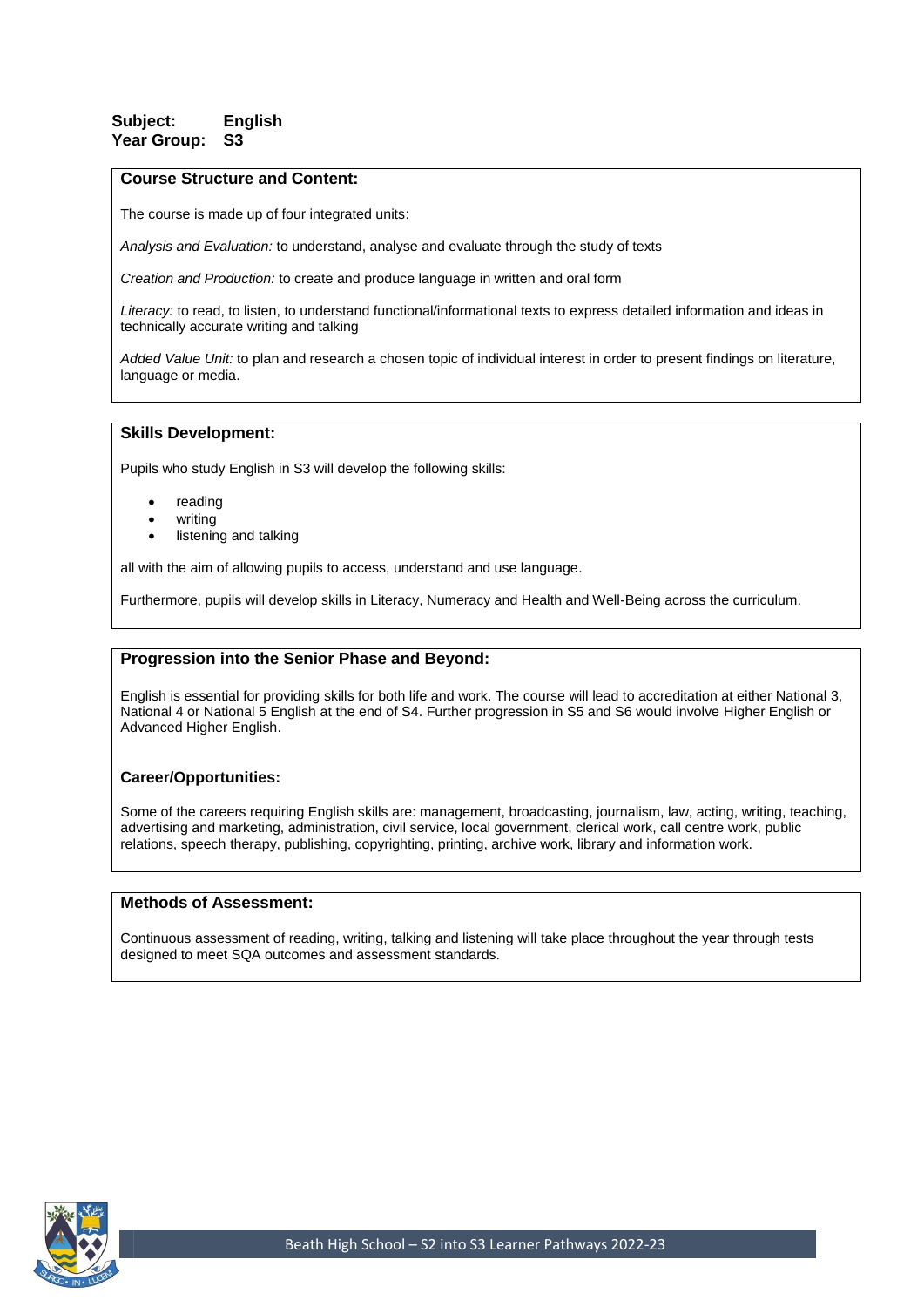# **HEALTH AND WELLBEING FACULTY**

• **Physical Education**

# **OR**

- **Physical Education (Aesthetic Option)**
- **Childcare**
- **Practical Cookery**
- **Fashion and Textile Technology**

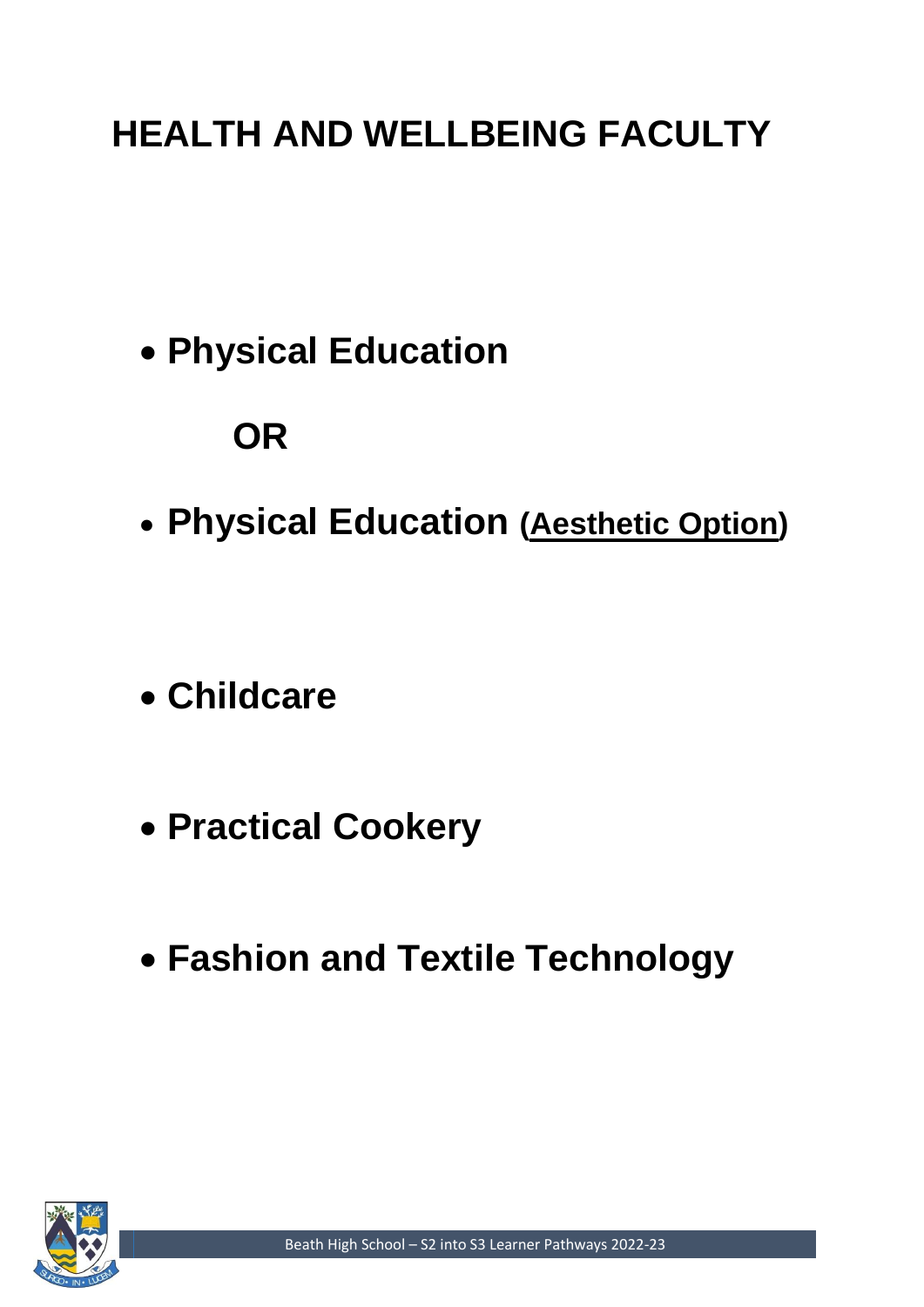# **Subject: Physical Education Year Group: S3**

## **Course Structure and Content:**

This course will be of interest to all learners who enjoy performing in physical education and have an enthusiasm for developing their performance skills. The course will be physically demanding and performers will take part in a range of activities that may include: Athletics, Badminton, Basketball, Netball, Gymnastics, Handball and Softball. In each activity performers will work towards improving their practical performance / fitness and knowledge and understanding.

The course has a theoretical element which looks at the four main factors (Physical, Emotional, Mental & Social) that impact on performance development. This section of the course will be developed through practical experiential learning, classroom sessions, the completion of a written workbook which will include monitoring and reflecting on personal performance development. There will also be written homework exercises required.

#### **Skills Development:**

Pupils who study Physical Education in S3 will develop the following skills:

- Movement and performance skills/competencies in a range of individual and team activities
- Knowledge and understanding of principles and approaches to take to improve and refine skills, physical, emotional and mental fitness and tactical understanding and application
- Creating movements and sequences
- Planning and implementing solutions in straightforward performance situations
- Reflecting on the factors impacting on performance and monitoring performance
- Working independently and collaboratively within teams to develop thinking and interpersonal skills
- Analysing, evaluating, planning, decision making and problem solving skills
- In addition pupils will begin to explore Factors Impacting Performance in more depth theoretically.

Furthermore pupils will develop skills in Literacy, Numeracy and Health and Well-Being across the curriculum:

# **Progression into the Senior Phase and Beyond:**

**You will be able to continue your study of Physical Education as follows:**

- National 3
- National 4
- National 5
- **Higher**
- Sports Leadership level 4 and level 5 (including Sports Development NPA)
- Sport and Fitness NPA (Team Sports)

#### **Career/Opportunities:**

- Employment in Health, Leisure and Recreation industries
- Further study at College or University to help become:
- PE teacher, Primary teacher, Active Schools Coordinator, Sports Development Officer
- Sports Coach, Fitness advisor, Analyst, Nutritionist, Personal trainer

- Ongoing Practical assessment
- Written tasks including a Factors Impacting on Performance Task
- Homework tasks
- Peer and Self assessment
- Special performance event Practical assessment

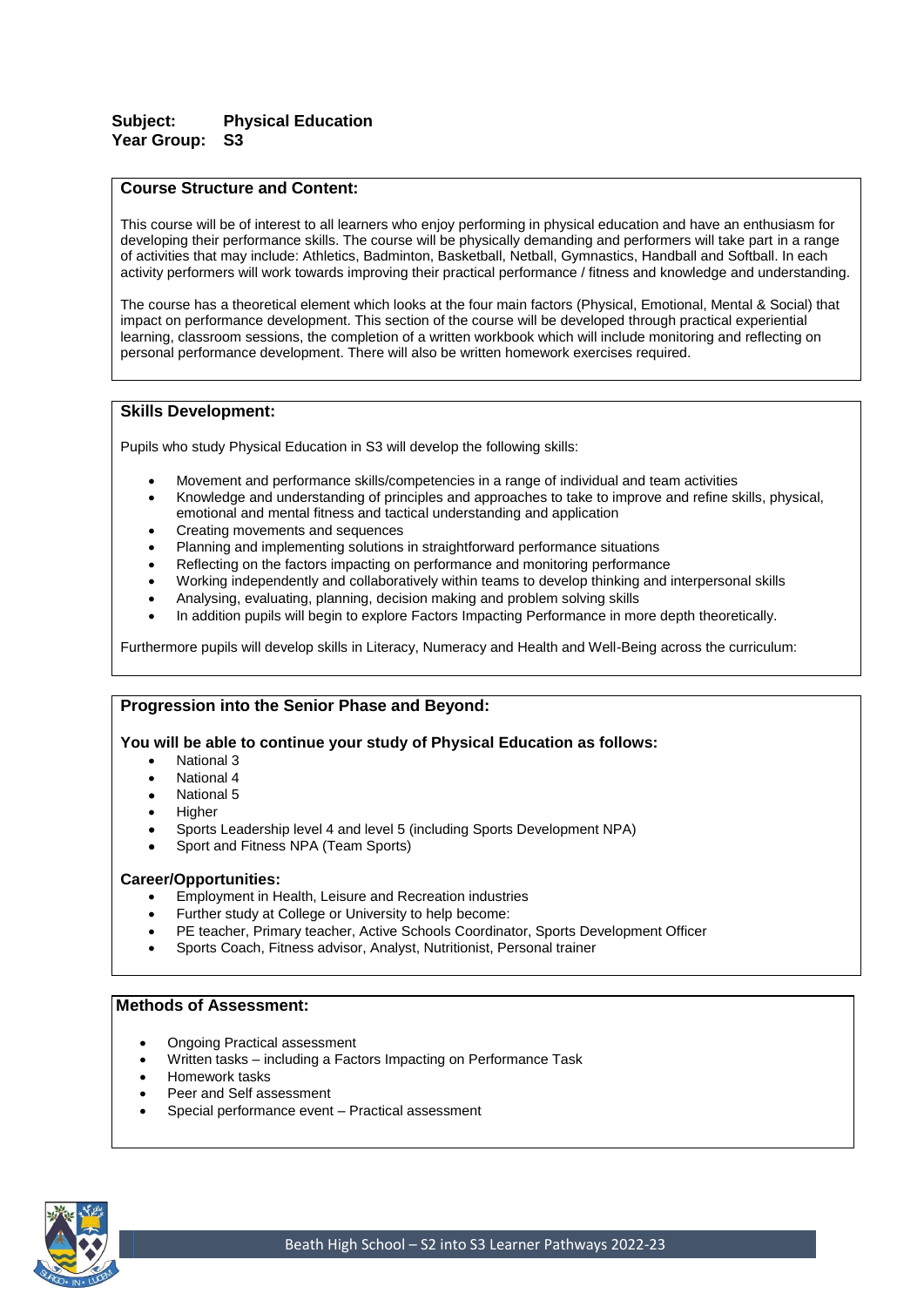# **Subject: Physical Education (Aesthetic Option) Year Group: S3**

# **Course Structure and Content:**

This course will be of interest to all learners who enjoy performing in physical education and have an enthusiasm for developing their performance skills specifically through Aesthetic activities. **The course will be physically demanding, and performers will take part in activities such as Dance, Cheerleading and Gymnastics**. In each activity performers will work towards improving their practical performance / fitness and knowledge and understanding.

The course has a theoretical element which looks at the four main factors (Physical, Emotional, Mental & Social) that impact on performance development. This section of the course will be developed through practical experiential learning, classroom sessions, the completion of a written workbook which will include monitoring and reflecting on personal performance development. There will also be written homework exercises required.

Due to the aesthetic nature of this course, it is expected that pupils are comfortable with the performance elements associated with Aesthetic activities.

#### **Skills Development:**

Pupils who study Physical Education in S3 will develop the following skills:

- Movement and performance skills/competencies in a range of aesthetic activities.
- Knowledge and understanding of principles and approaches to take to improve and refine skills, physical, emotional and mental fitness and understanding of choreography.
- Creating movements and sequences
- Planning and implementing solutions in straightforward performance situations
- Reflecting on the factors impacting on performance and monitoring performance
- Working independently and collaboratively to develop thinking and interpersonal skills
- Analysing, evaluating, planning, decision making and problem solving skills
- In addition pupils will begin to explore Factors Impacting Performance in more depth theoretically.

Furthermore pupils will develop skills in Literacy, Numeracy and Health and Well-Being across the curriculum:

# **Progression into the Senior Phase and Beyond:**

#### **You will be able to continue your study of Physical Education as follows:**

- National 3
- National 4
- National 5
- **Higher**
- Sports Leadership level 4 and level 5 (including Sports Development NPA)
- Sport and Fitness NPA (Team Sports)

#### **Career/Opportunities:**

- Employment in Health, Leisure and Recreation industries
- Further study at College or University to help become:
- PE teacher, Primary teacher, Active Schools Coordinator, Sports Development Officer
- Sports Coach, Fitness advisor, Analyst, Nutritionist, Personal trainer

- Ongoing Practical assessment
- Written tasks including a Factors Impacting on Performance Task
- Homework tasks
- Peer and Self assessment
- Special performance event Practical assessment

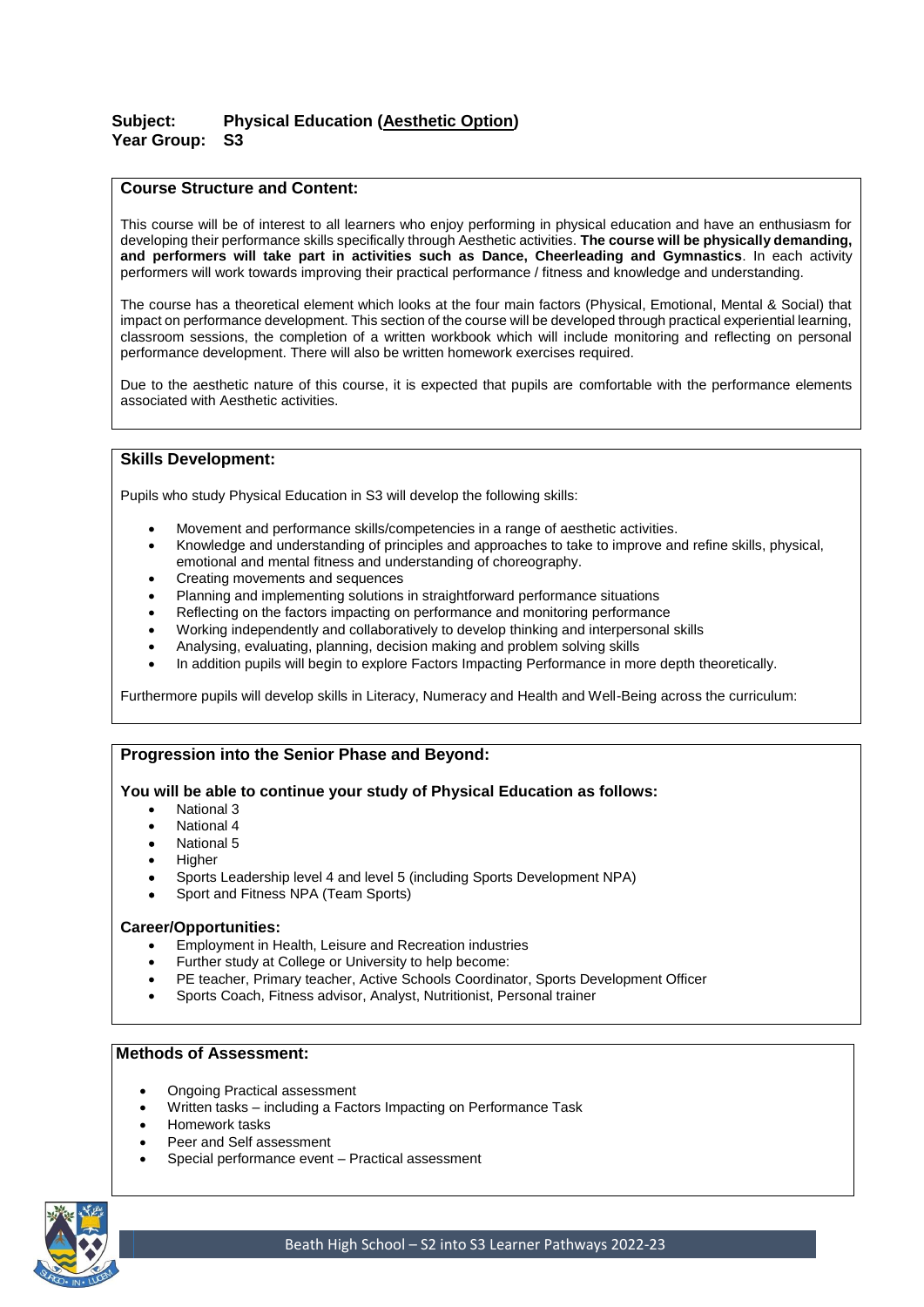# **Subject: Childcare Year Group: S3**

#### **Course Structure and Content:**

This course provides an introduction to the care, learning and development of children aged 0 – 16 years. Pupils will have practical opportunities to sample areas of study within Childcare. This will involve different play activities whilst developing knowledge of child development. There will also be opportunities to learn practical first aid skills.

Creative Childcare offers entry level for students who have identified Early Learning and Education as their possible career path.

#### **Skills Development:**

Pupils who study Creative Childcare in S3 will develop the following skills:

- Use and further develop knowledge and understanding skills
- Further develop practical and organisational skills through food product development
- Develop an understanding of play provision in the childcare profession
- Introduce candidates to aspects of child development and the key milestones of development for children aged 0–16 years
- Problem solving
- Researching skills
- Health and safety risk assessments
- Communication and presentation skills
- Skills for work
- Team working

Furthermore pupils will develop skills in Literacy, Numeracy and Health and Well-Being across the curriculum

#### **Progression into the Senior Phase and Beyond:**

**Early Learning & Childcare:** National 4; National 5, Higher

**Practical Cookery:** National 4; National 5 progressing to National 5 – Practical Cake Craft

**Health & Food Technology:** National 4; National 5, Higher and Advanced Higher

**Fashion & Textile Technology**: National 4, National 5, Higher

#### **Career/Opportunities:**

The skills developed will be applicable in a wide range of careers specific to all aspect of the care industry and beyond. They are also transferrable to job opportunities and further study of courses such as teaching.

# **Assessment:**

Assessment is ongoing throughout the course and good class attendance is required.

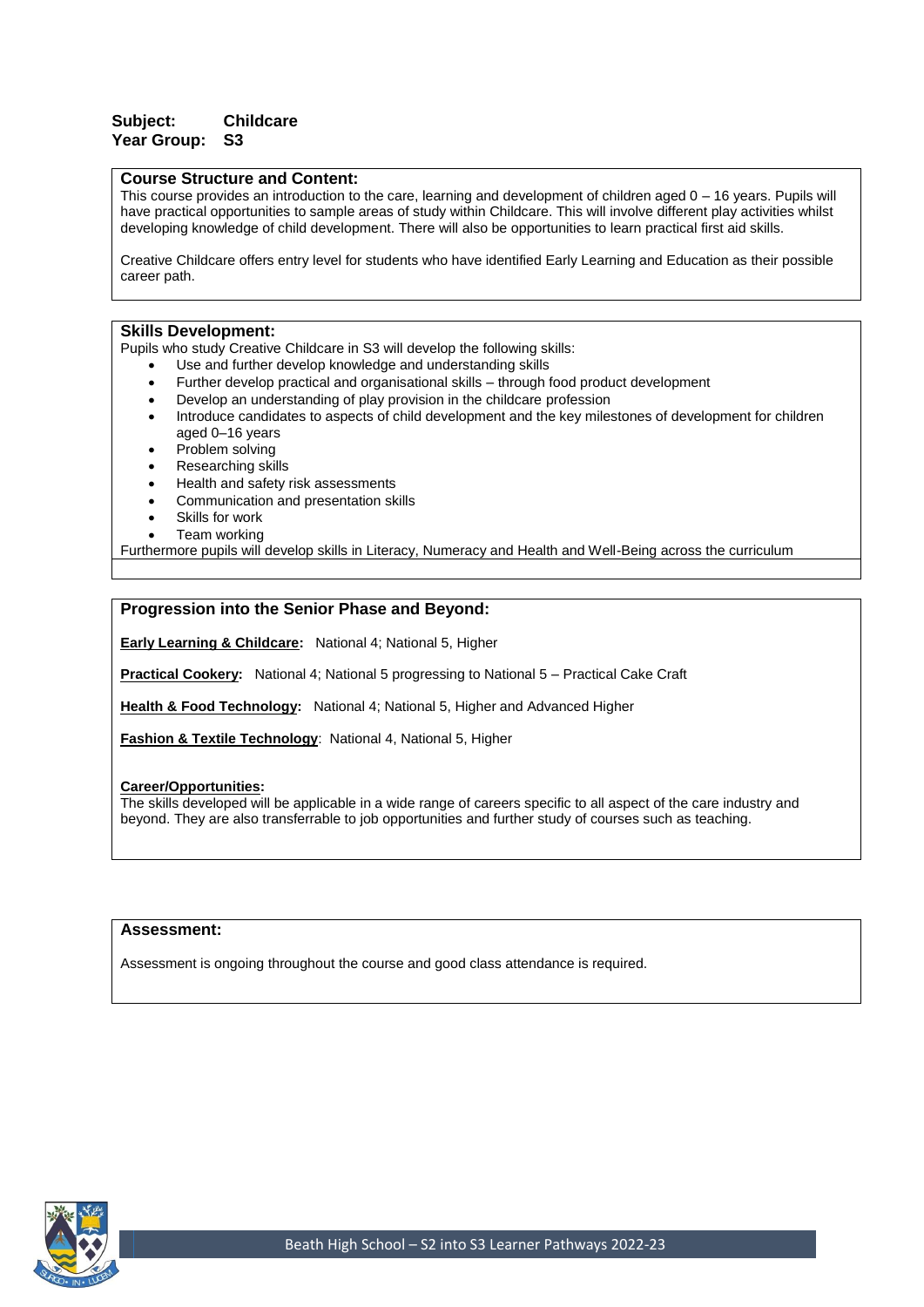# **Subject: Practical Cookery Year Group: S3**

#### **Course Structure and Content:**

This course will suit learners interested in food and cooking, who enjoy being creative with food. There is a significant practical component, supported by related theory, to develop extensive subject knowledge and skill precision.

There are three areas of study:

#### **Cookery Skills, Techniques and Processes**

Developing cookery skills, techniques and processes used within the hospitality industry. Precision is required throughout preparation and in the presentation of the final products.

#### **Understanding and Using Ingredients**

Sourcing ingredients, use of local ingredients, linking to current dietary advice in the development of recipes. **Organisational Skills for Cooking**

Effective time management to produce dishes and meals, combined with sensory and product evaluations.

#### **Skills Development:**

Pupils who study Practical Cookery in S3 will develop the following skills:

- Use and further develop knowledge and understanding skills
- Further develop practical and organisational skills
- Design skills
- Problem solving
- Researching skills
- Evaluating skills
- Enterprise, business development and product marketing skills
- Health and safety risk assessments
- Communication and presentation skills
- Skills for work
- Team working

Furthermore pupils will develop skills in Literacy, Numeracy and Health and Well-Being across the curriculum

# **Progression into the Senior Phase and Beyond:**

**Health & Food Technology:** National 4; National 5, Higher and Advanced Higher

**Practical Cookery:** National 4; National 5

**Practical Cake Craft:** National 5

#### **Career/Opportunities:**

The skills developed will be applicable in a wide range of careers. Examples of specific career opportunities are linked to each particular area studied:

**Practical Cookery & Cake Craft:** Food industry, college, chef, wholesale & retail food industry, setting up own catering business.

**Health & Food Technology:** Food industry, college / university, product development, dietician, nutritionist, HE & primary teacher, sport industry & personal trainer, environmental health department.

- Practical skills
- Recipe adaption and sensory evaluation
- Practical assignment two course meal
- Knowledge and understanding formative assessments

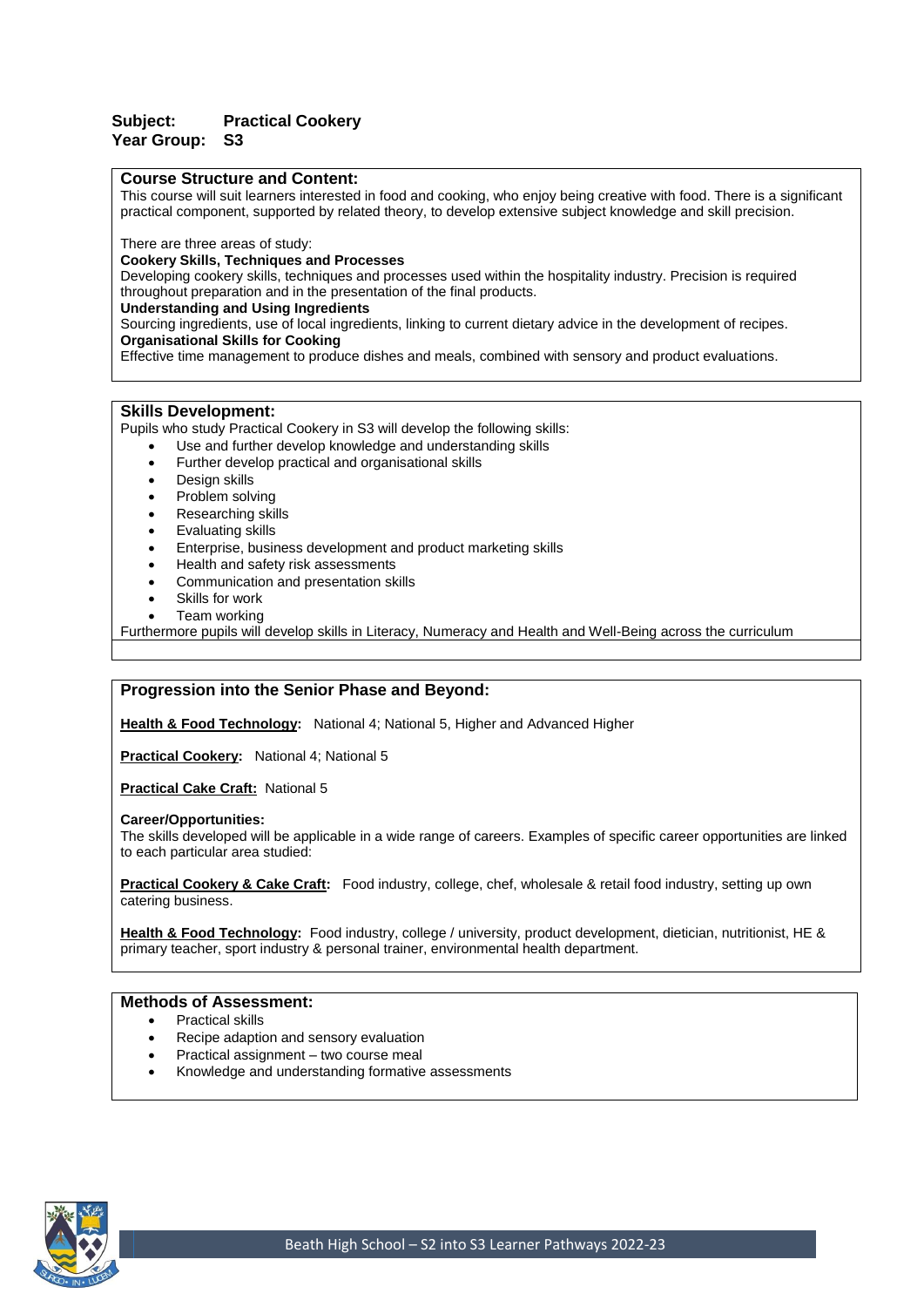# **Subject: Fashion and Textile Technology Year Group: S3**

## **Course Structure and Content:**

This course will suit learners with an interest in fashion and textiles would like to develop practical textile skills. The course allows pupils the opportunity to develop areas of personal interest within fashion and textiles.

The areas that are covered within the course:

- Develop practical textile skills
- Demonstrate a range of textile construction techniques
- Knowledge and understanding which support fashion/textile-related activities.
- Design of fashion / textile items, including the planning, manufacturing and evaluation processes.

# **Skills Development:**

Pupils who study Fashion and Textile Technology in S3 will develop the following skills:

- Use and further develop knowledge and understanding skills
- Further develop practical textile and organisational skills
- Design skills
- Problem solving
- Researching skills
- Evaluating skills
- Enterprise, business development and product marketing skills
- Health and safety risk assessments
- Communication and presentation skills
- Skills for work
- Team working

Furthermore pupils will develop skills in Literacy, Numeracy and Health and Well-Being across the curriculum

# **Progression into the Senior Phase and Beyond:**

# **Fashion and Textile Technology:** National 4; National 5

**Career/Opportunities:**

The skills developed will be applicable in a wide range of careers.

Fashion, textiles – design & manufacture, wholesale & retail fashion industry, interior designer, sewing alterations, textile science and research.

#### **Progression to food based courses:**

**Health & Food Technology:** National 4; National 5, Higher and Advanced Higher

**Practical Cookery:** National 4; National 5

**Practical Cake Craft:** National 5

**Career/Opportunities:**

**Practical Cookery & Cake Craft:** Food industry, college, chef, wholesale & retail food industry, setting up own catering business, speciality cake designer, product development.

**Health & Food Technology:** Food industry, college / university, product development, dietician, nutritionist, HE & Primary teacher, sport industry & personal trainer, environmental health.

- Practical textile skills
- Design and manufacture of textile items
- Knowledge and understanding formative assessments

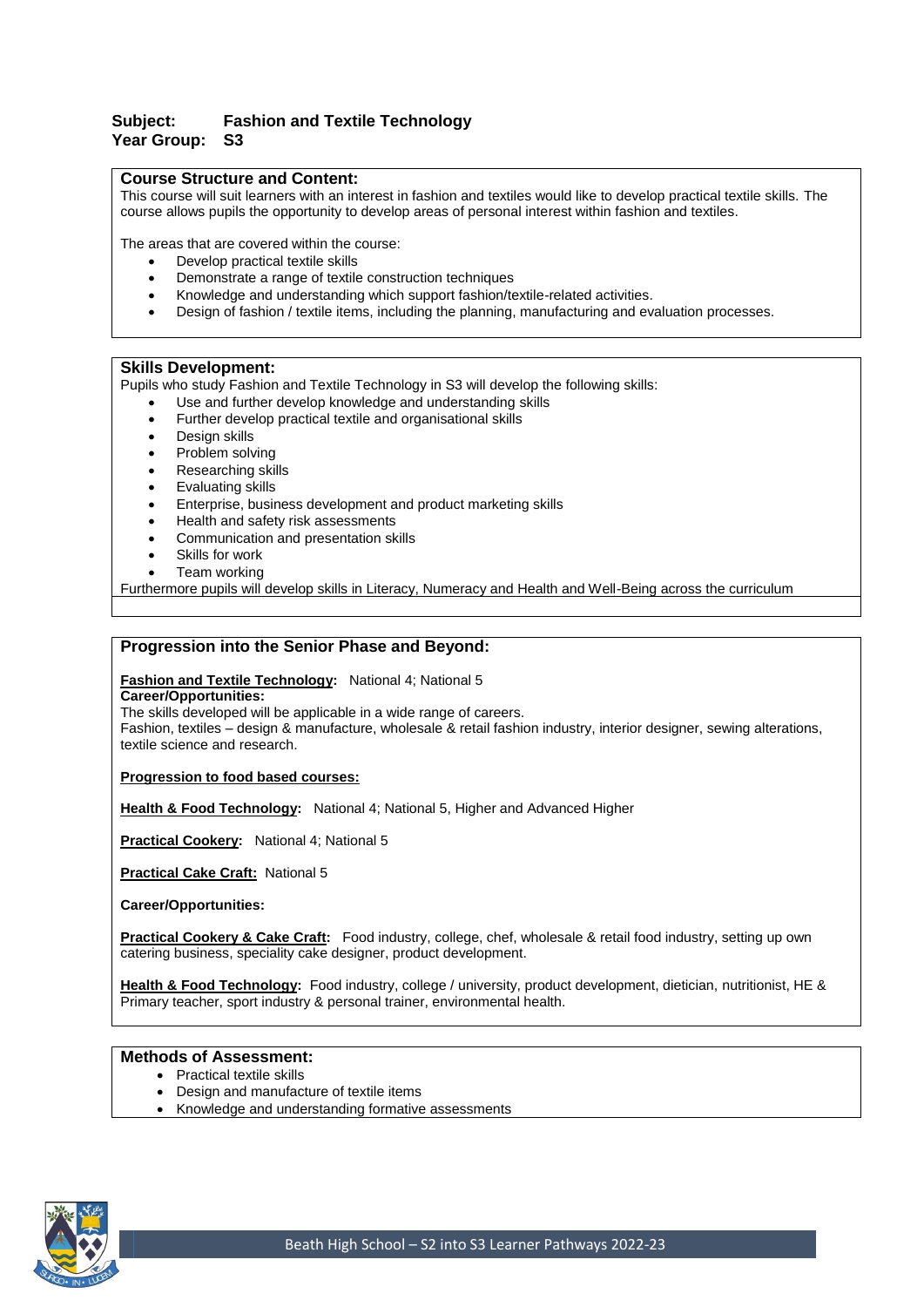# **MATHEMATICS FACULTY**

- **Mathematics**
- **Application of Mathematics**



Beath High School – S2 into S3 Learner Pathways 2022-23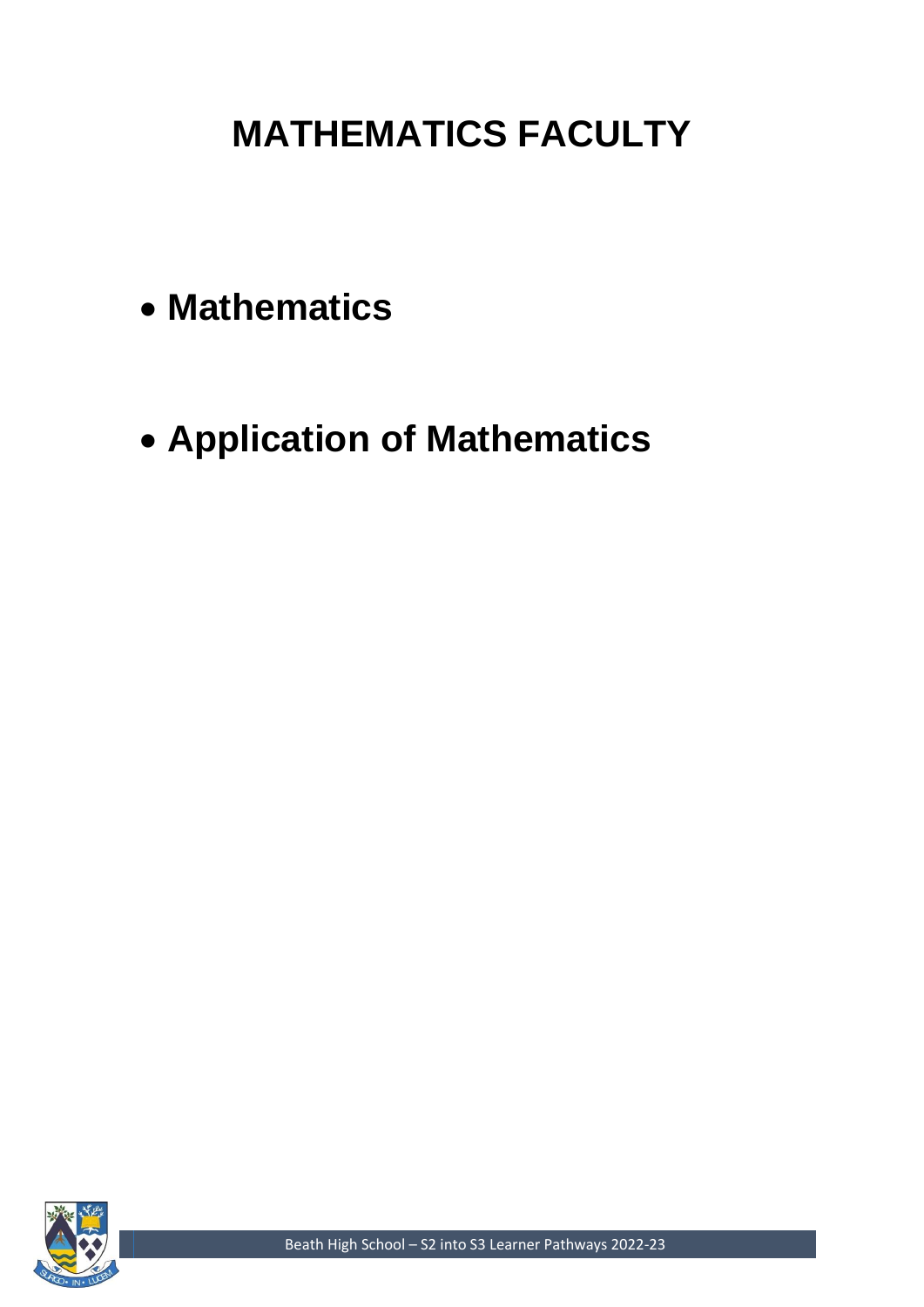# **Subject: Mathematics Year Group: S3**

# **Course Structure and Content:**

The course is made up from various units of work.

These include Numeracy, Algebra, Statistics, Trigonometry, Geometry and Shape.

# **Skills Development:**

Pupils who study Mathematics in S3 will develop the following skills:

- Understand and use mathematical concepts and relationships
- Select and apply operational skills in algebra, geometry, trigonometry and statistics within familiar mathematical concepts
- Select and apply skills in numeracy
- Use mathematical models
- Use mathematical reasoning skills to interpret information, to select a strategy to solve a problem and to communicate solutions

Furthermore pupils will develop skills in Literacy, Numeracy and Health and Well-Being across the curriculum

# **Progression into the Senior Phase and Beyond:**

Mathematics is essential for providing skills for both life and work. The course will lead to accreditation at either National 3/4/5 Applications of Mathematics or National 4/5 Mathematics at the end of S4. Through discussion with your parents/carers, mathematics teacher and guidance teacher, the best course to meet your needs will be offered. Further progression in S5 and S6 could involve N4/N5 Applications of Mathematics or N5/H/AH Mathematics. Please note that the National 5 Applications of Mathematics does not offer a route to Higher Mathematics.

#### **Career/Opportunities:**

Some of the careers requiring Mathematical skills are: Data analyst, Accountant, Software engineer, Statistician, Teacher, Game designer, Financial trader, Meteorologist, Quantity surveyor, Insurance underwriter, CAD technician, Actuary, Banker

#### **Methods of Assessment:**

Continuous assessment will take place throughout S3 and S4 using tests designed to meet SQA outcomes and assessment standards.

These assessments will provide the mathematics department with valuable information when deciding the correct presentation level eg National 3 Applications of Mathematics, National 4 Applications of Mathematics, National 5 Applications of Mathematics, National 4 Mathematics or National 5 Mathematics.

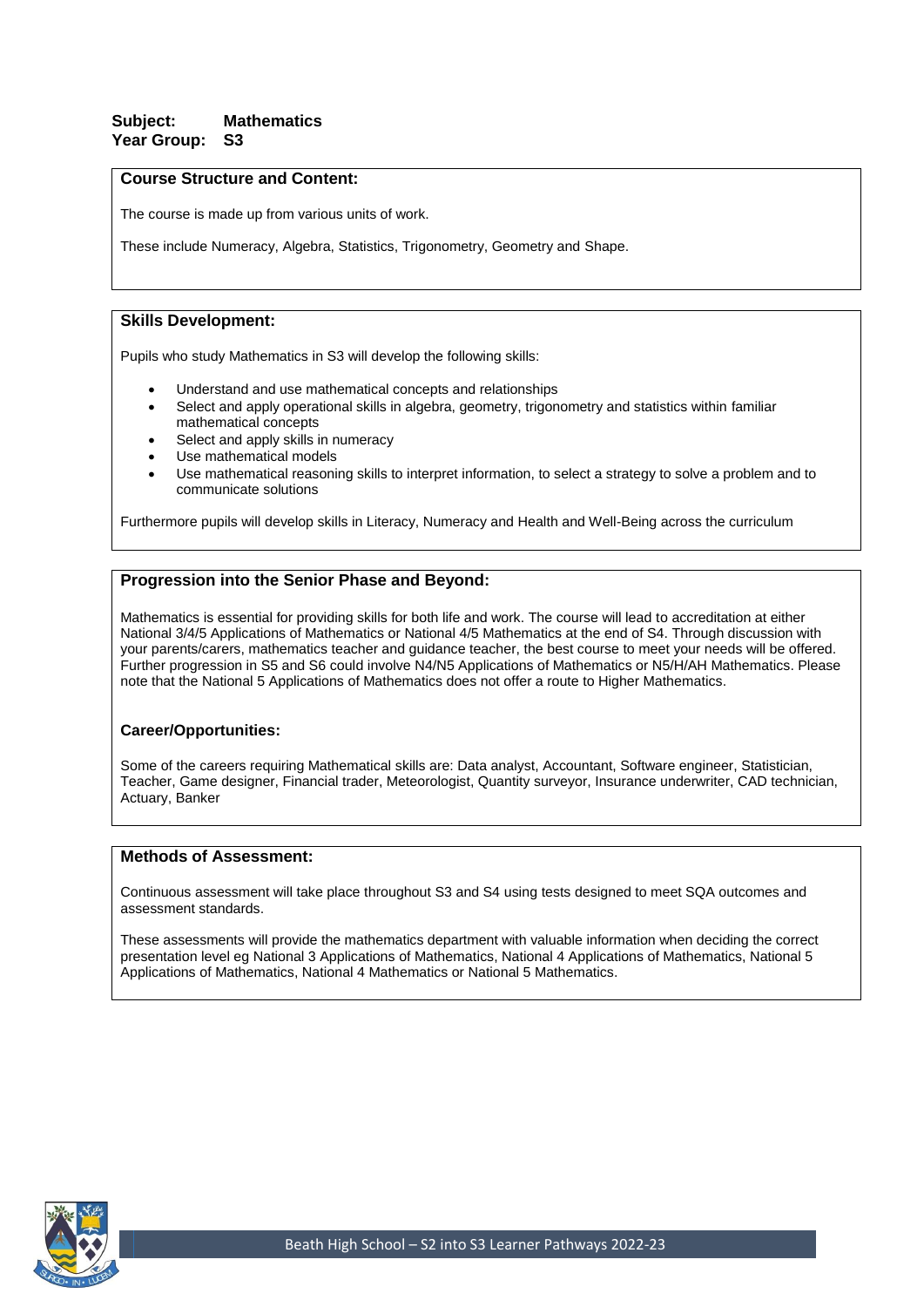# **MODERN LANGUAGES FACULTY**

- **French**
- **German**
- **Spanish**



Beath High School – S2 into S3 Learner Pathways 2022-23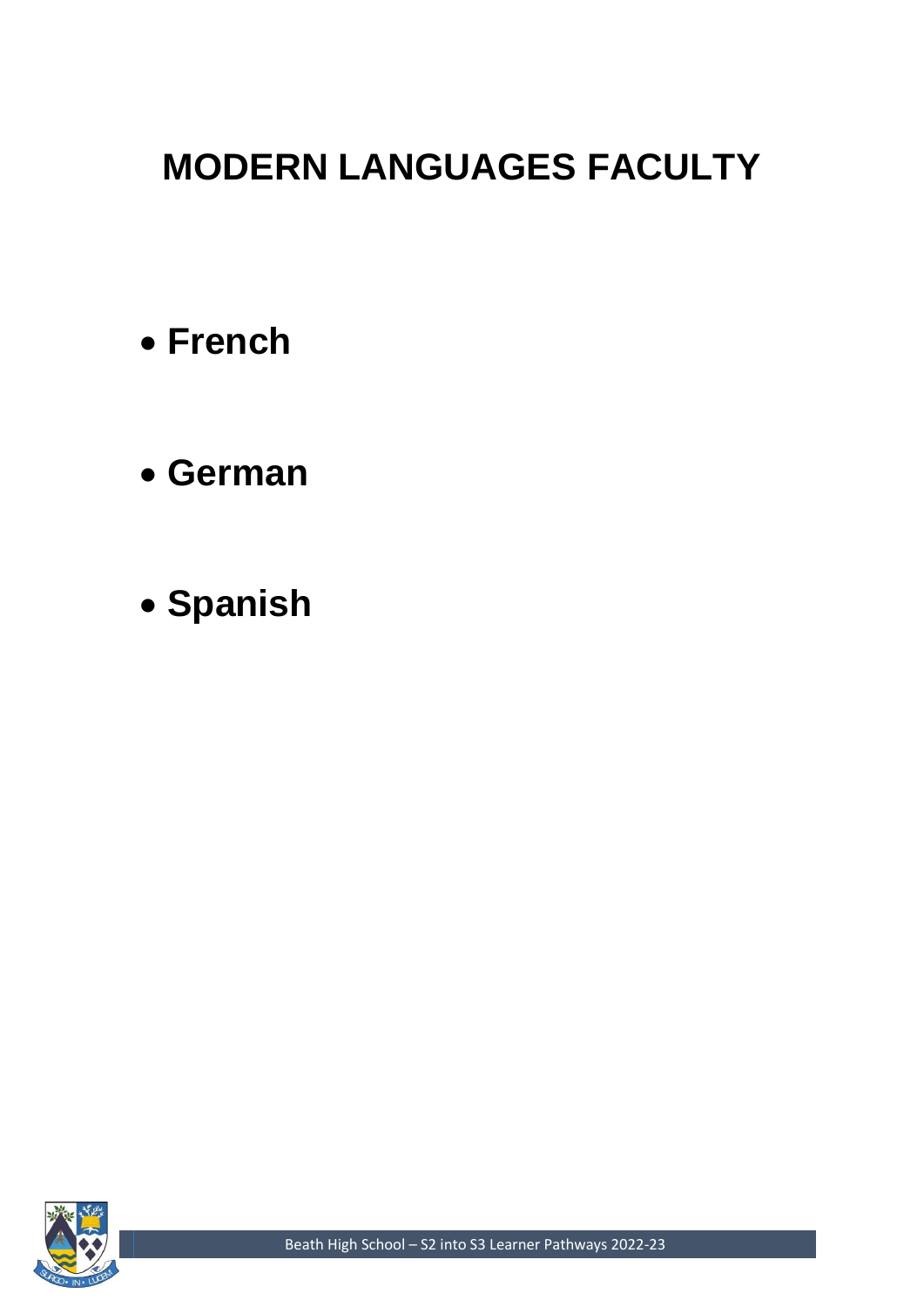In S3 pupils will work on language units based on the topics of society, education and the world of work. Pupils will also deepen their knowledge and understanding of French speaking countries by looking at cultural aspects such as television, cinema, music, famous people, customs and celebrations. Pupils will learn about global citizenship and cultural comparisons and have opportunities to investigate lifestyles in different countries.

# **Skills Development:**

Pupils who study French in S3 will develop the following skills:

Communication skills, independent thinking, research skills, enquiry skills, thinking skills and organisational skills. Pupils will also learn to further develop reading, writing, listening and speaking skills. An important part of the course enables learners to be involved in team work and group work. There will also be co-operative learning tasks and an appreciation and awareness of different cultures and customs in the world.

Furthermore pupils will develop skills in Literacy, Numeracy and Health and Well-Being across the curriculum

#### **Progression into the Senior Phase and Beyond:**

Depending on progress in S1-S3 learners will be able to continue with French at the following levels:

Languages for Life and Work (Level 3 and Level 4) National 4 National 5 **Higher** Advanced Higher

Is it really going to be useful to you to keep up your language(s)?

- 94% of the world do not speak English as their first language.
- 75% do not speak English at all.
- 72% of UK firms employ people with languages skills
- Most common languages used regularly in Science, Technology and Engineering firms: French (47%) and German (37%)

And one very sad fact:

• 47% of British companies have lost business because of lack of employees with skills in languages.

#### **Career/Opportunities:**

Business services, manufacturing, wholesale & retail, health & community services, social services, transport & communications, banking, civil service, insurance, travel & tourism, leisure, law, education, security, armed forces and many more.

#### **Language skills can open doors for you!**

- Reading assessment
- Listening assessment
- Writing assessment
- Speaking assessment
- Homework pieces
- Projects & research work
- Peer & self-assessment
- Co-operative learning tasks

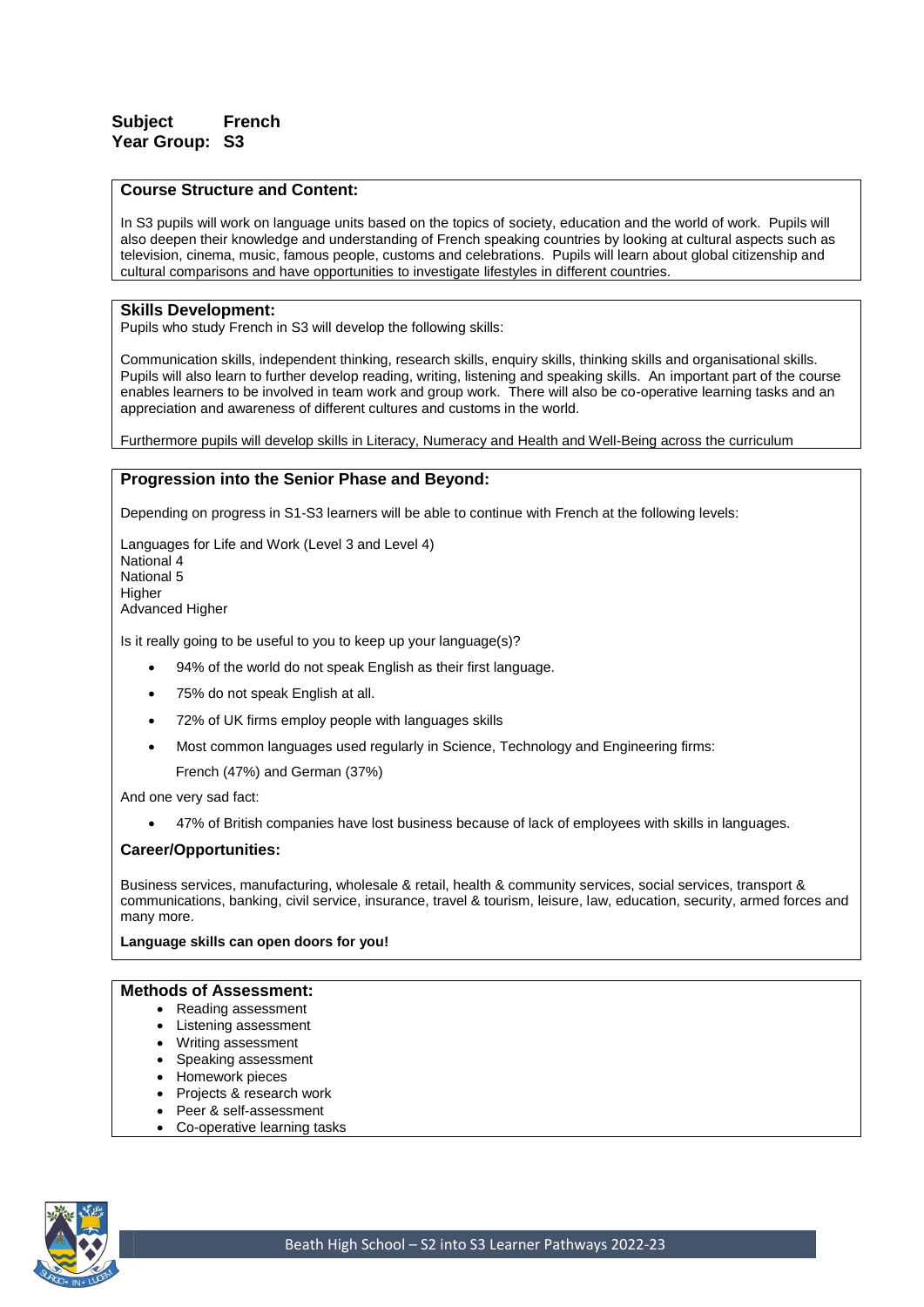# **Subject German Year Group: S3**

# **Course Structure and Content:**

In S3 pupils will work on language units based on the topics of society, education and the world of work. Pupils will also deepen their knowledge and understanding of German speaking countries by looking at cultural aspects such as television, cinema, music, famous people, customs and celebrations. Pupils will learn about global citizenship and cultural comparisons and have opportunities to investigate lifestyles in different countries.

#### **Skills Development:**

Pupils who study German in S3 will develop the following skills:

Communication skills, independent thinking, research skills, enquiry skills, thinking skills and organisational skills. Pupils will also learn to further develop reading, writing, listening and speaking skills. An important part of the course enables learners to be involved in team work and group work. There will also be co-operative learning tasks and an appreciation and awareness of different cultures and customs in the world.

Furthermore pupils will develop skills in Literacy, Numeracy and Health and Well-Being across the curriculum

# **Progression into the Senior Phase and Beyond:**

Depending on progress in S1-S3 learners will be able to continue with German at the following levels:

Languages for Life and Work (Level 3 and Level 4) National 4 National 5 Higher Advanced Higher

Is it really going to be useful to you to keep up your language(s)?

- 94% of the world do not speak English as their first language.
- 75% do not speak English at all.
- 72% of UK firms employ people with languages skills
- Most common languages used regularly in Science, Technology and Engineering firms:

French (47%) and German (37%)

And one very sad fact:

• 47% of British companies have lost business because of lack of employees with skills in languages.

Fancy a career in…

Business services, manufacturing, wholesale & retail, health & community services, social services, transport & communications, banking, civil service, insurance, travel & tourism, leisure, law, education, security, armed forces and many more.

**Language skills can open doors for you!**

- Reading assessment
- Listening assessment
- Writing assessment
- Speaking assessment
- Homework pieces
- Projects & research work
- Peer & self-assessment
- Co-operative learning tasks

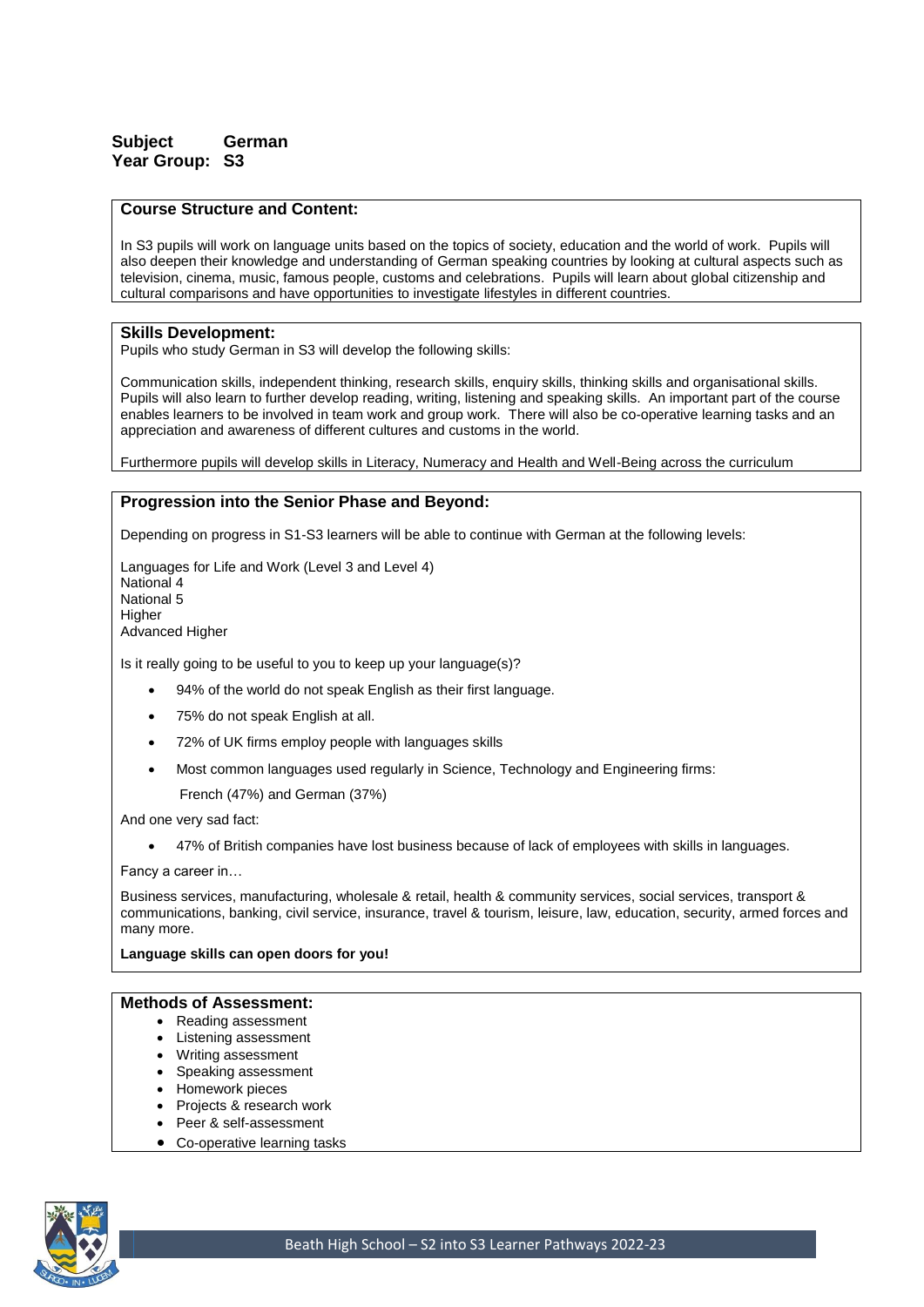# **Subject Spanish Year Group: S3**

# **Course Structure and Content:**

In S3 pupils will work on language units based on the topics of society, education and the world of work. Pupils will also deepen their knowledge and understanding of Spanish speaking countries by looking at cultural aspects such as television, cinema, music, famous people, customs and celebrations. Pupils will learn about global citizenship and cultural comparisons and have opportunities to investigate lifestyles in different countries.

#### **Skills Development:**

Pupils who study Spanish in S3 will develop the following skills:

Communication skills, independent thinking, research skills, enquiry skills, thinking skills and organisational skills. Pupils will also learn to further develop reading, writing, listening and speaking skills. An important part of the course enables learners to be involved in team work and group work. There will also be co-operative learning tasks and an appreciation and awareness of different cultures and customs in the world.

Furthermore pupils will develop skills in Literacy, Numeracy and Health and Well-Being across the curriculum

#### **Progression into the Senior Phase and Beyond:**

Depending on progress in S3 learners will be able to continue with Spanish at the following levels:

Languages for Life and Work (Level 3 and Level 4) National<sup>4</sup> National 5 **Higher** Advanced Higher

Is it really going to be useful to you to keep up your language(s)?

- 94% of the world do not speak English as their first language.
- 75% do not speak English at all.
- 72% of UK firms employ people with languages skills
- With 329 million native speakers, Spanish is second most spoken language in the world (after Mandarin)

And one very sad fact:

• 47% of British companies have lost business because of lack of employees with skills in languages.

Fancy a career in…

Business services, manufacturing, wholesale & retail, health & community services, social services, transport & communications, banking, civil service, insurance, travel & tourism, leisure, law, education, security, armed forces and many more.

**Language skills can open doors for you!**

- Reading assessment
- Listening assessment
- Writing assessment
- Speaking assessment
- Homework pieces
- Projects & research work
- Peer & self-assessment
- Co-operative learning tasks

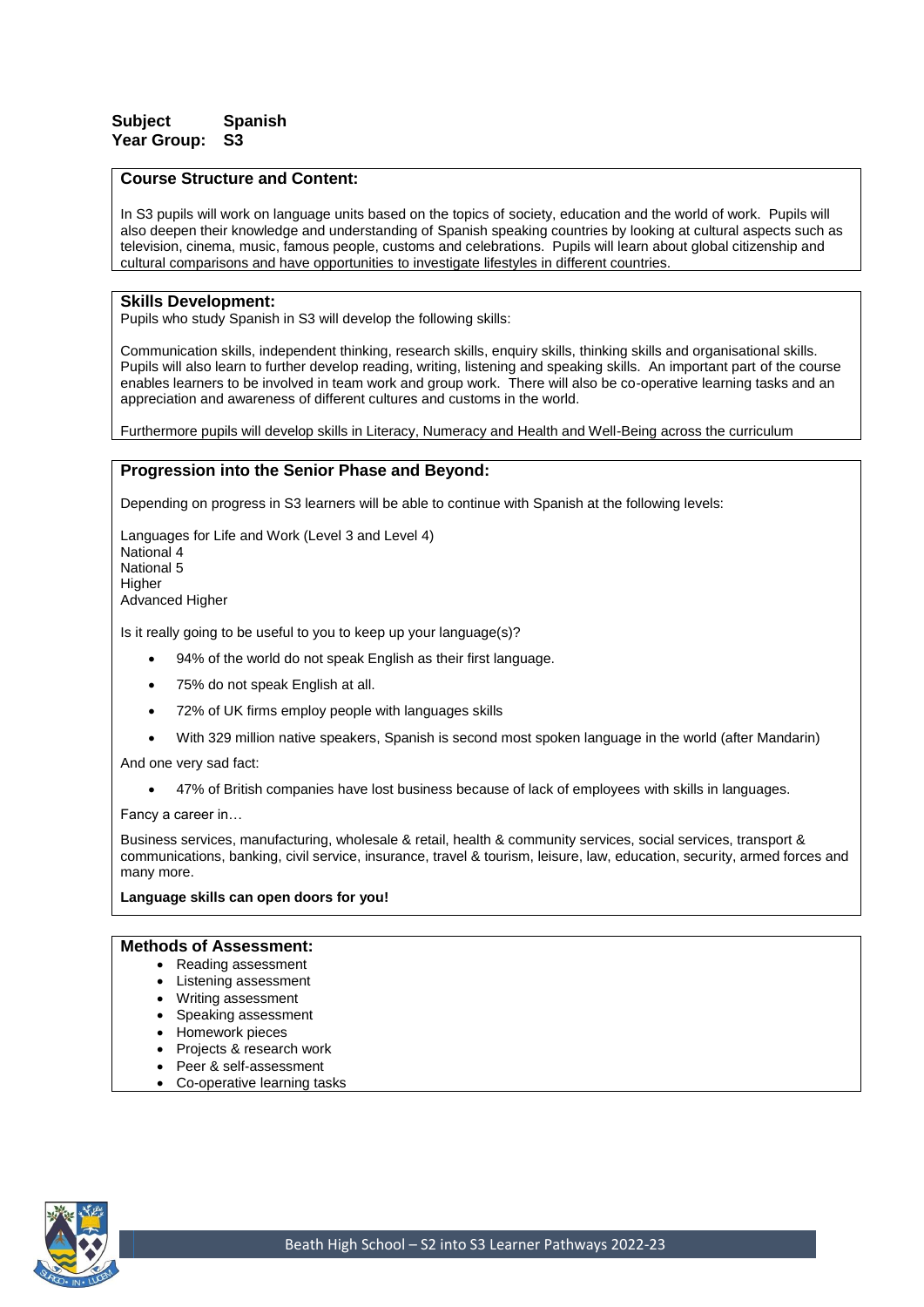# **PERFORMING ARTS FACULTY**

- **Drama**
- **Music**



Beath High School – S2 into S3 Learner Pathways 2022-23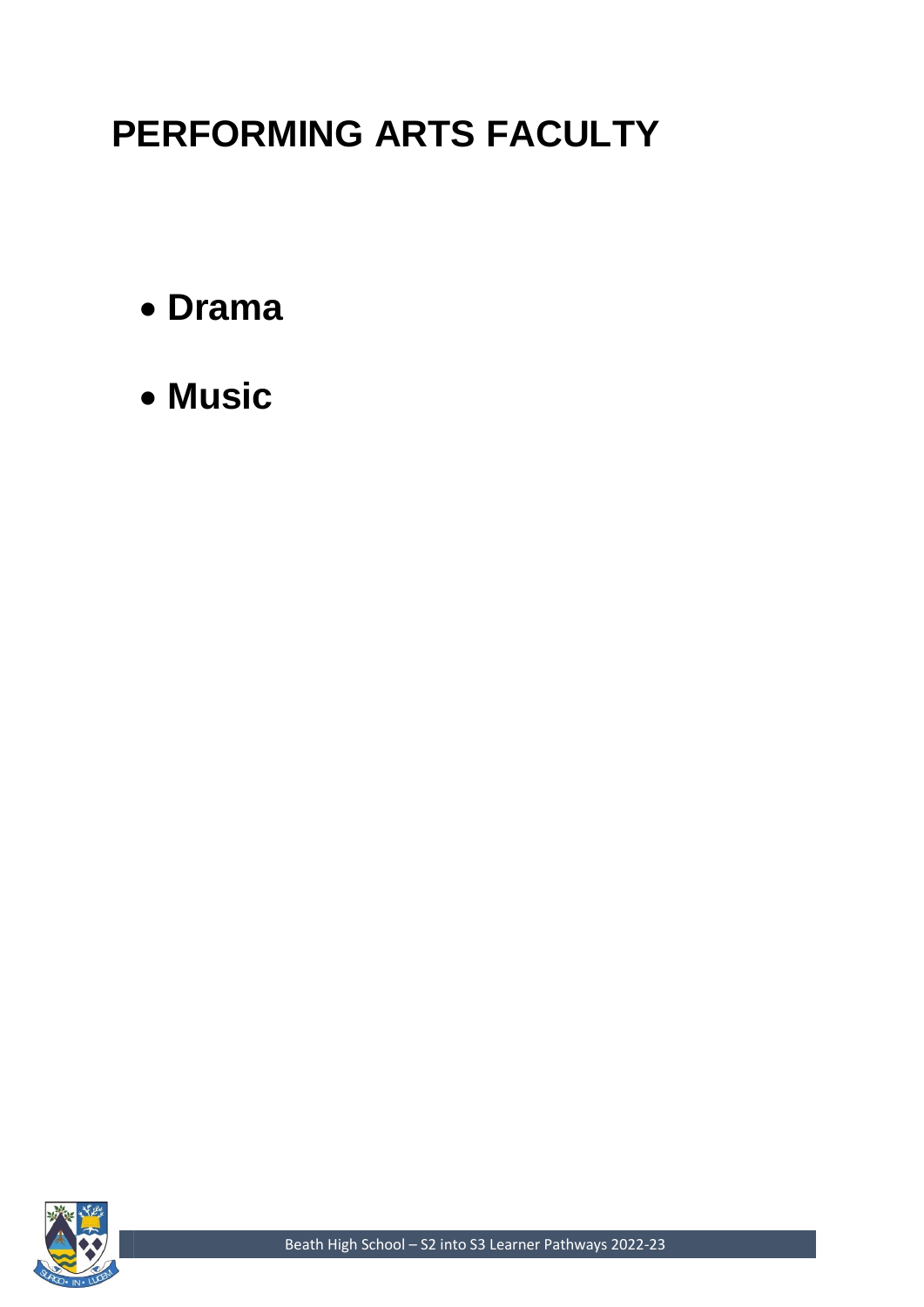# **Subject: Drama Year Group: S3**

#### **Course Structure and Content:**

You will study:

- Working with scripts
- Performing to a variety of audiences
- Devising your own dramas
- Production skills: lighting, sound, costume, set, props.
- Evaluating performances

### **Skills Development:**

In addition to the production skills developed through these courses, pupils will develop the following skills:

- Transferable skills for a range of careers, in and out of the Performing Arts:
- Working cooperatively with others
- Interpersonal skills
- Problem solving
- Evaluative skills
- Planning and preparation; time management
- Literacy, numeracy and health and wellbeing.
- **ICT Skills**
- Confidence and presentation skills

# **Progression into the Senior Phase and Beyond:**

National 4 National 5 **Higher** Advanced Higher NPAs (National Progression Award) Further Education

#### **Career opportunities in the following sectors:**

Theatre performance/Direction Technical theatre (lighting, sound, design, etc.) Television/Film **Teaching** Law Speech Therapy/Psychology Marketing & Business Games Design Journalism Tourism

#### **Methods of Assessment:**

Continuous assessment of practical and written work. Regular feedback from teacher observation.

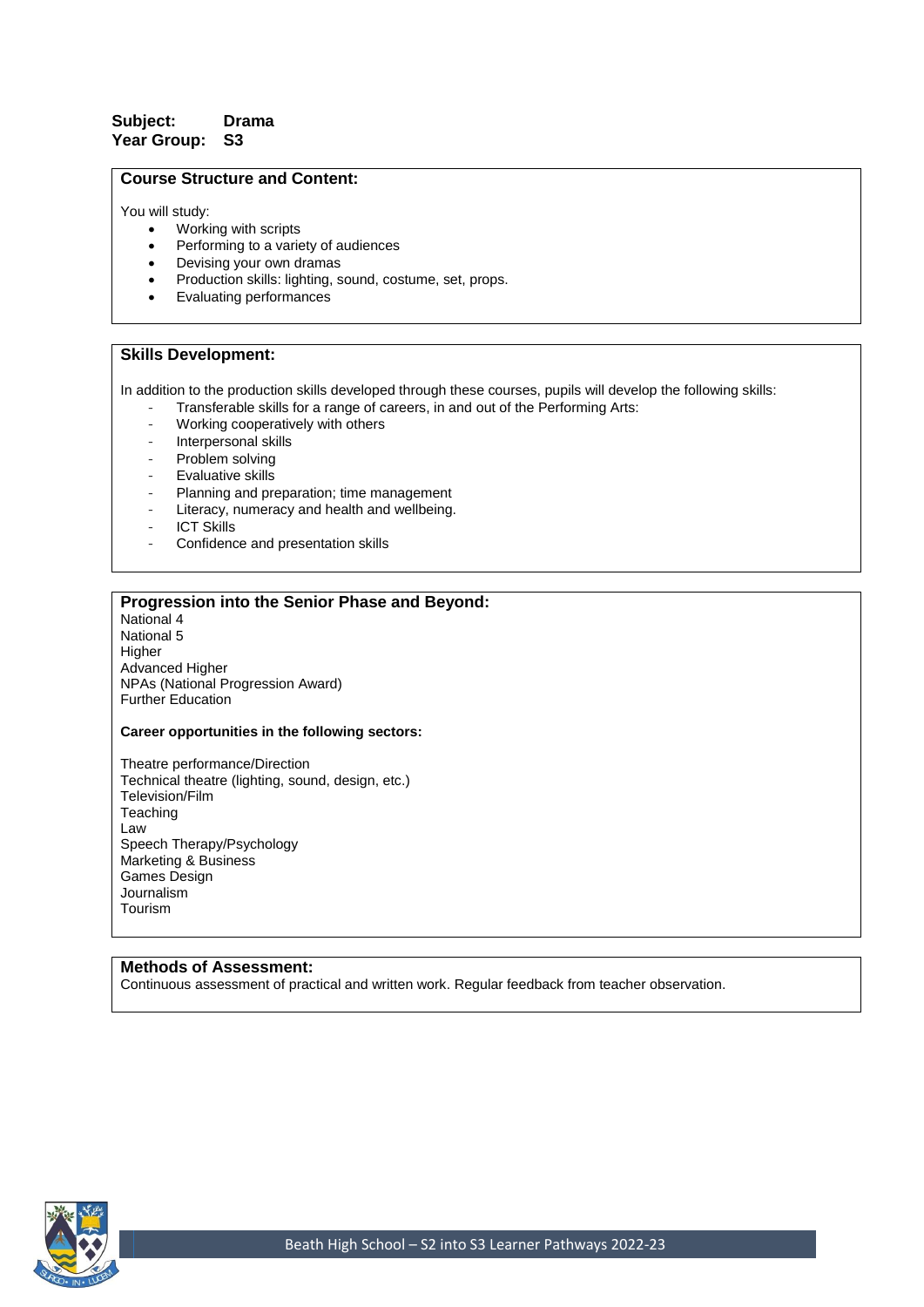# **Subject: Music Year Group: S3**

#### **Course Structure and Content:**

The course is made up of three units.

*Performing:* develop performing skills on two selected instruments, or on one instrument and voice. Learners will prepare and perform a programme of music displaying musical accuracy and fluency.

*Composing:* compose their own music showing an understanding of melody, rhythm and harmony. Be able to selfreflect and identify areas for improvement.

*Understanding music:* study various styles of music, learning to recognise different features and musical concepts and developing musical literacy.

# **Skills Development:**

Pupils who study Music in S3 will develop the following skills

- Working cooperatively with others
- Interpersonal skills
- Listening and talking skills
- Thinking skills
- Problem solving
- Skills for work
- Evaluative skills
- Planning and preparation; time management
- Literacy, numeracy and health and wellbeing.
- ICT Skills

#### **Progression into the Senior Phase and Beyond:**

National 4 National 5 **Higher** Advanced Higher Further Education

#### **Career opportunities in the following sectors:**

Music performance Sound engineer Music journalist Music producer DJ Event manager Television/Film **Teaching** 

# **Methods of Assessment:**

Continuous assessment of performing, composing and listening will take place throughout the year through class tests, solo and group performing and compositional exercises.

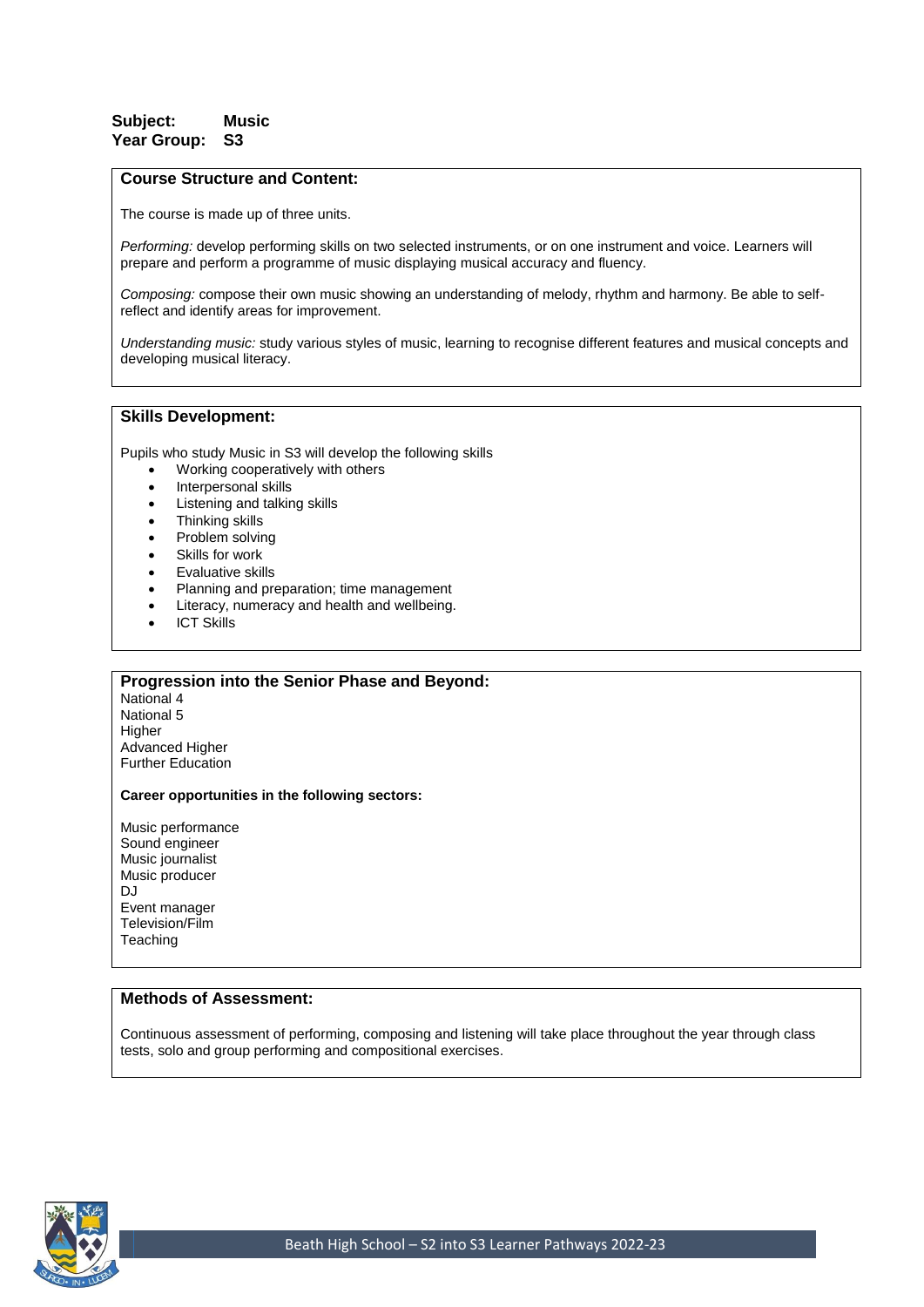# **SCIENCE FACULTY**

- **Biology**
- **Chemistry**
- **Physics**

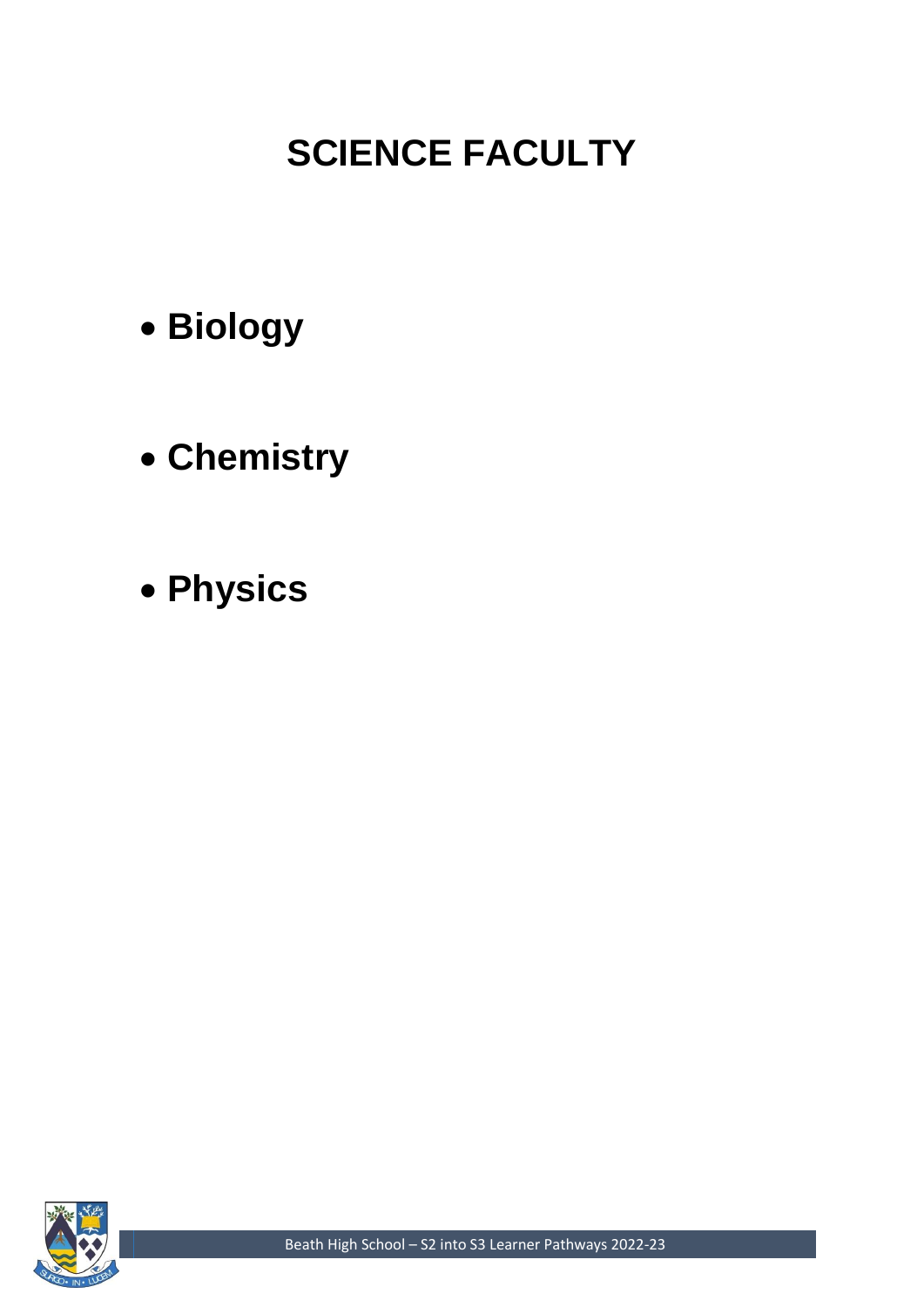In third year we will introduce a number of different units. Cell Biology looks at cell structure and how cells work, along with essential cellular processes. In Multicellular Organisms we study body organs, how these work in our body and conditions which would impact on how these work. In the third term we start to study Life on Earth, this unit is a complete study of the environment, the world around us and how energy flows through this.

# **Skills Development:**

Through enjoyable learning in Biology pupils will develop the following Scientific skills:

- Investigative skills
- Analytical skills
- Communication skills
- Skills in organisation
- Skills in working both collaboratively and independently
- Problem solving skills

Furthermore pupils will develop skills in Literacy, Numeracy and Health and Well-Being across the curriculum

#### **Progression into the Senior Phase and Beyond:**

Depending on the progress made by each pupil, pupils will go onto to study Biology at one of the following levels:

- National 3
- National 4
- National 5

Success in National 5 will enable pupils to progress onto:

- Higher
- Advanced Higher

#### **Career/Opportunities:**

The skills and knowledge you will learn in Biology will open up a widespread choice of careers in:

Medicine, nursing, dentistry , agriculture, pharmacology, teaching, research and development, occupational therapy, conservation, environmental science, speech therapy, food science, forensic science, ophthalmic optics, brewing, dietetics, ecology, microbiology, beauty therapy, biochemistry, Laboratory work, veterinary medicine, sport science, to name a few!.

- Continuous in class assessment using "show me boards", quizzes, spot tests and teacher observations.
- Peer and self assessment
- Practical Investigations
- Homework
- Unit tests

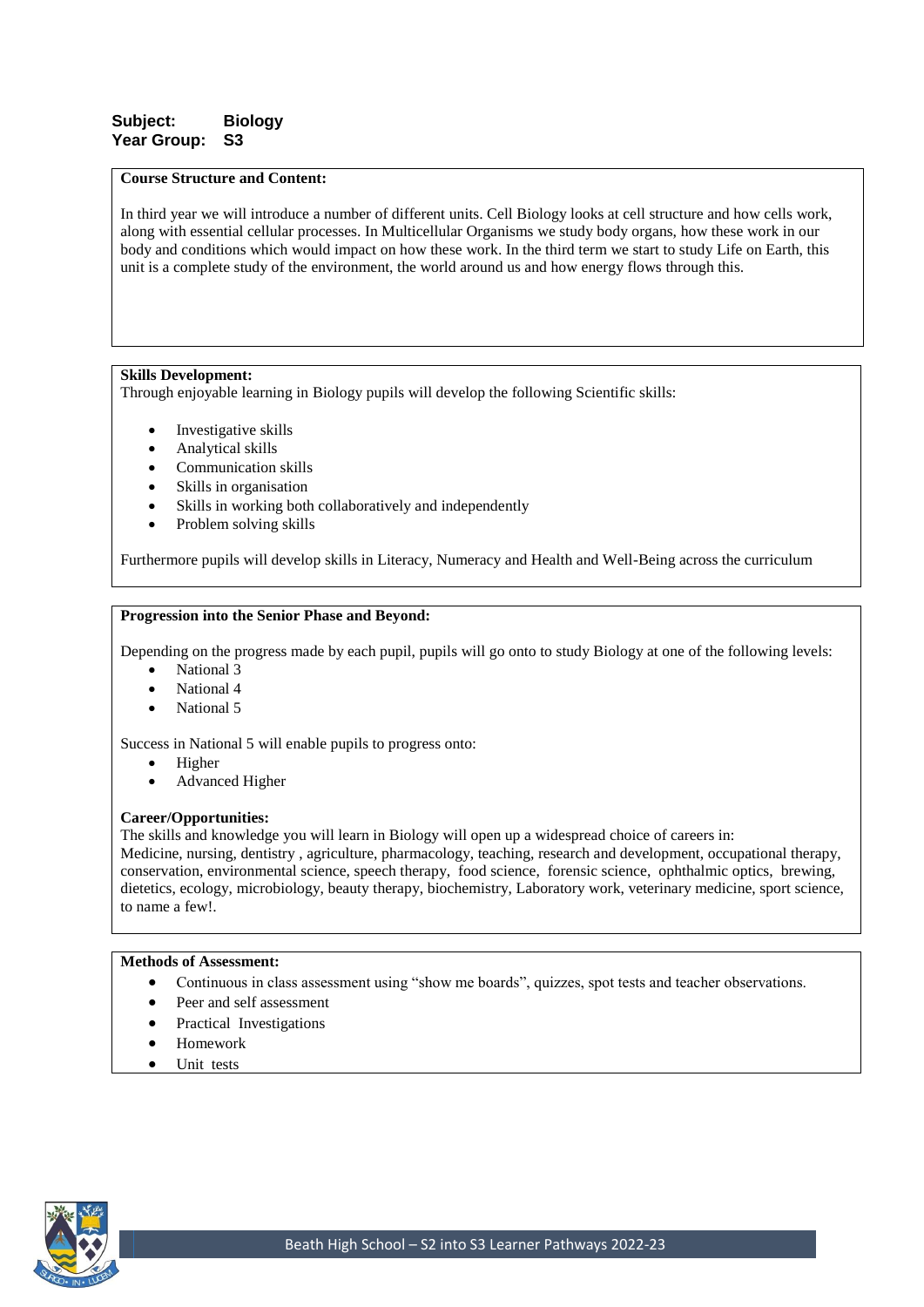# **Subject: Chemistry Year Group: S3**

#### **Course Structure and Content:**

S3 Chemistry is a course which will involve a lot of experimental work as well as developing a greater understanding of the foundations of Chemistry. We will start with the study of reaction rates before looking in depth at the atom and the periodic table. We will then look at the role of the element carbon in various fuels which come from crude oil as well as in consumer products such as foods and alcohols.

#### **Skills Development:**

Through practical and enjoyable work in Chemistry pupils will learn the following Scientific Skills:

- Investigative skills
- Analytical skills
- Communication skills
- Skills in organisation
- Skills in working both collaboratively and independently
- Problem solving skills

Furthermore pupils will develop skills in Literacy, ICT, Numeracy and Health and Well-Being across the curriculum

#### **Progression into the Senior Phase and Beyond:**

Depending on the progress made by each pupil, pupils will go onto to study Chemistry at one of the following levels:

- National 3
- National 4
- National 5

Success in National 5 will enable pupils to progress onto:

- Higher
- Advanced Higher

# **Career/Opportunities:**

The skills and knowledge you will learn in Chemistry will open up a widespread choice of careers in: Engineering, biochemistry, law, advertising, government security services, geology, science journalism, agriculture, chemical engineering, teaching, dentistry, dietetics, environmental health, environmental science, food science, forensic science, horticulture, laboratory work, medicinal chemistry, medicine, nursing, oil and gas production, pharmaceuticals, quality control, research and development , quality control and waste management.

- Continuous in class assessment using "show me boards", quizzes, spot tests and teacher observations.
- Peer and self assessment
- Practical Investigations
- Homework
- Unit tests

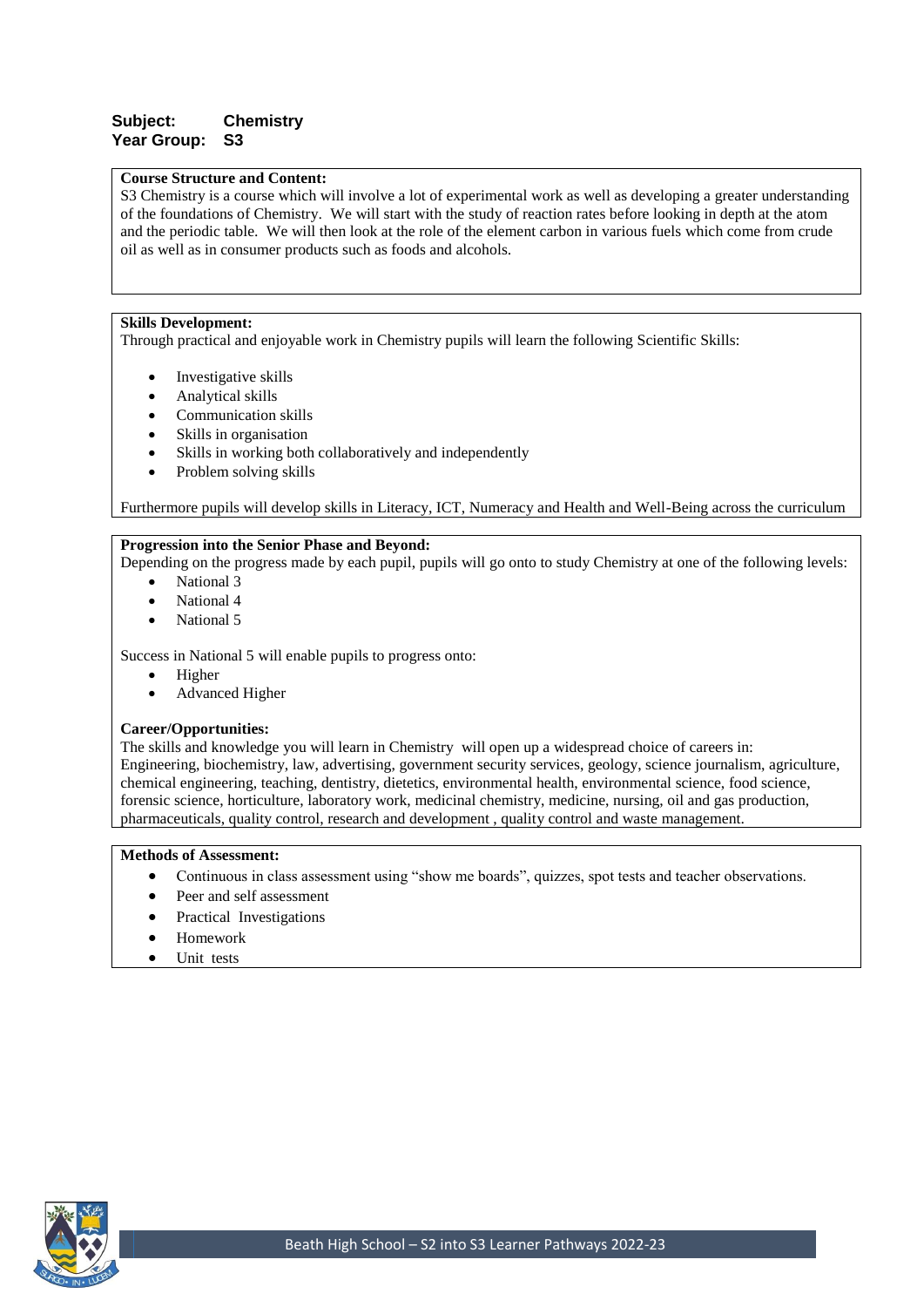# **Subject: Physics Year Group: S3**

#### **Course Structure and Content:**

The S3 Physics course is based on three areas:

Dynamics - moving objects from the atom up to galaxies in space.

Electricity and Energy - electrical circuits including measurement; uses of heat and generation of electrical energy

Waves and Radiation - properties and uses of differing waves e.g. sound, x-rays, radio

# **Skills Development:**

Through practical and enjoyable work in Physics pupils will learn the following Scientific Skills:

- Investigative skills
- Analytical skills
- Communication skills
- Skills in organisation
- Skills in working both collaboratively and independently
- Problem solving skills

Furthermore pupils will develop skills in Literacy, Numeracy and Health and Well-Being across the curriculum

#### **Progression into the Senior Phase and Beyond:**

Depending on the progress made by each pupil, pupils will go onto to study Physics at one of the following levels:

- National 3
- National 4
- National 5

Success in National 5 will enable pupils to progress onto:

- Higher
- Advanced Higher
- National 5 Engineering Science

#### **Career/Opportunities:**

The skills and knowledge you will learn in Physics will open up a widespread choice of careers in:

Engineering, civil aviation, astronomy, computing, construction, dentistry, electronics, geophysics, laboratory work, medical physics, medicine, meteorology, oceanography, research and development, physiotherapy, radiography, optics, sports sciences/coaching, surveying, teaching and telecommunications.

- Continuous in class assessment using "show me boards", quizzes, spot tests and teacher observations.
- Peer and self assessment
- Practical Investigations
- Homework
- Unit tests

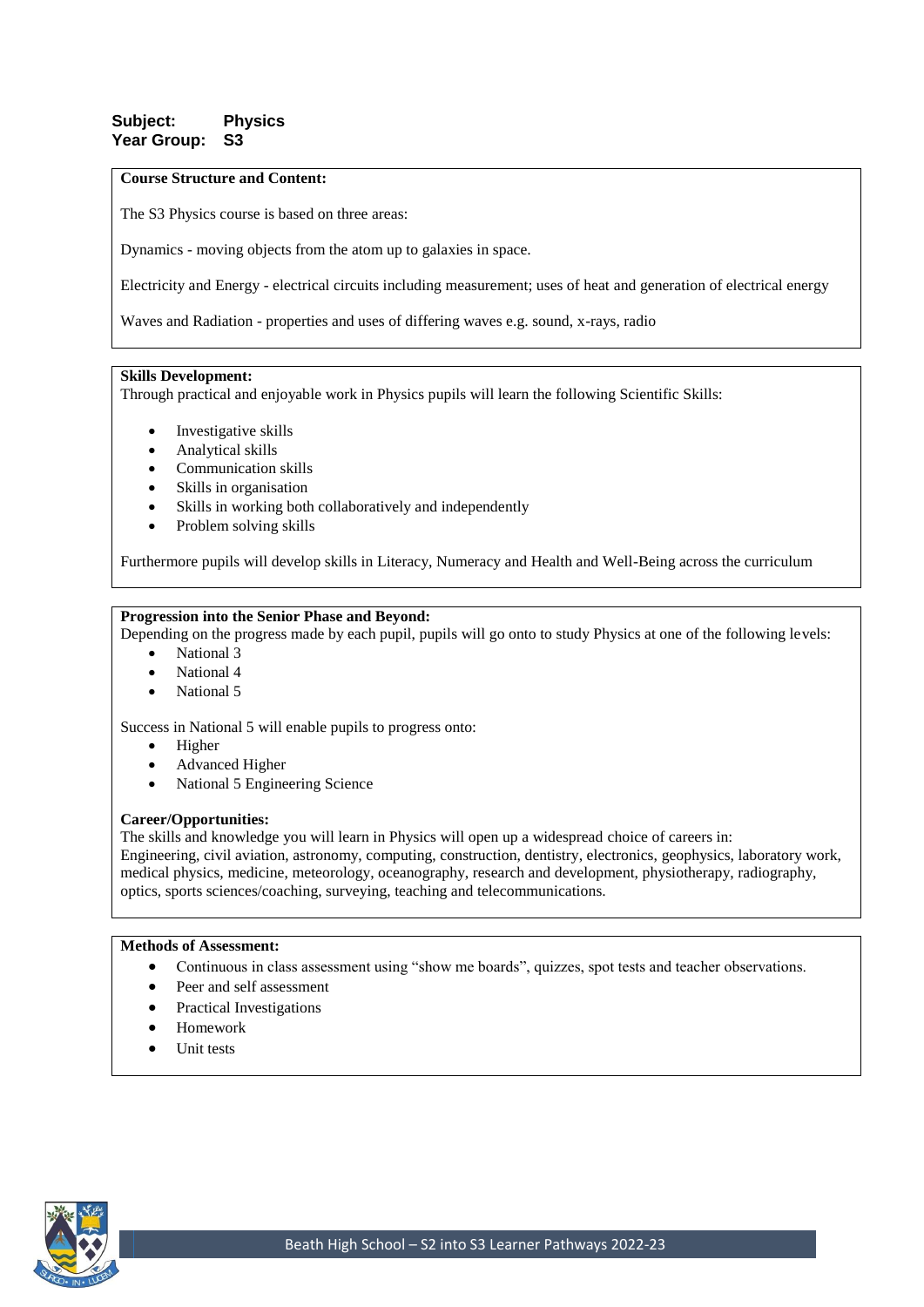# **SOCIAL SUBJECTS & RME FACULTY**

- **Geography**
- **History**
- **Modern Studies**
- **Religious, Moral and Philosophical Studies (RMPS)**

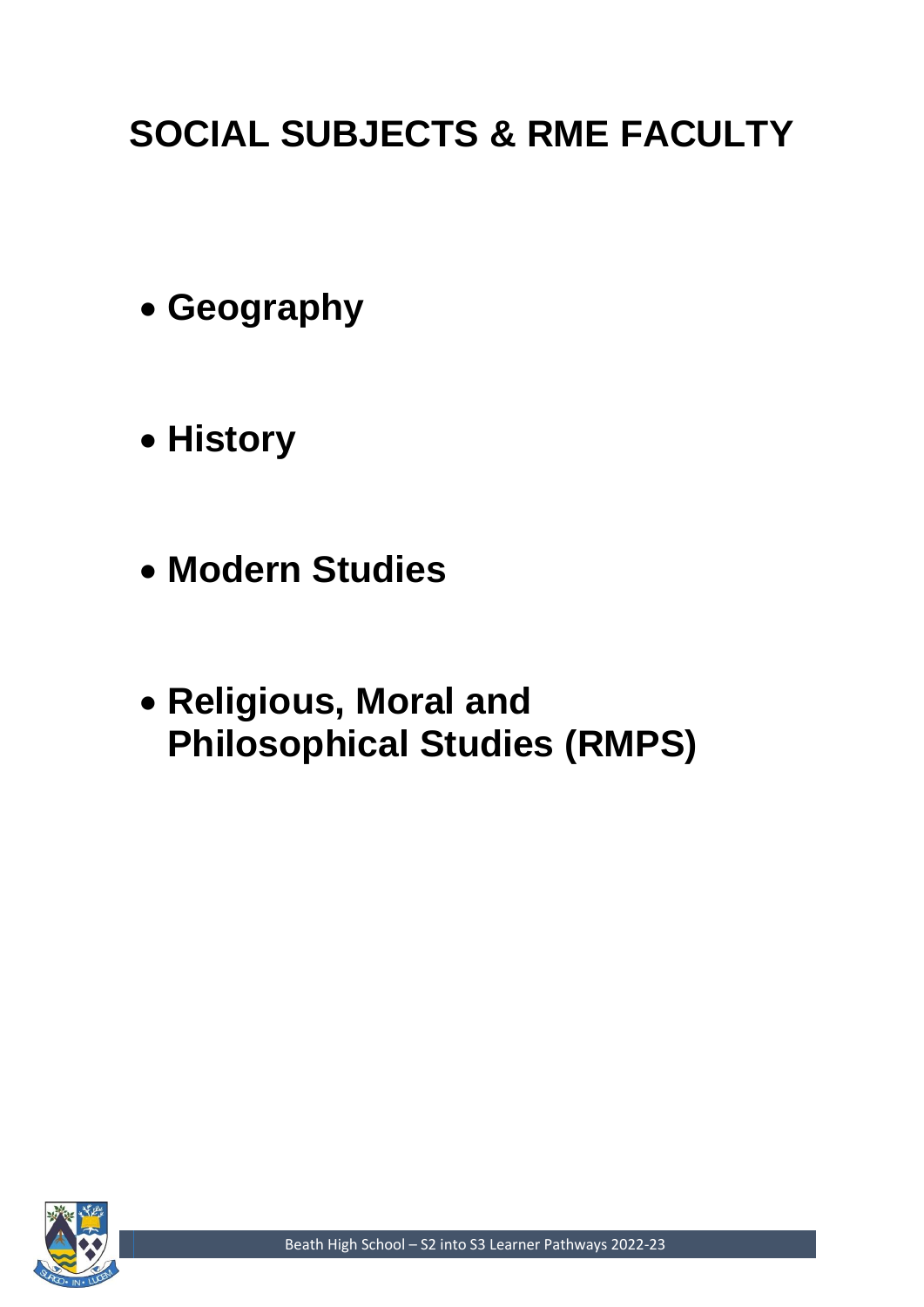# **Subject: Geography Year Group: S3**

#### **Course Structure and Content:**

The course is made up of 3 units and an Added Value Unit or Assignment.

**Physical Environments:** this unit is about the physical world we live in. We study what influences the formation of different landscapes, how humans use this landscape and the conflicts that can exists between land users. We also look at the different weather systems that affect the British Isles and learn how to analyse synoptic charts to predict the weather.

**Human Environments**: this unit is about the human interactions in the world we live in. We study what influences where people live, why some countries are wealthier than others and why our town and cities originated and grown over time.

**Global Environments:** this unit is about the impacts of human and the environmental activities on our planet. We study tourism, climate change, natural disasters, natural regions and diseases of the world.

**Assignments**: throughout your time in Geography, we will be learning outdoors, especially through our **fieldtrips** to a river study and Edinburgh's Winter wonderland.

#### **Skills Development:**

Pupils who study Geography in S3 will develop the following skills:

- **Describing**
- **Explaining**
- Analysing
- Team building
- Time management
- Problem solving

Pupils will develop their understanding of both the human and physical world we live in and the impacts – both positive and negative – that humans have on Earth.

Furthermore pupils will develop skills in Literacy, Numeracy and Health and Well-Being across the curriculum.

# **Progression into the Senior Phase and Beyond:**

The course will lead to accreditation at either National 3, National 4 or National 5 Geography at the end of S4. Further progression in S5 and S6 would involve Higher Geography or potentially environmental Science.

# **Career/Opportunities:**

Some of the careers requiring Geography skills are: Emergency Services, Military, Town Planning, Teaching, Environmental Protection, Off Shore Oil & Gas, Renewable Energy, Meteorology, Travel and Tourism

### **Methods of Assessment:**

Continuous 'informal' assessment of throughout to monitor progress. Tracking assessments based on SQA past papers, under timed conditions for unit assessments.

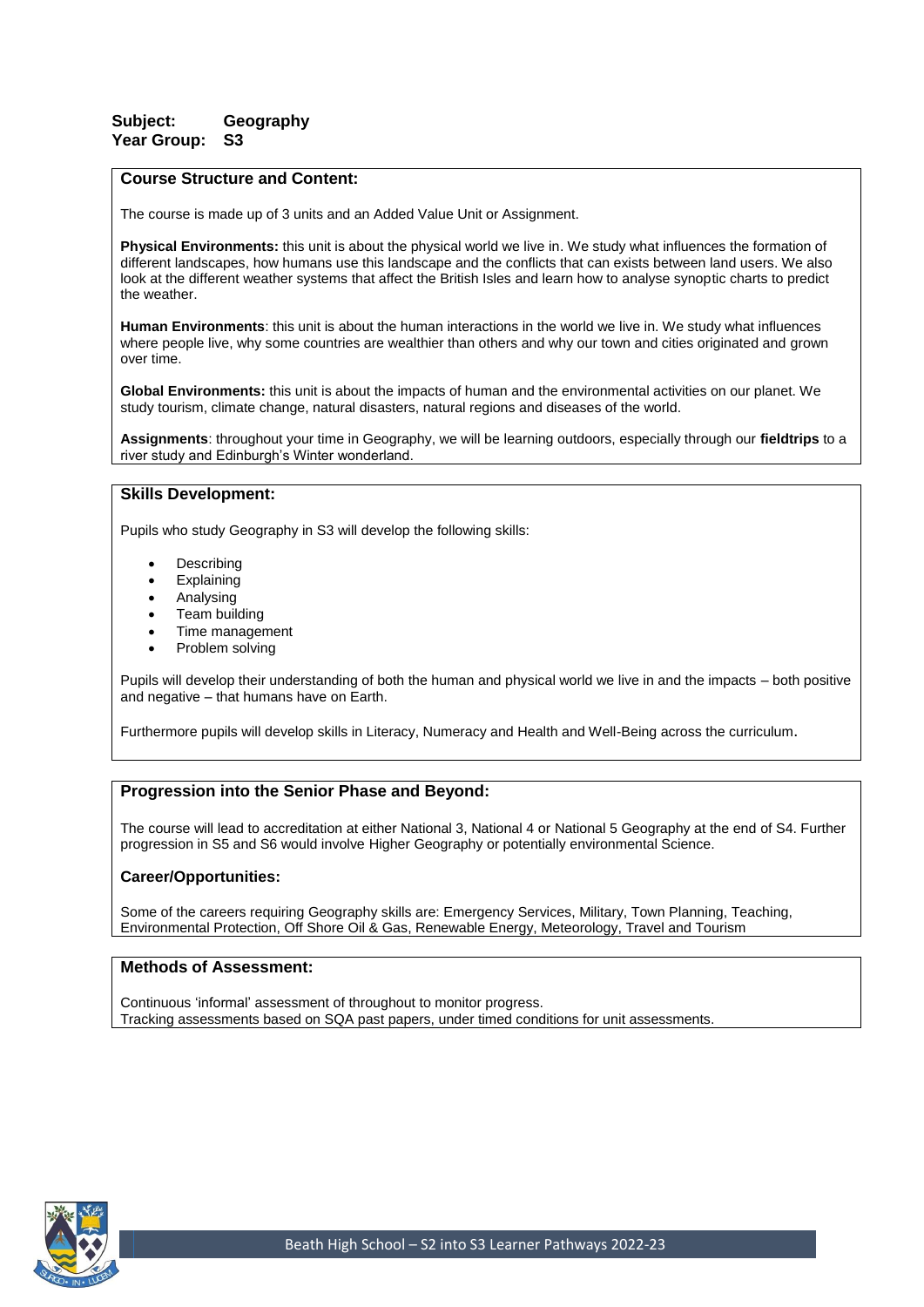# **Subject: History Year Group: S3**

# **Course Structure and Content:**

Our world is shaped by events and experiences which have gone before. Studying History enables us to better understand the context in which we live. Senior History courses examine the different legacies that exciting, tragic and momentous events have had on our lives today. History connects with the present day. We can learn from past errors or past achievements in order to inform how we live in modern society.

S<sub>3</sub> topics

- 1) Changing Britain, 1760-1900 (British)
- 2) Scotland and the Great War, 1914-1928 (Scottish)

S4 topics

- 1) Modern Britain,1880-1951 (British)
- 2) The Scottish Wars of Independence, 1286-1328 (Scottish)
- 3) Hitler and Nazi Germany, 1919-1939 (European)

#### **Skills Development:**

Pupils who study History in S3 will develop the following skills:

- **Describing**
- **Explaining**
- Analysing sources
- Making decisions
- **Researching**

#### **Progression into the Senior Phase and Beyond:**

Depending on progress in S4, pupils will be able to continue with History at the following levels:

- National 5
- **Higher**
- Advanced Higher

#### **Career/Opportunities:**

Depending on progress in S4, pupils will be able to continue with History at the following levels:

- National 5
- Higher
- Advanced Higher

# **Methods of Assessment:**

Throughout S3, there will be a range of summative and formative assessments. The summative assessments will link Level 4 outcomes to a range of skills. These tasks will also help to inform progression into S4 by providing evidence which can help to identify the appropriate level into S4. The vast majority of pupils will sit N4/N5 in S4 but some may opt to sit N3. An end of year exam in S3 will help to determine levels moving into S4. Regular tasks will be set for submission as well as formal tracking tests based on past paper questions. This will help to prepare learners for the S4 exam. Combined with the exam will be an assignment which will lead to an overall grade at the end of the year for those sitting National 5. National 4 pupils will sit internally assessed units and an Added Value Unit in order to achieve this qualification.

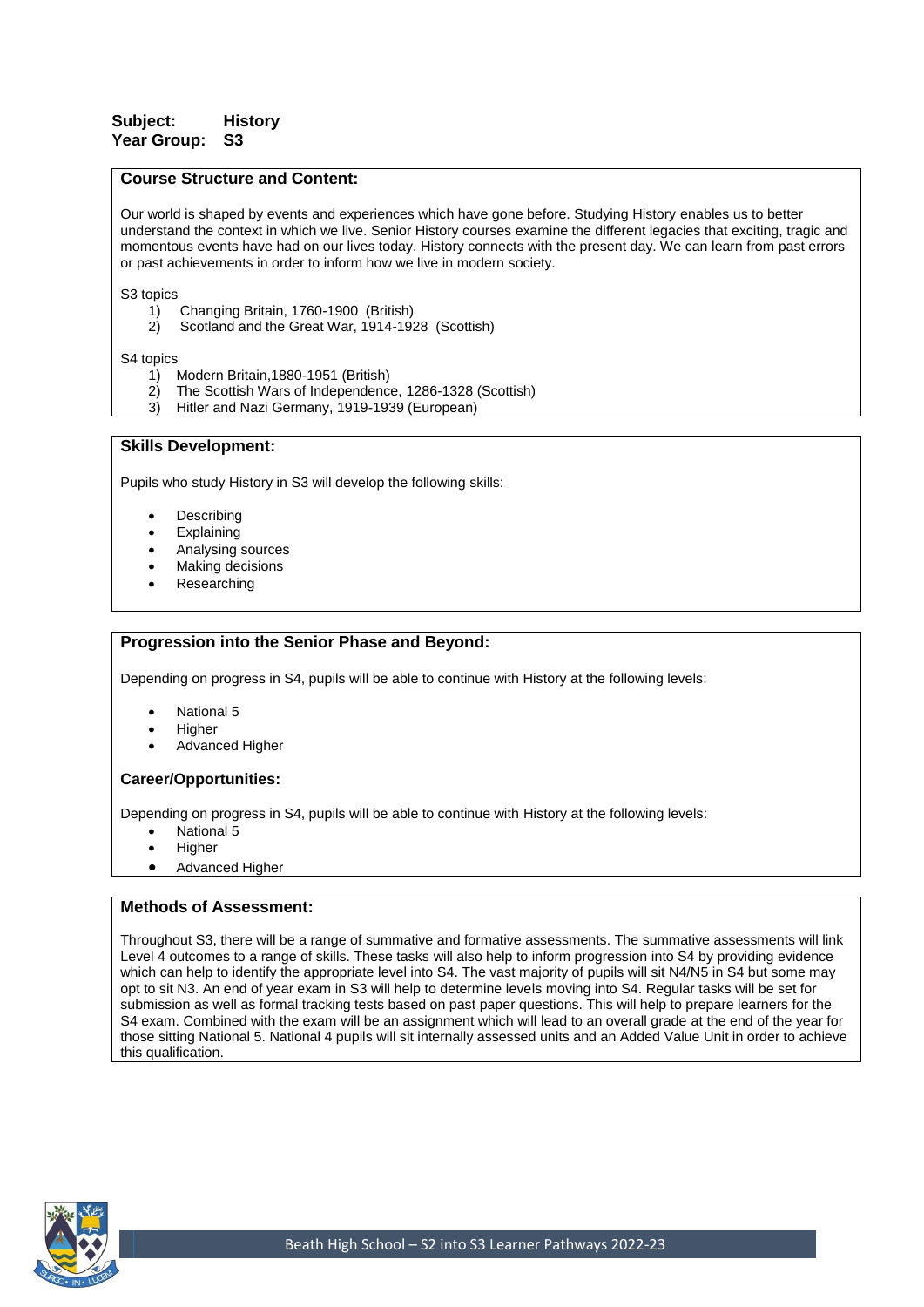# **Subject: Modern Studies Year Group: S3**

# **Course Structure and Content:**

| $\star$ | <b>Scottish Politics</b>                                                                                                                                                                 |
|---------|------------------------------------------------------------------------------------------------------------------------------------------------------------------------------------------|
|         | The rise of the Scottish Parliament: the issues covered under devolution. How have these impacted in                                                                                     |
|         | differences between Scotland and the rest of the UK.                                                                                                                                     |
|         | The role of MSPs in and out of the Scottish Parliament. How laws are created and which ones have an impact                                                                               |
|         | on our lives. How MSPs are elected.                                                                                                                                                      |
|         | Scottish Councils - what they are, the services that they provide, how they are funded and their relationship with                                                                       |
|         | the Scottish Parliament. Pressure Groups: what they are, their purpose and their methods.                                                                                                |
| $\star$ | <b>Social Issues</b>                                                                                                                                                                     |
|         | (a) Crime                                                                                                                                                                                |
|         | an in-depth study of crime: law, courts, sentencing. The use of prisons and do they work, alternative                                                                                    |
|         | punishments: cost and effectiveness. Role of the police, different units and their roles in society.                                                                                     |
|         | (b) Health and Wealth                                                                                                                                                                    |
|         | Income and wealth inequalities. Causes of poor health and government actions to improve it. Does poverty or                                                                              |
|         | poor lifestyle choices cause ill health? Should government take action to help people improve their health?                                                                              |
|         | Lifestyle choices: smoking, diet and alcohol and drugs and their impact.                                                                                                                 |
| $\star$ | <b>International Issues</b>                                                                                                                                                              |
|         | (a) China - a study of a different ideology, significant change over 30 years, rich v poor, impact of China on the                                                                       |
|         | world.                                                                                                                                                                                   |
|         | (b) South Africa - history of apartheid, social and economic inequalities as a legacy of apartheid, changing                                                                             |
|         | impact of a redirection in government policies in health, education and housing                                                                                                          |
|         | (c) USA - The ethnic makeup of the USA and the concentration of ethnic groups in key regions. Social and                                                                                 |
|         | economic inequalities through the study of health, education, housing and employment. The government<br>structure of the USA. The impact of the USA on other countries across the globe. |
| $\star$ | <b>Scottish Politics</b>                                                                                                                                                                 |
|         | The rise of the Scottish Parliament: the issues covered under devolution. How have these impacted in                                                                                     |
|         | differences between Scotland and the rest of the UK.                                                                                                                                     |
|         | The role of MSPs in and out of the Scottish Parliament. How laws are created and which ones have an impact                                                                               |
|         | on our lives. How MSPs are elected.                                                                                                                                                      |
|         | Scottish Councils - what they are, the services that they provide, how they are funded and their relationship with                                                                       |
|         | the Scottish Parliament. Pressure Groups: what they are, their purpose and their methods.                                                                                                |
|         | <b>Course assignment</b>                                                                                                                                                                 |
|         | Pupils choose an area of politics from which they select their own question/ hypothesis on which to carry out                                                                            |
|         | personal research. Once a number of useful sources have been collected (National 5) a 60 minute write up is                                                                              |
|         | required, using the sources, from which a decision or conclusion must be reached about the topic. For National                                                                           |

# **Skills Development:**

Studying Modern Studies helps develop a wide range of vital life skills including:

4 the information is to be presented in the form of a poster.

- Analysing sources
- Developing an understanding of politics

# **Progression into the Senior Phase and Beyond:**

This course will lead to accreditation at either National 4 or National 5 Modern Studies at the end of S4. Pupils can go on to study National 5 or Higher courses.

## **Career Opportunities**

Journalism, Police Force, Law, Medicine, Politics, Research Analyst, Teaching among many more

### **Methods of Assessment:**

Continuous 'informal' assessment of throughout to monitor progress. Tracking assessments based on SQA past papers, under timed conditions for unit assessments.

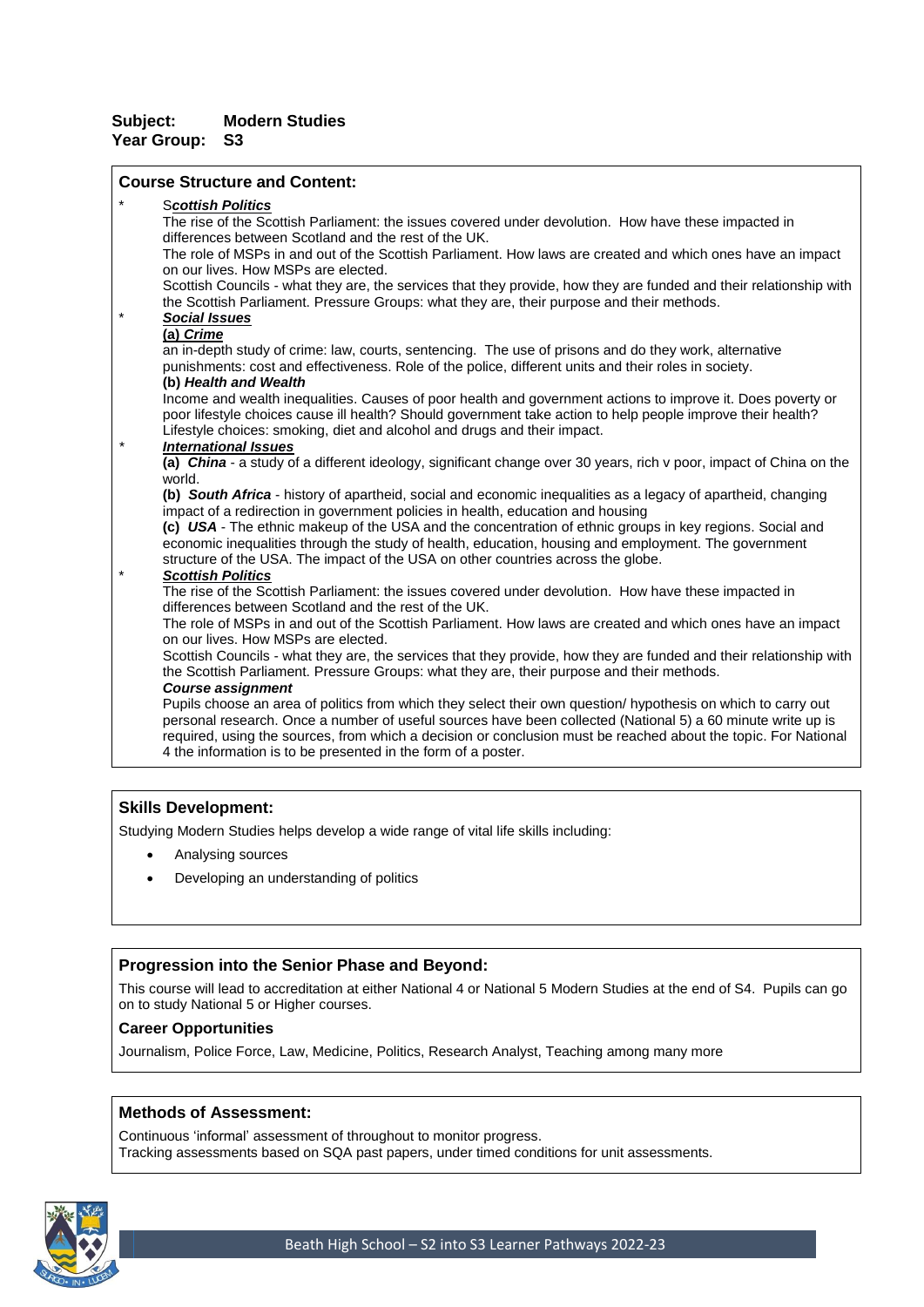# **Subject: Religious, Moral and Philosophical Studies (RMPS) Year Group: S3**

# **Course Structure and Content:**

This is a course about people, looking at why people make the choices and do the things they do. It prepares pupils for life by challenging them to think and to ask questions as well as expressing their own opinions and ideas. There are four units:

- World Religion pupils will learn about and learn from a key belief system. By studying Islam, pupils will find out about how people's beliefs and values affect their lives, their traditions and their practice.
- Morality and Belief pupils will consider some of the moral issues in modern life, such as crime and punishment or modern warfare. Pupils will look at religious and non-religious viewpoints and they will then develop and explain their own view.
- Religious and Philosophical Questions pupils will learn to deal with questions such as "why is there so much evil and suffering in the world?" or "can humans really be free?" by studying the history of some deep philosophical questions.
- The fourth unit is a project where pupils choose to study an issue or topic in more detail. By researching and presenting their findings, pupils will apply the skills they have learned in the other units and develop even greater understanding of their chosen topic.

# **Skills Development:**

Studying RMPS helps develop a wide range of vital life skills including:

- describing, explaining and analysing questions and responses;
- enquiring into and evaluating different beliefs, ideas and viewpoints;
- expressing views about real life issues in a reasoned manner;
- interpreting and understanding key texts and sources of information.

This course also helps pupils develop their reading, writing, listening and talking skills. It develops philosophical enquiry and citizenship, as well as helping pupils learn to think, remember, understand, analyse and evaluate.

Throughout the course, pupils will also develop skills in Literacy, Numeracy and Health and Well-Being.

# **Progression into the Senior Phase and Beyond:**

RMPS helps pupils to prepare for real life in the real world. This course will lead to accreditation at either National 4 or National 5 RMPS at the end of S4. Pupils can go on to study National 5, Higher and Advanced Higher RMPS courses or follow courses in other, related, subjects like Psychology or Philosophy.

#### **Career Opportunities**

Pupils can use skills they gain studying RMPS in virtually all walks of life, particularly where they intend to work with people. According to Edinburgh University, it is particularly useful for careers such as:

Primary Teaching, Secondary Teaching,

Nursing, Social Work, Care, Counselling, Psychology, Mental Health, Midwifery, Occupational Therapy, Youth Work,

Public Relations, Marketing, Personnel Management, Copywriting, Management, Company Secretary, Journalism, Broadcasting, TV Presenting, TV Production, Scriptwriting, Sound Design, Photography, Multimedia, Editing, Writing, Publishing,

Solicitor, Law, Local Government, Civil Service, Administration, Politics,

Police, Prison and Probation Service, Advocacy

… and Stand-up Comedy!

#### **Methods of Assessment:**

Topic tests, group work, class presentations, research and project work, final exams.

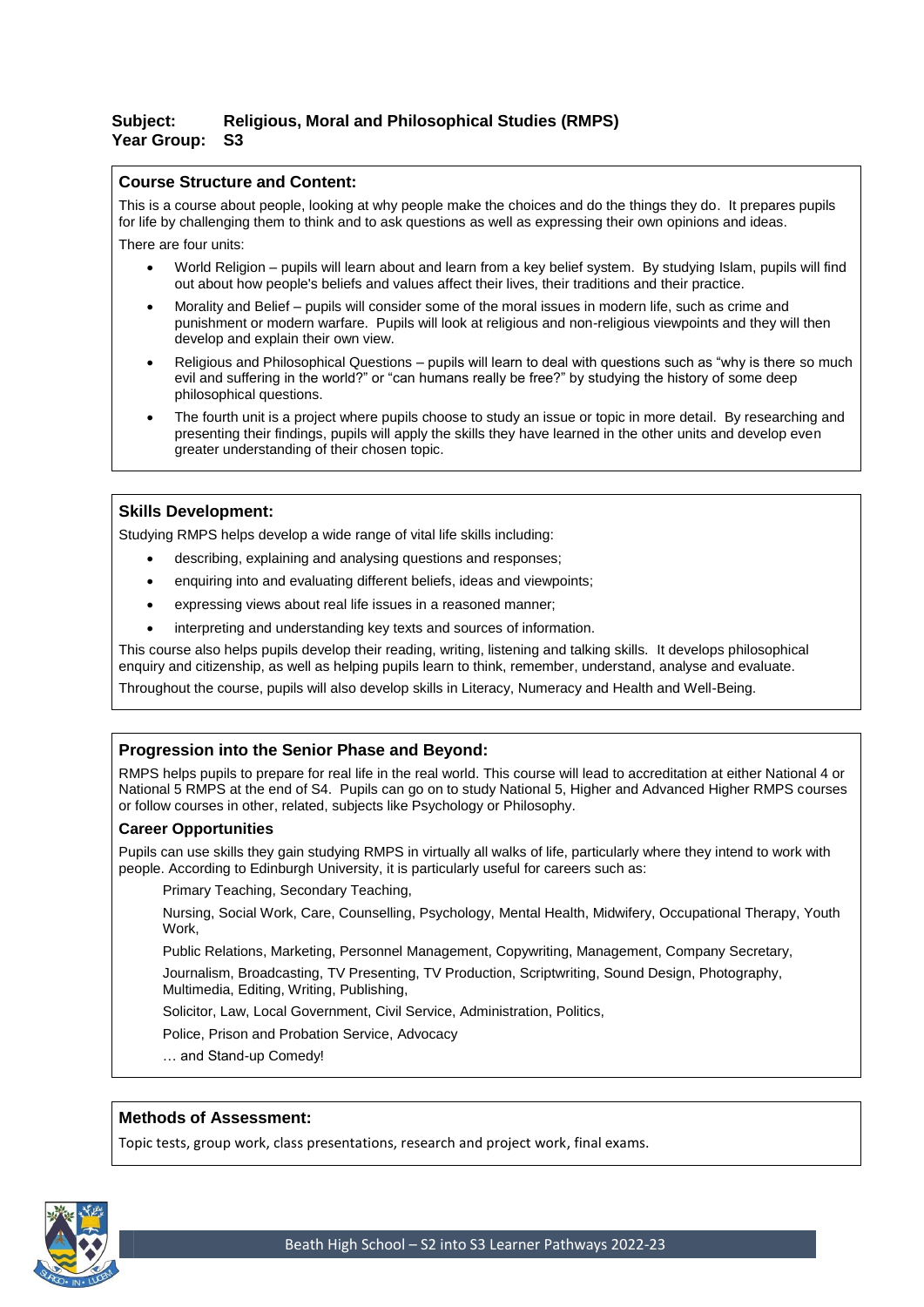# **SUPPORTING LEARNERS FACULTY**

- **Supported Learning**
- **Prince's Trust Award**

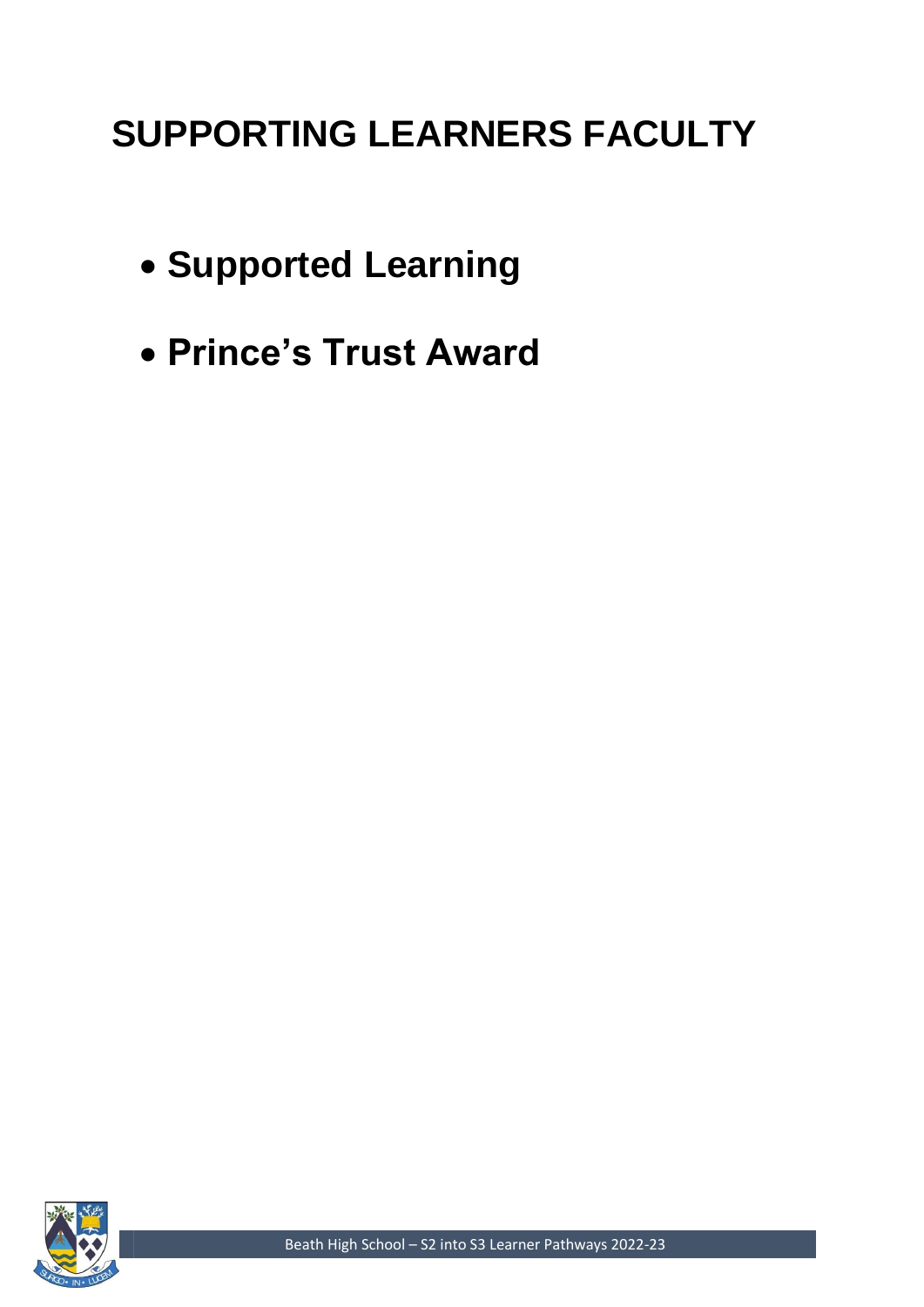# **Subject: Supported Learning Year Group: S3**

# **Course Structure and Content:**

This course is suitable for pupils who are supported by Guidance and the Supporting Learners Faculty.

This course will:

- Offer additional support to young people in their chosen subjects
- Build on the learning young people receive in their chosen subjects
- Allows for individual study
- Allows for repetition and a deeper understanding of subject work at the young person's pace

#### **Skills Development:**

- Increase confidence and support individual learning
- Further develop subject specific skills
- Improve self-esteem
- Enable attainment
- Encourage engagement
- Improve attendance

# **Progression into the Senior Phase and Beyond:**

Skills and personal qualities developed through Supported Learning classes can enhance the young person's capacity to attain National Qualifications in their chosen subject areas.

#### **Career/Opportunities:**

Young people have the opportunity to develop a range of personal and employability skills which will enable them to be successful in further learning, life and work.

# **Methods of Assessment:**

Young People will be supported to achieve in subject based assessments.

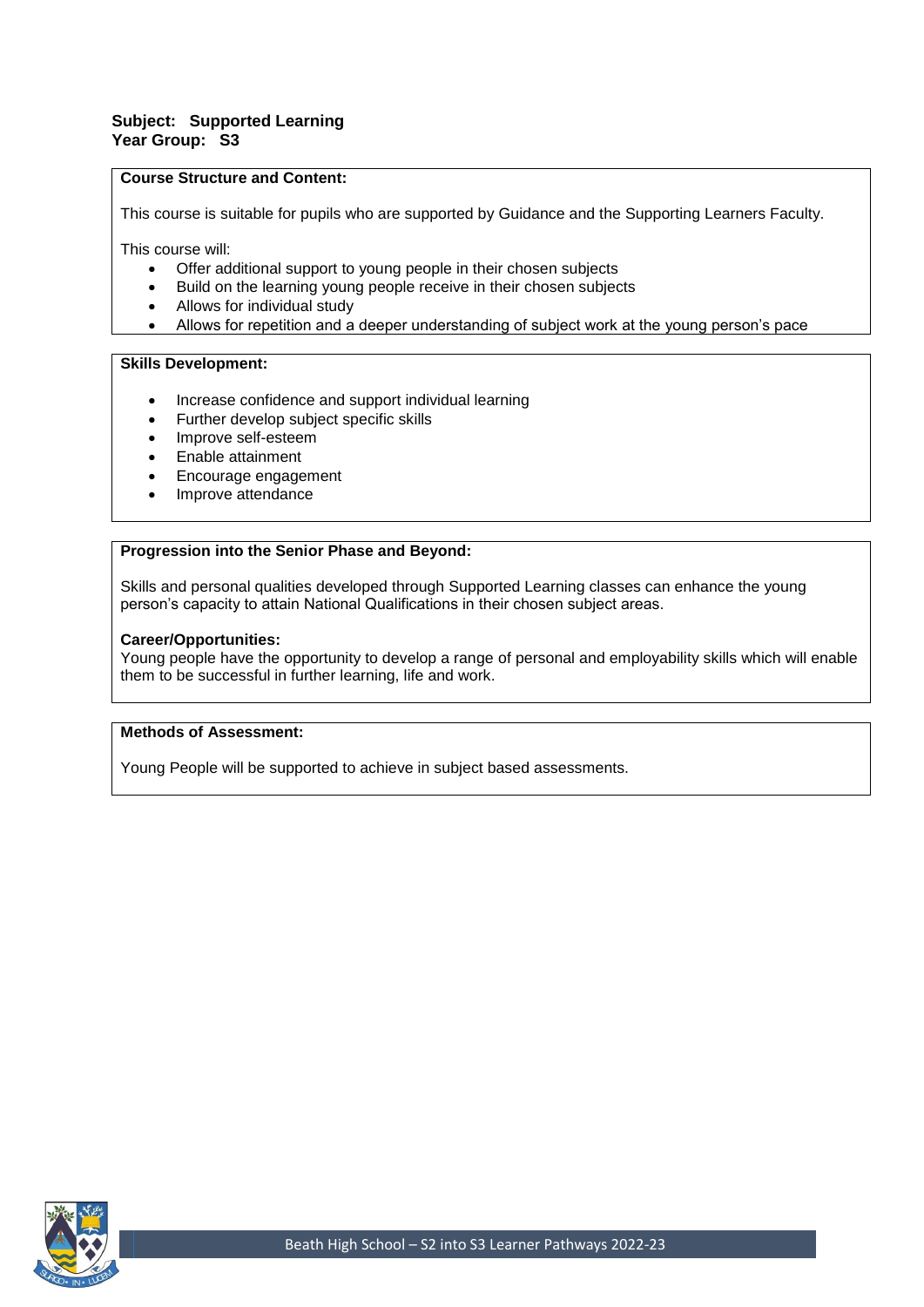# **Subject: Prince's Trust Year Group: S3**

#### **Course Structure and Content:**

The course is made up of six modules:

- Skills for School: to support young people to develop skills for learning, life and work
- *Personal and Social Development:* to support young people across a range of soft skills including confidence, resilience and self-awareness
- *Life Skills:* to provide young people with the tools to handle a range of relevant life situations
- *Active Citizenship:* to plan and carry out a project within the local community to gain individual development and to benefit the local community
- *Enterprise Projects:* to develop project planning skills, time management, decision making and an awareness of business
- *Preparation for Work:* to give young people the opportunity to build critical employability skills to support their choices and progression routes on from education

#### **Skills Development:**

The Prince's Trust programme takes a flexible approach, using relevant, experiential learning to support young people to achieve a range of personal and employability skills.

Young people work together as group on practical learning designed to:

- Boost confidence
- Improve self-esteem
- Enable attainment
- Encourage engagement
- Improve attendance

#### **Progression into the Senior Phase and Beyond:**

Skills and personal qualities developed through the Prince's Trust programme can support the young people to achieve more, both at school, and in the future. The course will lead to accreditation at either SCQF Level 3, SCQF Level 4 or SCQF Level 5 by the end of S4.

#### **Career/Opportunities:**

Young people have the opportunity to develop a range of personal and employability skills which will enable them to be successful in further learning, life and work.

### **Methods of Assessment:**

Young people will be assessed on Unit Criteria for each module they complete. Success is measured through written, verbal and experiential evidence.

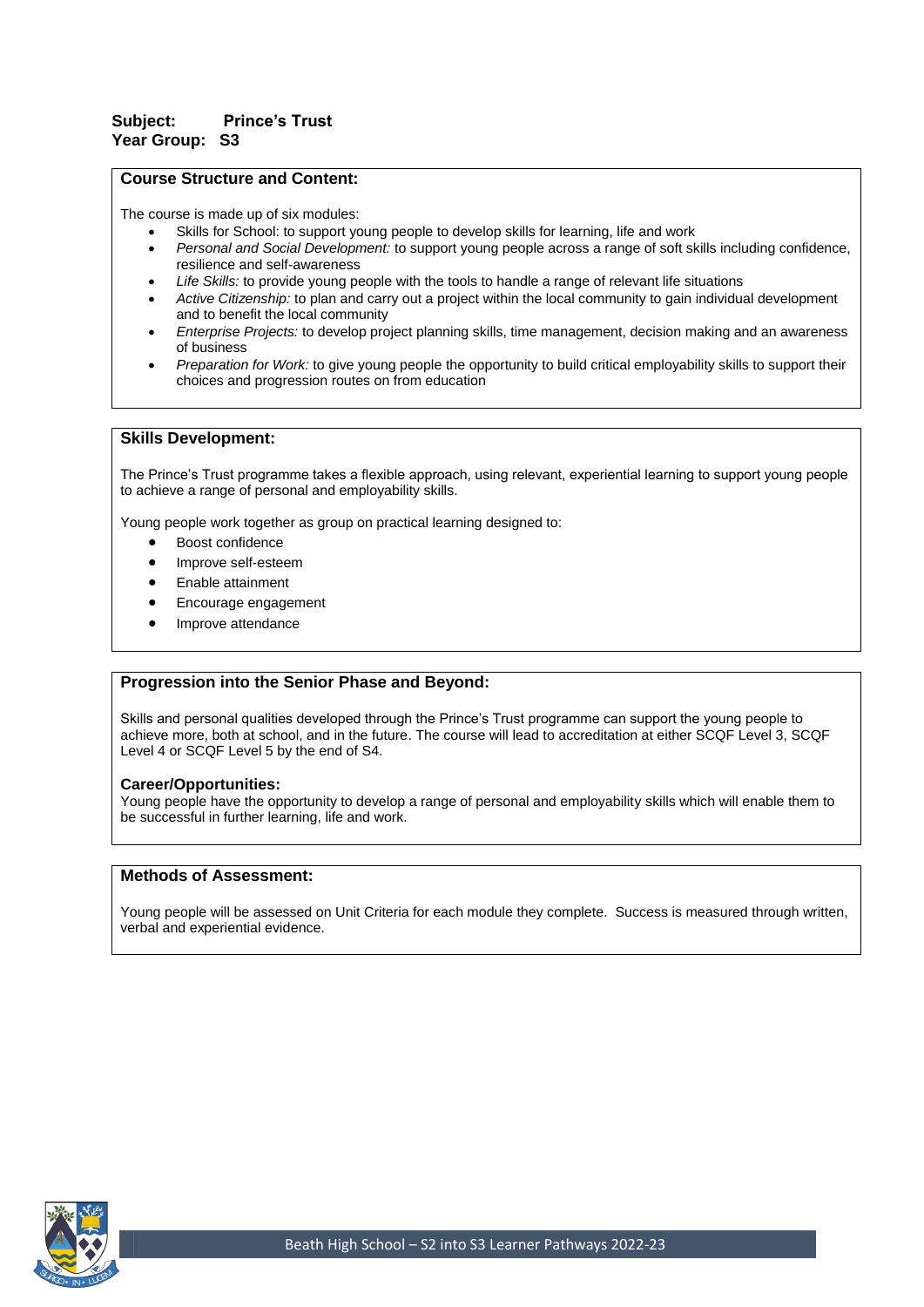# • **Uniformed Cadets Course**



Beath High School – S2 into S3 Learner Pathways 2022-23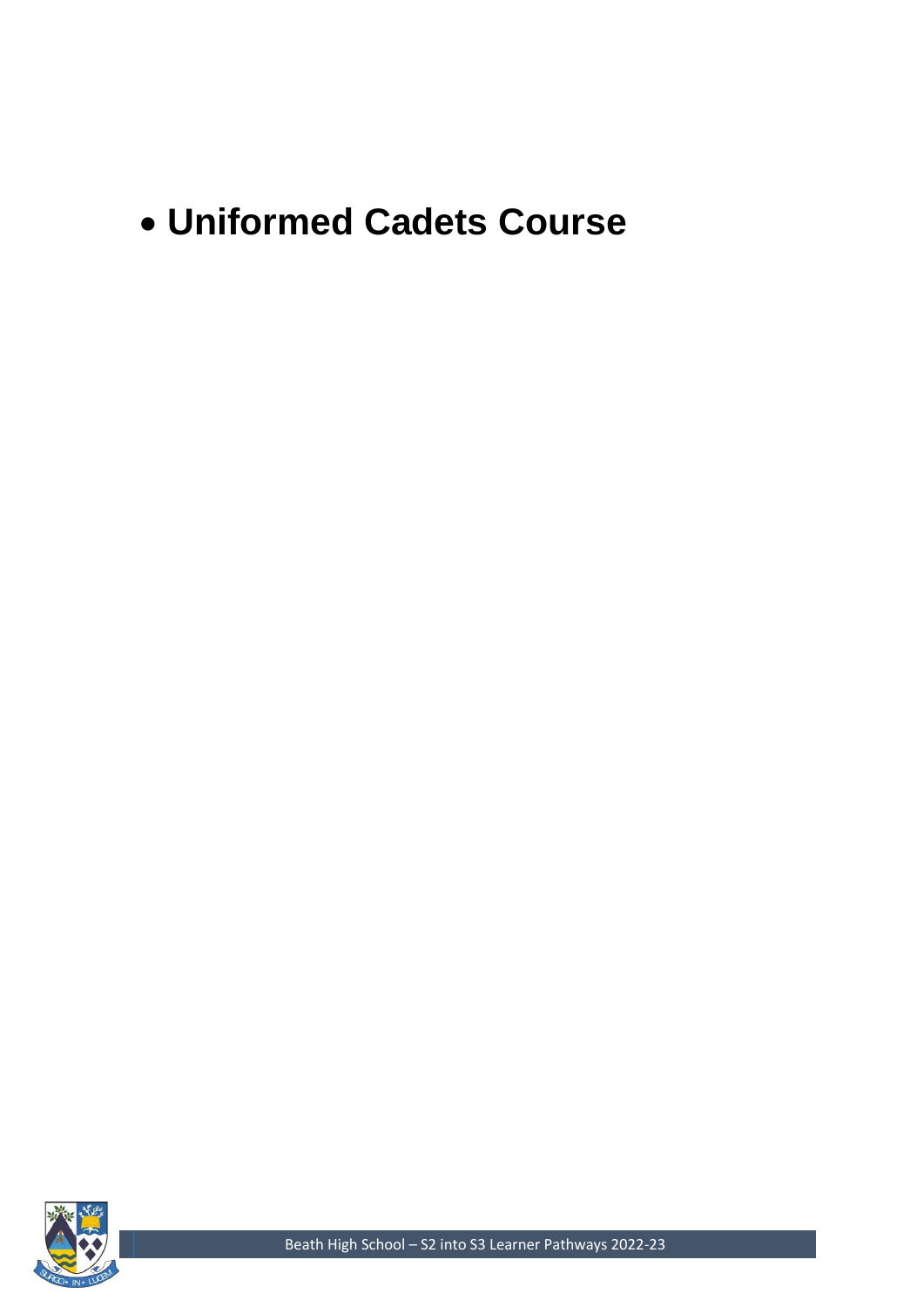# **Subject: Uniformed Cadets Course Year Group: S3**

# **Course Structure and Content:**

The course develops the skills, knowledge and attitudes needed to work in a variety of the Uniformed Services and introduces candidates to: the Army, Merchant Navy, Royal Air Force, Royal Navy and Royal Marines; and the Ambulance Service, Coastguard, Fire and Rescue and Police. The Course includes investigating the different roles and responsibilities of those working in a specific service team. Candidates will also investigate career opportunities in the uniformed and emergency services.

Pupils will work towards the Uniformed & Emergency Services course in conjunction with the Army Cadet Proficiency Certificate.

Unit 1 – An Introduction to the Uniformed & Emergency Services Unit 2 – Health, Safety, Fitness & Wellbeing Unit 3 – Engaging with the community

Unit 4 – Working in a Team

Activities include:

Fieldcraft, Navigation, Sport, Adventurous Training, Shooting, First Aid, Drill, Competitions, Expeditions, Team working, Weekend Camps, Annual Camps,

#### **Skills Development:**

Pupils who study the Uniformed Cadet Force course in S3 will develop the following skills:

- Employability Skills
- Analysing and solving problems
- Team working
- Time management
- Risk assessment
- Leadership skills

Effective team-working is an essential element of working in uniformed and emergency services settings. Candidates will investigate the benefits of team-working, and the qualities of effective leadership and followership will be explored. External factors that may affect a team will be investigated. Candidates will also be given the opportunity to work as a member of a team to plan and carry out a task. Candidates will have the opportunity to develop their employability skills through practical activities in real or simulated working environments, investigations and team-working activities.

Furthermore, pupils will develop skills in Literacy, Numeracy and Health and Well-Being across the curriculum.

#### **Progression into the Senior Phase and Beyond:**

The course will lead to accreditation at either National 3, National 4 at the end of S4. Further progression in S5 and S6 would also involve Level 5 Leadership skills

#### **Career/Opportunities:**

The Course introduces candidates to the uniformed and emergency services: the Army, Merchant Navy, Royal Air Force, Royal Navy and Royal Marines; and the Ambulance Service, Coastguard, Fire and Rescue and Police. The Course includes investigating the different uniformed and emergency services, and the roles and responsibilities of those working in a specific service team. Candidates will investigate career opportunities in a wide variety of the uniformed and emergency services.

# **Methods of Assessment:**

Continuous 'informal' assessment throughout to monitor progress.

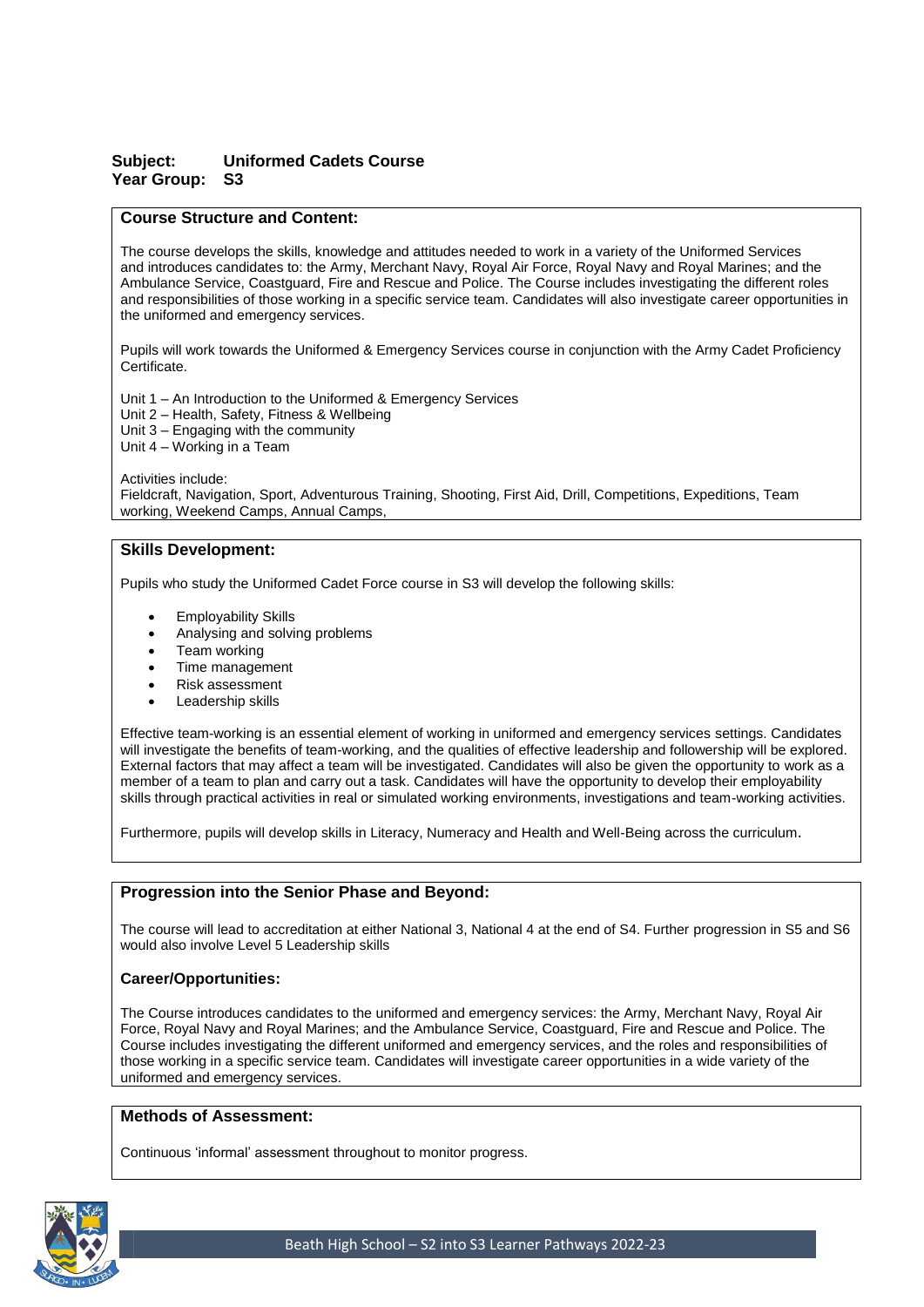# **S3 ELECTIVES**

| <b>Beauty Industry Skills (English &amp; Modern Languages)</b> |  |
|----------------------------------------------------------------|--|
| <b>Ceramics</b> (Design)                                       |  |
| <b>Crime, Killers and Cannibals</b> (Social Subjects & RME)    |  |
| <b>Eco Fashion (Design)</b>                                    |  |
| <b>Media Studies</b> (Modern Languages)                        |  |
| <b>School of Basketball (HWB)</b>                              |  |
| <b>School of Football (HWB)</b>                                |  |
| <b>School of Netball (HWB)</b>                                 |  |
| <b>School of Sport (HWB)</b>                                   |  |
| <b>TeamBeath - Acting &amp; Performance</b> (Perf. Arts)       |  |
| <b>Travel and Tourism (Modern Languages)</b>                   |  |

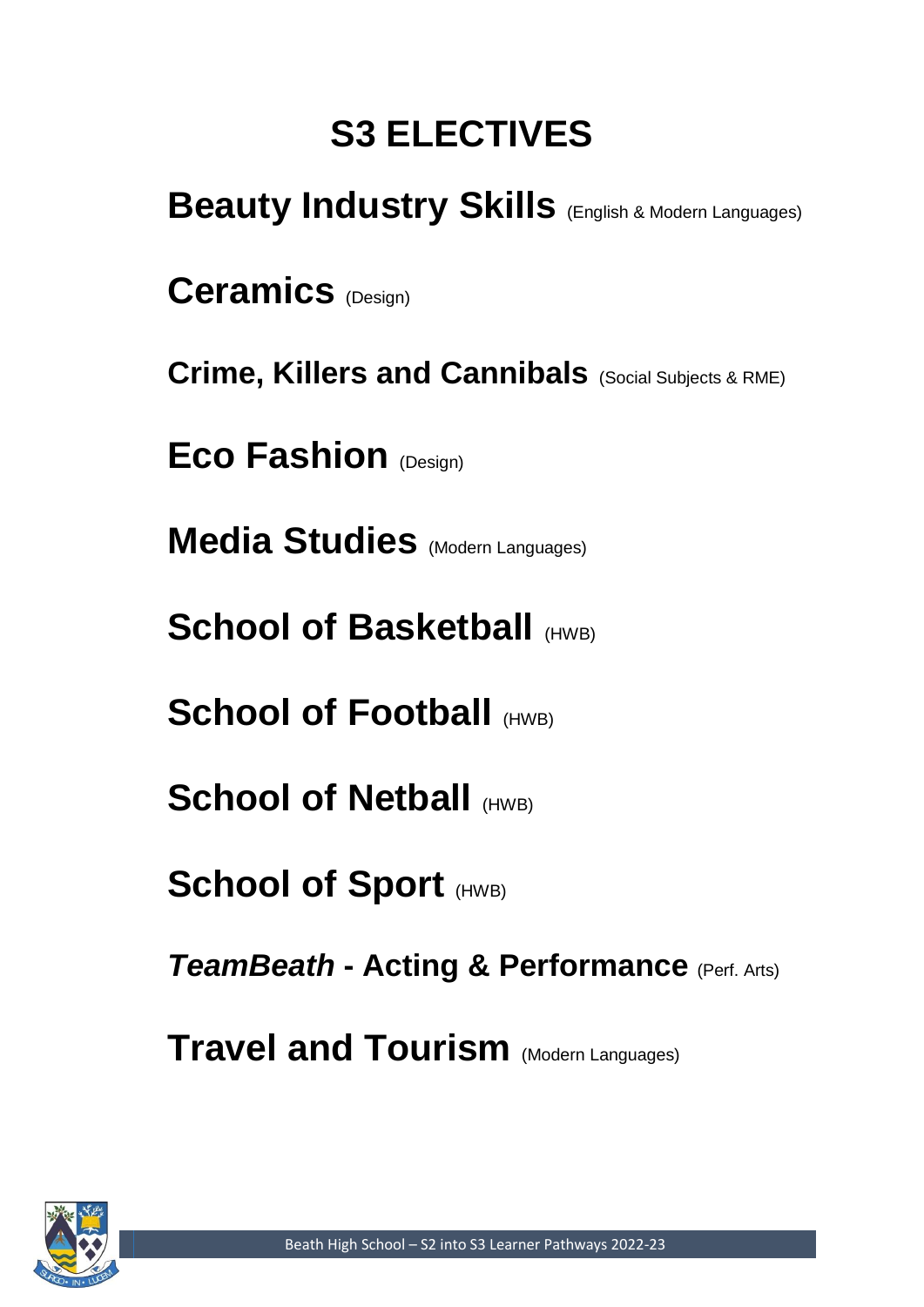# **Subject: Beauty Industry Skills (Elective) Year Group: S3**

# **Course Structure and Content:**

Learning a variety of different skills across the beauty industry. Beginning with nails and learning how to complete a gel manicure. Moving on to makeup skills. Beginning with general equipment hygiene and culminating in learning how to complete makeup on someone else. As this will be funded by social enterprise, learners will offer a nail bar within school to stakeholders and staff. They will also go out to local care homes to offer this service for free, giving back to the community. Local college staff will assist with the delivery of this as will a local makeup artist.

# **Skills Development:**

Working with people. Creative ideas for customers. Building a successful business and working with money. Understanding how to complete a manicure. Entrepreneurial skills. Researching skills. Literacy and Numeracy skills

# **Progression into the Senior Phase and Beyond:**

**These courses are offered by Fife college:** Beauty Therapy Make-up: VTCT Level 2 Gel Nails Learning for a Career in Hair and Beauty - Certificate (Schools Pupils Only)

# **Methods of Assessment:**

Continuous assessment of skills based on the visual elements and use of materials.

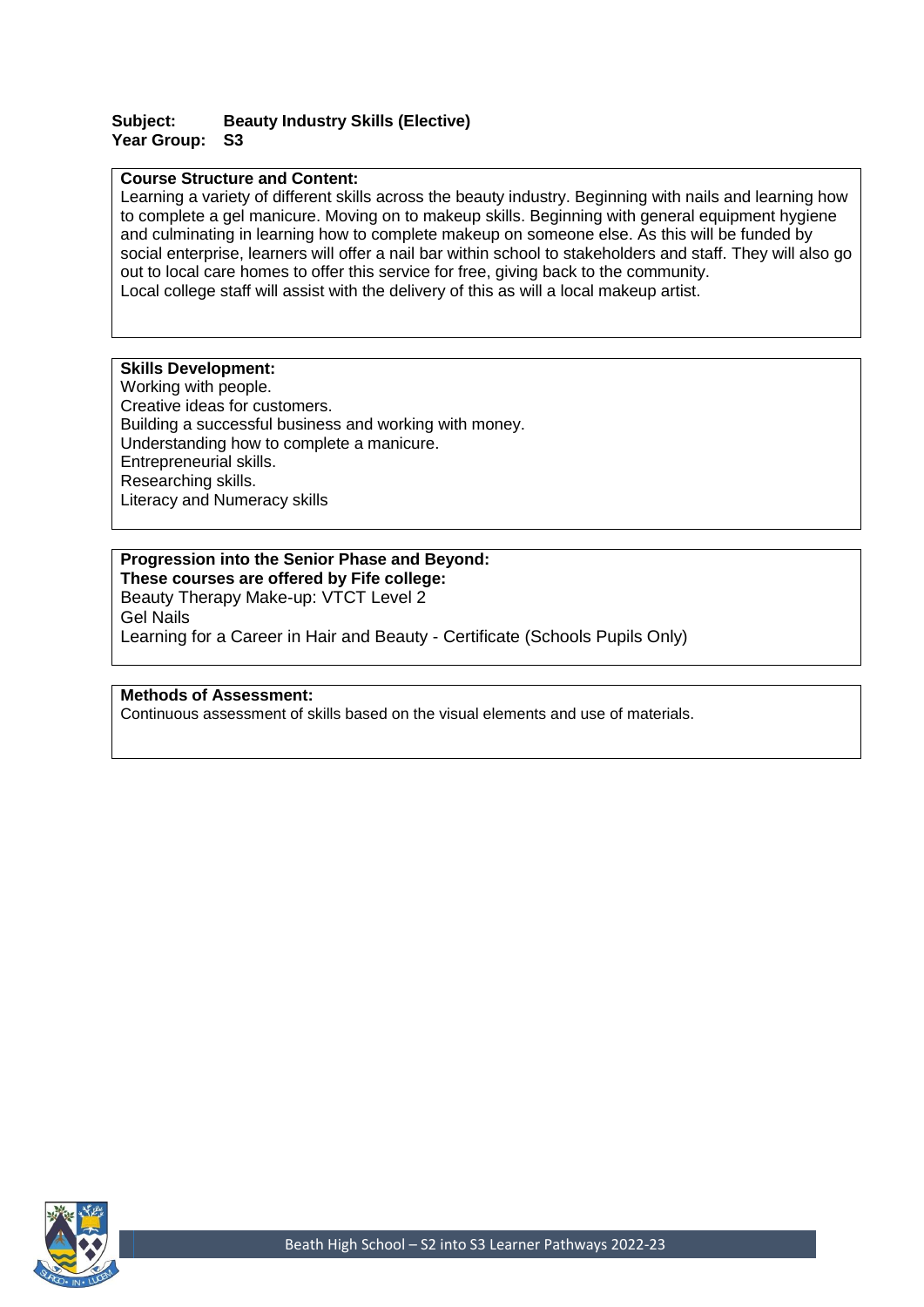# **Subject: Ceramics (Elective) Year Group: S3**

# **Course Structure and Content:**

A variety of different clay skills will be taught and as this is a design process the development of a drawing idea will be the basis of most 3D models.

# **Skills Development:**

Pupils will be learn how to follow the creative process to create an eye-catching final outcome. Relevant contemporary and historic sculptors will be researched.

Pupils will learn how to build clay relief and 3D models using a variety of specialised techniques. This course will also involve paint of models and possibly using glazing.

# **Progression into the Senior Phase and Beyond:**

# **Career/Opportunities and Further Education**

This Course may provide progression to:

- National Qualification courses in Art and design, fashion Design and Photography.
- University and FE courses in a wide range of creative subjects including: Fine Art, Photography, Computer Games Design, Architecture, Interior, Graphic and Product Design.
- Primary and Community teaching qualifications
- Careers in the creative industries.

# **Methods of Assessment:**

Continuous assessment of skills based on the visual elements and use of materials.

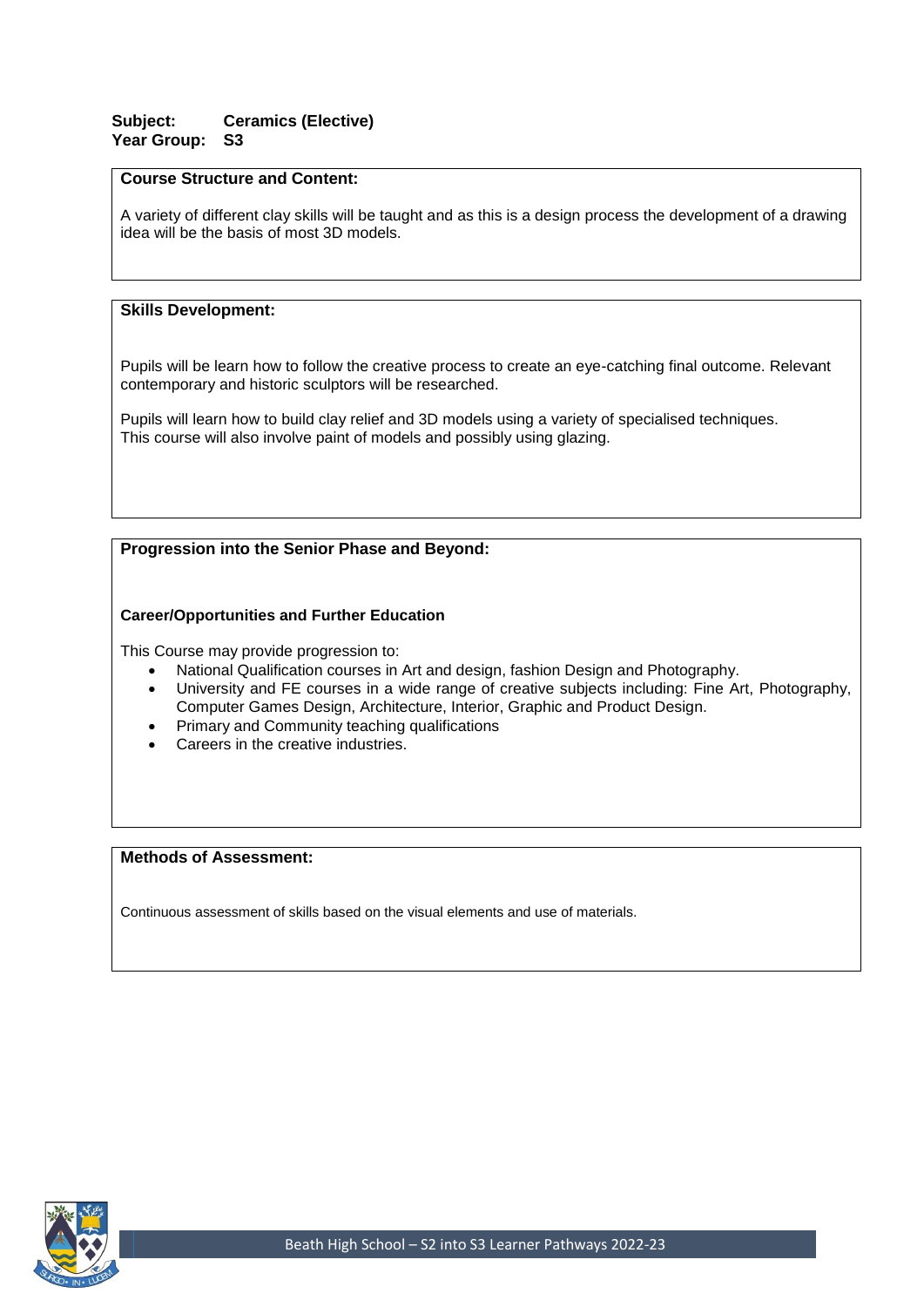# **Subject: Crime, Killers and Cannibals (Elective) Year Group: S3**

# **Course Structure and Content:**

This elective will delve into the depths of historical and recent crimes of the most unusual, gruesome and terrifying ends. We will study the killers, their motives and their ultimate demise. We will evaluate the success of various forms of punishments from medieval times and debate whether these should be used in today's society.

# **Skills Development:**

Much of this elective will be based on research, analysis and debate. We will be working as a team to investigate crimes and act as juries to decide on an accused criminal's fate.

# **Progression into the Senior Phase and Beyond:**

The skills from this elective will be beneficial to any of the Social Subjects.

# **Methods of Assessment:**

Continuous 'informal' assessment of throughout to monitor progress.

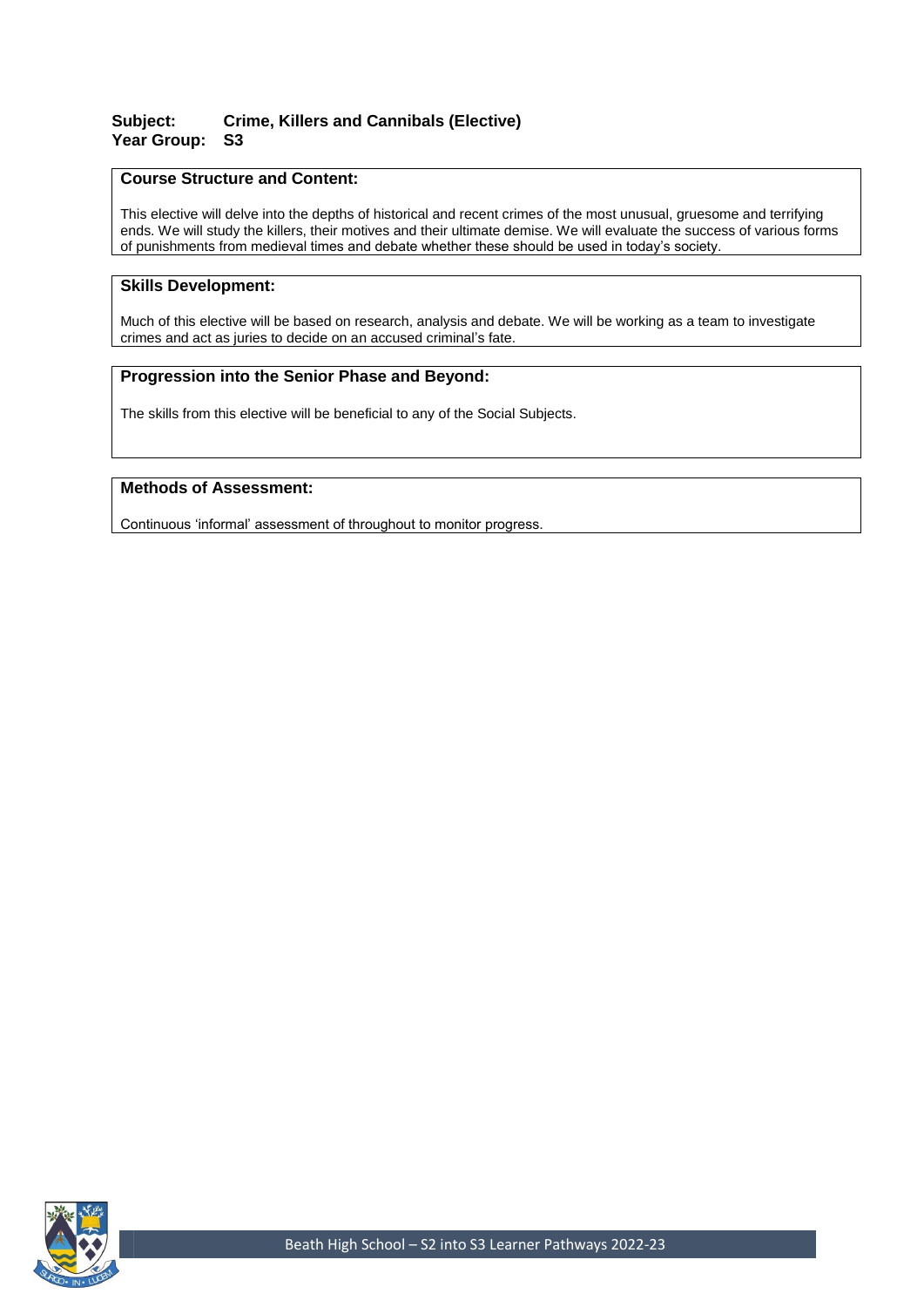# **Subject: Eco Fashion (Elective) Year Group: S3**

# **Course Structure and Content:**

A variety of different eco fashion and recycling, upcycling design-based projects. This will be based around fashion design. Pupils will develop ideas and create a final outcome based on design brief.

# **Skills Development:**

Pupils will learn how to follow the creative process to create an eye-catching final outcome. Relevant contemporary fashion designers will be looked at. A variety of themes and stimuli will be researched as starting points.

Pupils will learn how design and create wearable outfits and accessories. A range of working methods involving sculptural design and sewing will be taught.

# **Progression into the Senior Phase and Beyond:**

# **Career/Opportunities and Further Education**

This Course may provide progression to:

- National Qualification courses in Art and design, fashion Design and Photography.
- University and FE courses in a wide range of creative subjects including: Fine Art, Photography, Computer Games Design, Architecture, Interior, Graphic and Product Design.
- Primary and Community teaching qualifications
- Careers in the creative industries.

# **Methods of Assessment:**

Continuous assessment of skills based on the visual elements and use of materials.

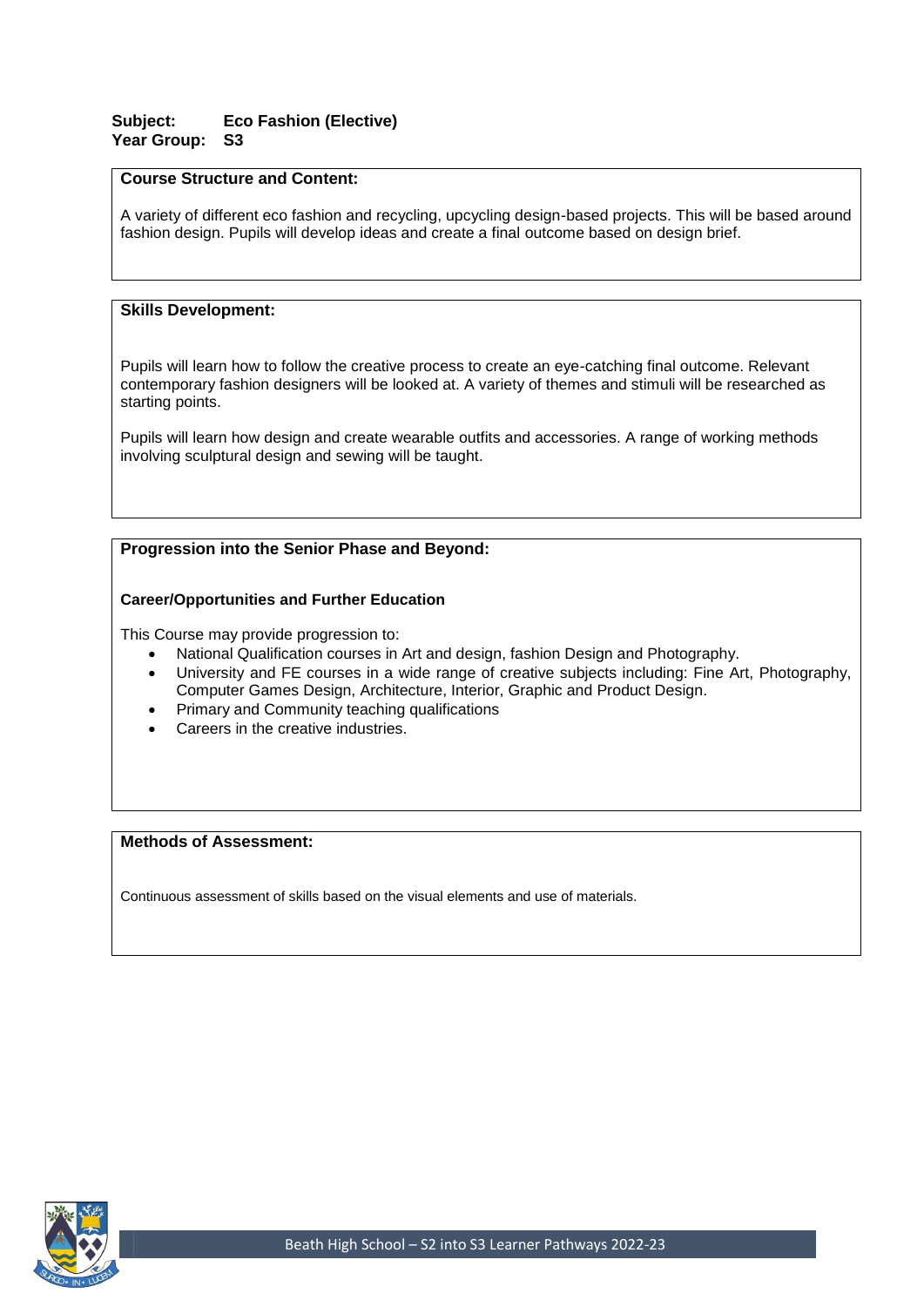# **Subject: Media Studies (Elective) Year Group: S3**

# **Course Structure and Content:**

This course offers learners the opportunity to develop media literacy through analysing and creating media texts. It will explores the role of media within society and the importance of media in developing cultural awareness. There will be opportunities to study iconic films and understand the skill involved in engaging an audience. You will also get a chance to produce your own short media texts.

# **Skills Development:**

Communication skills Critical thinking **Creativity** Understanding of media techniques Research skills Literacy and Numeracy skills

# **Progression into the Senior Phase and Beyond:**

This course can lead on to N4 Media and/or Film and Media Studies Level 5 NPA

# **Methods of Assessment:**

Assessment will be based on classroom activities throughout the course.

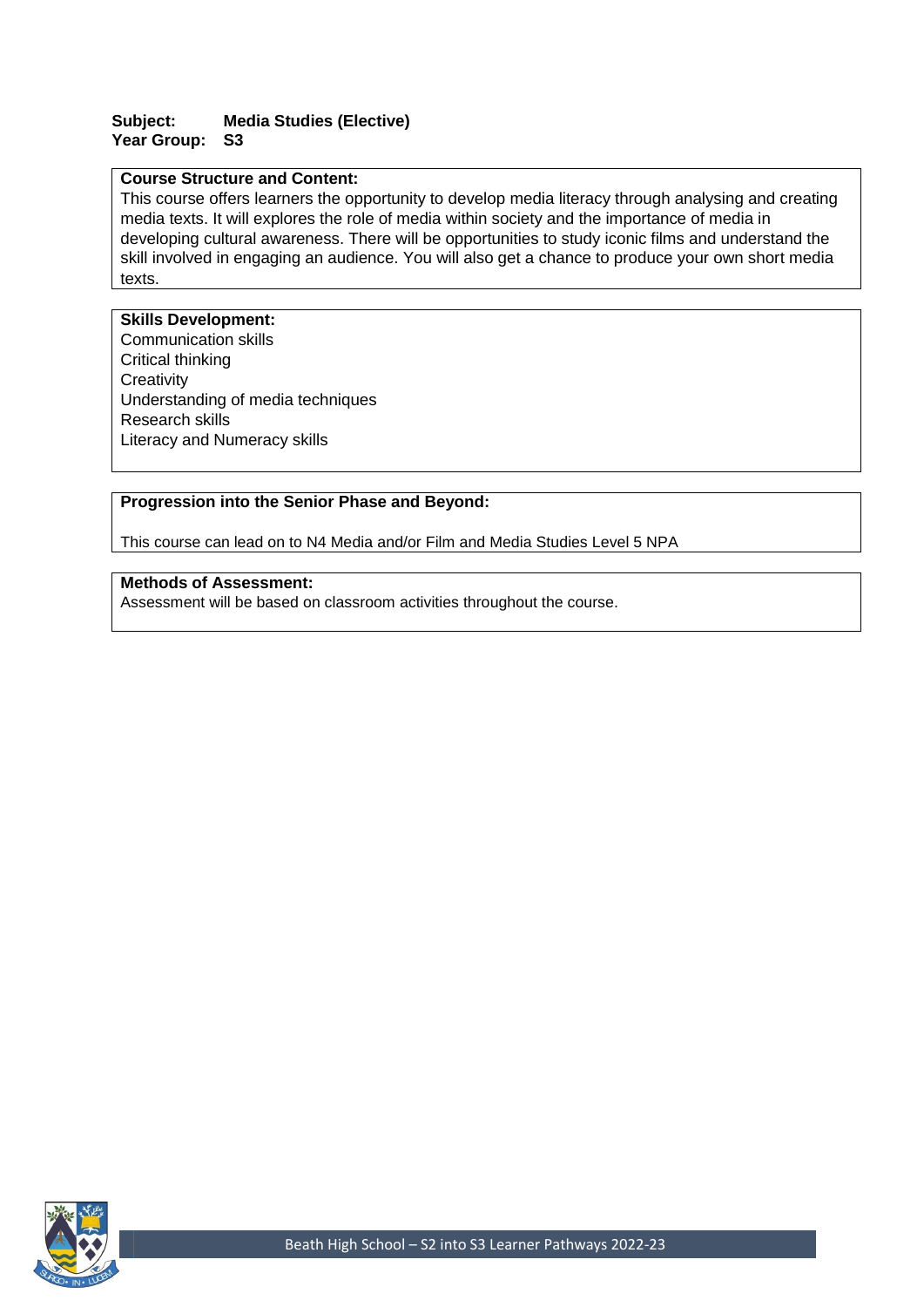# **Subject: School of Basketball (Elective) Year Group: S3**

# **Course Structure and Content:**

This course is designed to give pupils the opportunity to train in a Basketball performance environment as part of their school curriculum. They will develop a range of simple and complex Basketball skills whilst learning to apply them under pressure in game situations.

This programme is designed to not only improve learners Basketball skills and physical competencies, but to also develop their social skills such as confidence, communication, discipline and respect. This is a physically demanding course which will also develop learner's fitness levels.

# **Skills Development:**

- Movement and performance skills/competencies and tactics in Basketball
- Knowledge and understanding of principles and approaches to take to improve and refine skills and fitness
- Tactical understanding and application
- Planning and implementing solutions in straightforward performance situations
- Working independently and collaboratively within teams to develop thinking and interpersonal skills
- Analysing, evaluating, planning, decision making and problem solving skills

# **Progression into the Senior Phase and Beyond:**

- National 3 Physical Education
- National 4 Physical Education
- National 5 Physical Education
- Higher Physical Education
- This course would be extremely helpful in preparing pupils for one of their special practical performance exams in National and Higher PE
- Sports Leadership in S5/6

#### **Career/Opportunities:**

- Employment in Health, Leisure and Recreation industries
- Further study at College or University to help become:
- PE teacher, Primary teacher, Active Schools Coordinator, Sports Development Officer
- Sports Coach, Fitness advisor, Analyst, Nutritionist, Personal trainer

- Ongoing Practical assessment
- Peer and Self assessment
- Special performance event Practical assessment

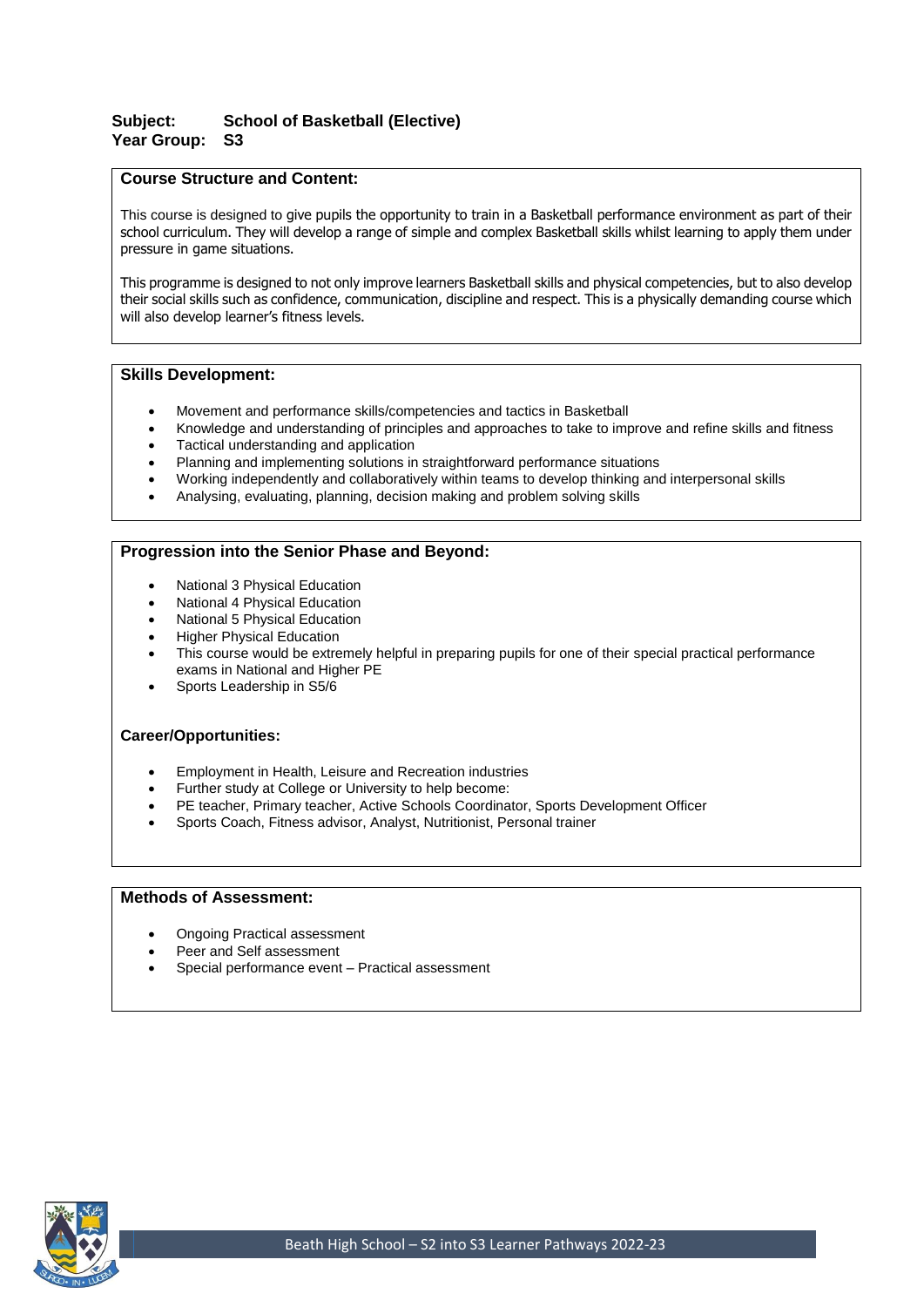# **Subject: School of Football (Elective) Year Group: S3**

# **Course Structure and Content:**

This course is designed to give learners the opportunity to train in a Football performance environment as part of their school curriculum. They will develop a range of simple and complex Football skills whilst learning to apply them under pressure in game situations. This will be taught using a combination of drills, small sided games and competitive games.

This programme is designed to not only improve learners Football skills and physical competencies, but to also develop their social skills such as confidence, communication, discipline and respect. This is a physically demanding course which will also develop learner's fitness levels. Learners must also be prepared to be outside on the astro in all weathers throughout the year.

Involvement in a Football team is **not** an essential pre requisite.

# **Skills Development:**

- Movement and performance skills/competencies and tactics in Football
- Knowledge and understanding of principles and approaches to take to improve and refine skills and fitness
- Tactical understanding and application
- Planning and implementing solutions in straightforward performance situations
- Working independently and collaboratively within teams to develop thinking and interpersonal skills
- Analysing, evaluating, planning, decision making and problem solving skills

# **Progression into the Senior Phase and Beyond:**

- National 3 Physical Education
- National 4 Physical Education
- National 5 Physical Education
- Higher Physical Education
- This course would be extremely helpful in preparing pupils for one of their special practical performance exams in National and Higher PE
- Sports Leadership in S5/6

#### **Career/Opportunities:**

- Employment in Health, Leisure and Recreation industries
- Further study at College or University to help become:
- PE teacher, Primary teacher, Active Schools Coordinator, Sports Development Officer
- Sports Coach, Fitness advisor, Analyst, Nutritionist, Personal trainer, Football Referee

- Ongoing Practical assessment
- Peer and Self assessment
- Special performance event Practical assessment

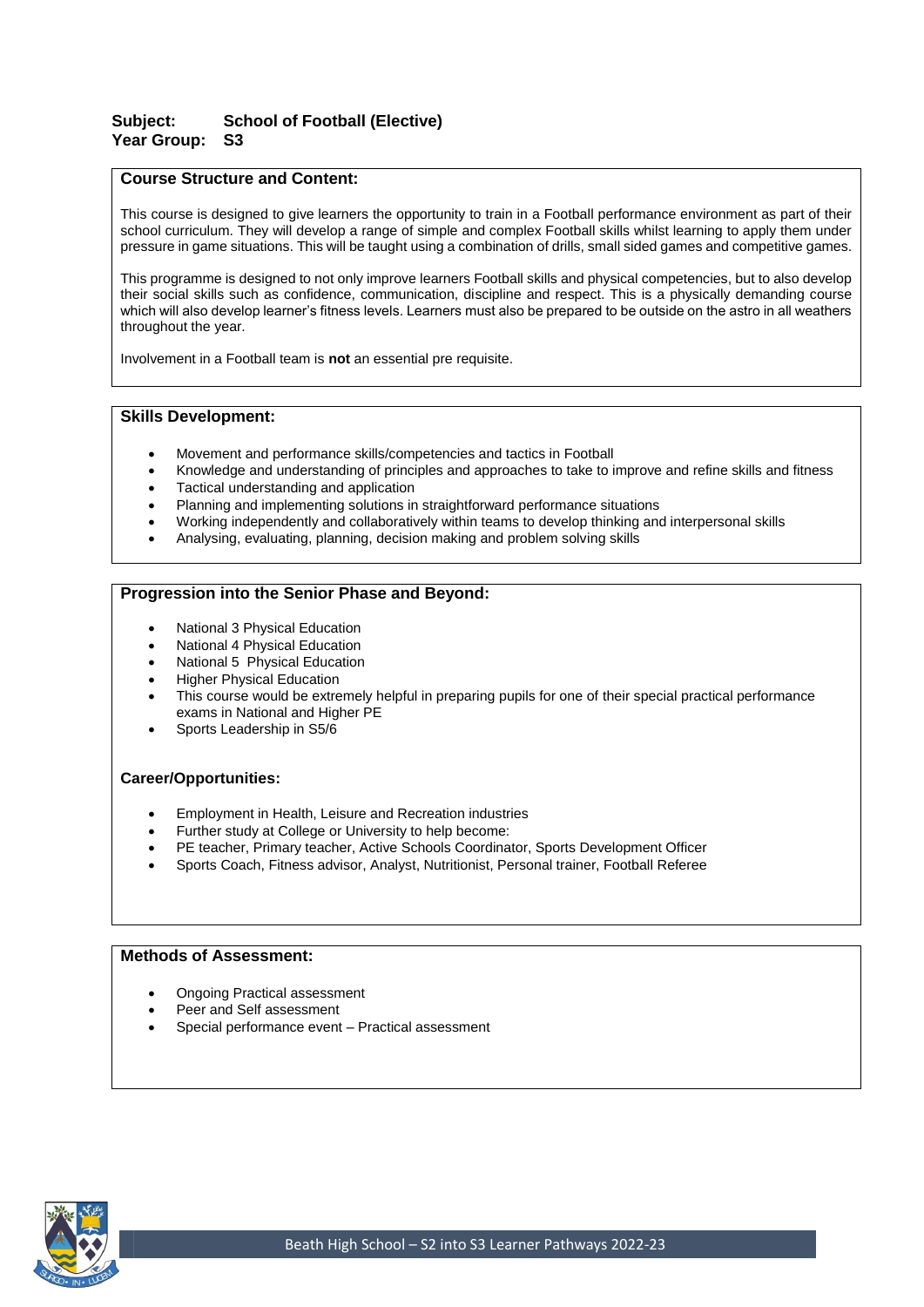# **Subject: School of Netball (Elective) Year Group: S3**

# **Course Structure and Content:**

This course will be of interest to all learners who enjoy performing in physical education and have an enthusiasm for developing their performance skills in Netball. The course will be physically demanding and performers will take part in lessons that will explore the various skills and techniques of netball, development of specific aspects of fitness within netball, understanding of the rules of the game and development of tactical understanding of the game of Netball.

This programme is designed to not only improve learners physical competencies, but to also develop their social skills such as confidence, communication, discipline and respect. This is a physically demanding course which will also develop learner's fitness levels.

This course will be developed through practical experiential learning.

# **Skills Development:**

Pupils who study School of Netball in S3 will develop the following skills:

- Movement and performance skills/competencies in team activities
- Knowledge and understanding of principles and approaches to take to improve and refine skills and tactical understanding and application
- Creating movements and sequences
- Planning and implementing solutions in straightforward performance situations
- Working independently and collaboratively within teams to develop thinking and interpersonal skills
- Analysing, evaluating, planning, decision making and problem solving skills
- Confidence in recognising and applying basic rules of the game and tactical application of basic structure and strategies.

#### **Progression into the Senior Phase and Beyond:**

**You will be able to continue your study of Physical Education as follows:**

- National 3
- National 4
- National 5
- **Higher**
- Sports Leadership level 4 and level 5 (including Sports Development NPA)

#### **Career/Opportunities:**

- Employment in Health, Leisure and Recreation industries
- Further study at College or University to help become:
- PE teacher, Primary teacher, Active Schools Coordinator, Sports Development Officer
- Sports Coach, Fitness advisor, Analyst, Nutritionist, Personal trainer

We would hope that success within the School of Netball programme would see more young people join our very successful Extra Curricular Netball Programme, providing opportunities to train and represent Beath in competitive matches.

- Ongoing Practical assessment
- Peer and Self assessment

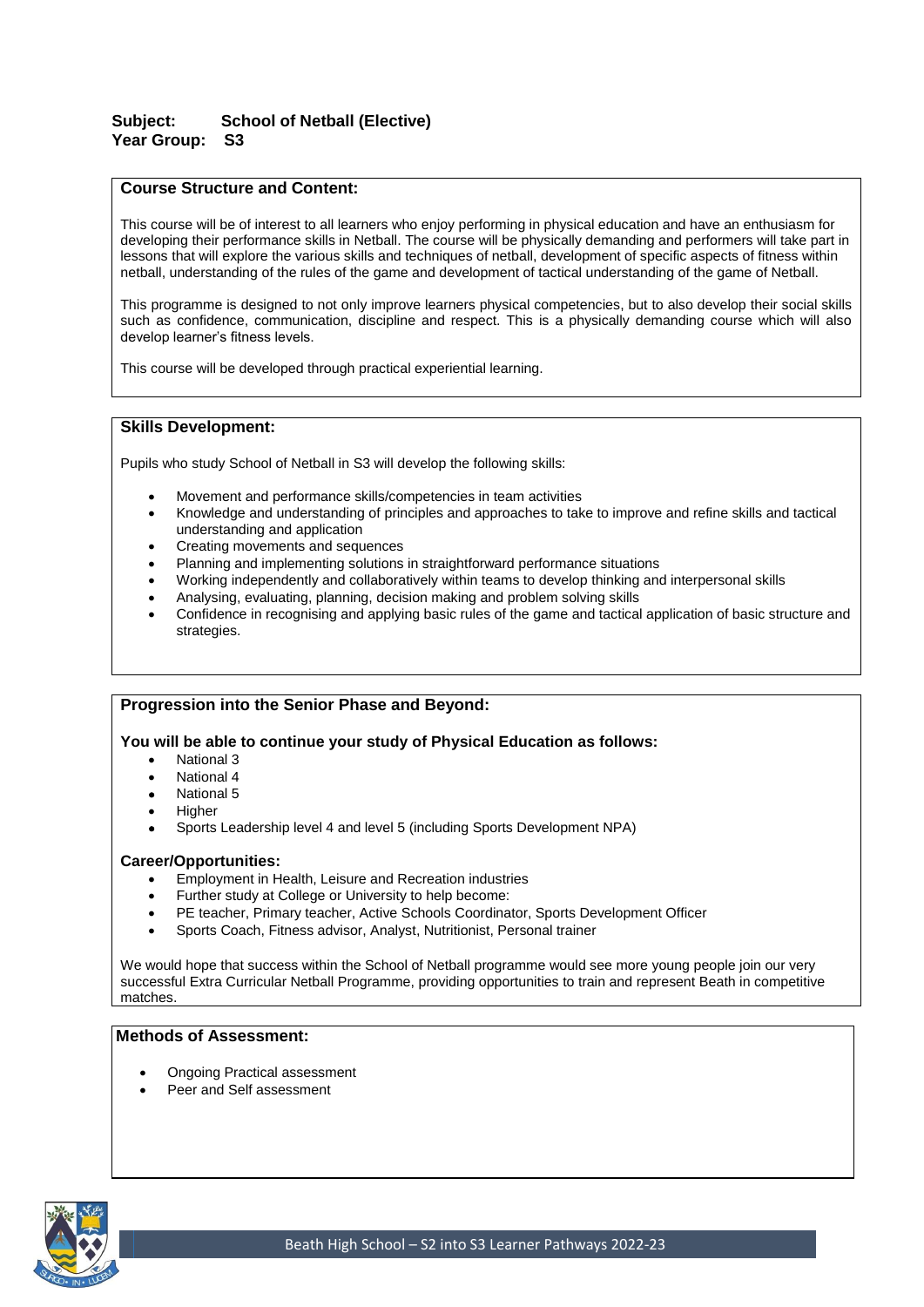# **Subject: School of Sport (Elective) Year Group: S3**

# **Course Structure and Content:**

This course will be of interest to all learners who enjoy performing in physical education and have an enthusiasm for developing their performance skills. The course will be physically demanding and performers will take part in a range of activities that may include a selection of: Athletics, Badminton, Dance, Fitness, Gymnastics, Handball, Netball Short Tennis, Softball and Volleyball. This will be based on the needs of the class and facilities available. In each activity performers will work towards improving their practical performance / fitness and knowledge and understanding.

This programme is designed to not only improve learners physical competencies, but to also develop their social skills such as confidence, communication, discipline and respect. This is a physically demanding course which will also develop learner's fitness levels.

This course will be developed through practical experiential learning.

# **Skills Development:**

Pupils who study Physical Education in S3 will develop the following skills:

- Movement and performance skills/competencies in a range of individual and team activities
- Knowledge and understanding of principles and approaches to take to improve and refine skills and tactical understanding and application
- Creating movements and sequences
- Planning and implementing solutions in straightforward performance situations
- Working independently and collaboratively within teams to develop thinking and interpersonal skills
- Analysing, evaluating, planning, decision making and problem solving skills

# **Progression into the Senior Phase and Beyond:**

#### **You will be able to continue your study of Physical Education as follows:**

- **National 3**
- National 4
- National 5
- **Higher**
- Sports Leadership level 4 and level 5 (including Sports Development NPA)

#### **Career/Opportunities:**

- Employment in Health, Leisure and Recreation industries
- Further study at College or University to help become:
- PE teacher, Primary teacher, Active Schools Coordinator, Sports Development Officer
- Sports Coach, Fitness advisor, Analyst, Nutritionist, Personal trainer

- Ongoing Practical assessment
- Peer and Self assessment

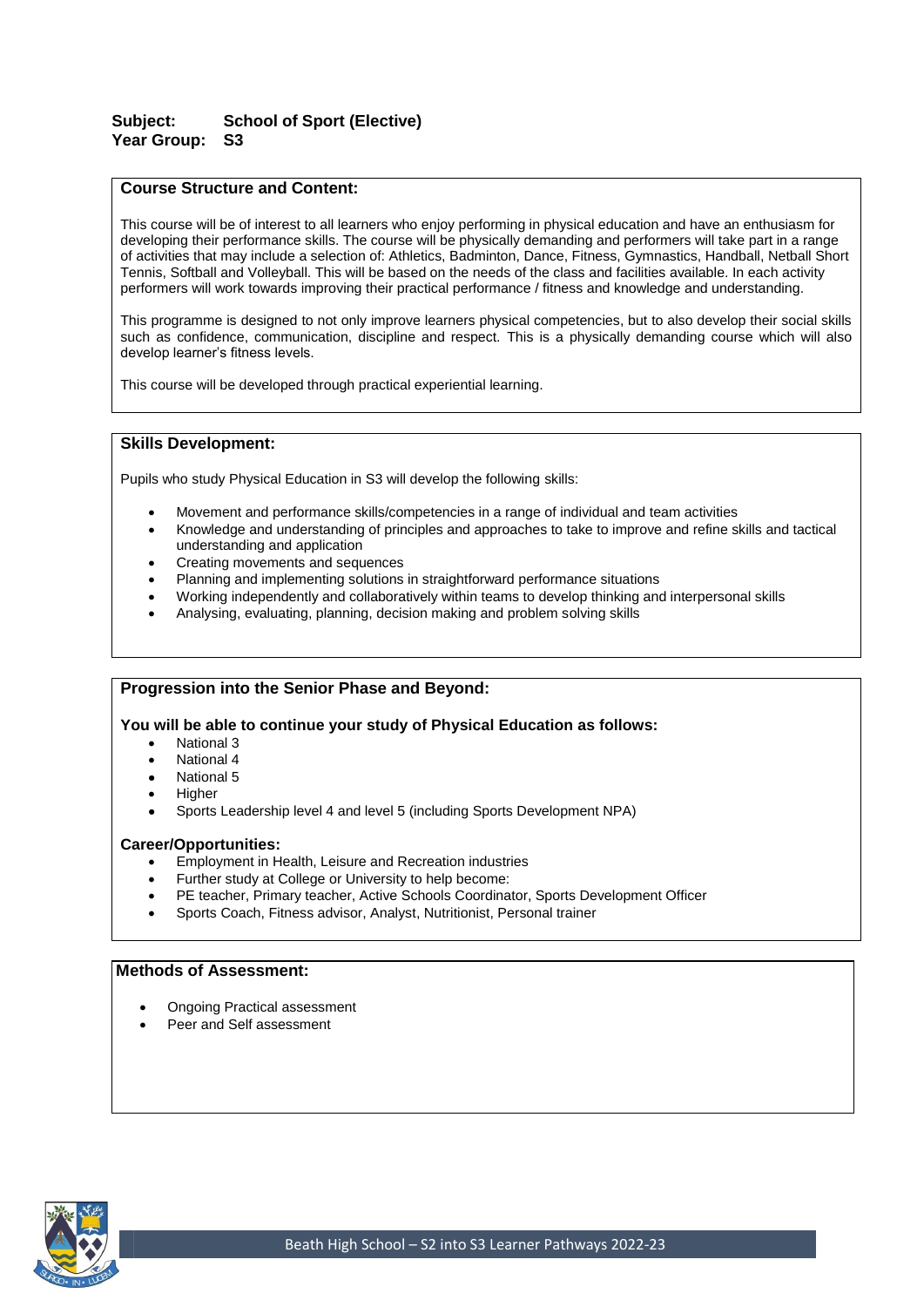# **Subject: "***TeamBeath Productions***" - Acting and Performance (Elective) Year Group: S3**

# **Course Structure and Content:**

Over the course of a year pupils will be involved in developing their Acting and Performance skills in a workshop and project based environment.

Pupils will engage with a variety of texts for performance including published play texts and short stories. Pupils will cooperatively create pieces of theatre from different stimuli for a variety of target audiences. Pupils will design and produce all aspects of the performance including:

- Technical requirements (lights, sound, set, props, costume, hair and makeup)
- **Marketing**
- Fundraising

We will create and present a variety of short plays and devised drama to different target audiences. Taking into account local history, educational drama, and contemporary Scottish texts we aim to entertain the pupils and staff of Beath High and beyond!

#### **Skills Development:**

In addition to the production skills developed through these courses, pupils will develop the following skills:

- Working cooperatively with others
- Interpersonal skills
- Listening and talking skills
- Thinking skills
- Problem solving
- Skills for work
- **Evaluative skills**
- Planning and preparation; time management
- Literacy, numeracy and health and wellbeing.
- ICT Skills

# **Progression into the Senior Phase and Beyond:**

National 4 National 5 **Higher** Advanced Higher NPAs (National Progression Award; S6 only) Further Education

#### **Career opportunities in the following sectors:**

Theatre performance Theatre direction. Technical theatre (lighting, sound, design, etc.) Television/Film Stage management Project management **Teaching** Finance Marketing

# **Methods of Assessment:**

Continuous assessment of participation in acting exercises and group led performance will take place throughout the year through teacher feedback, self evaluation and peer assessment of planning process and performances.